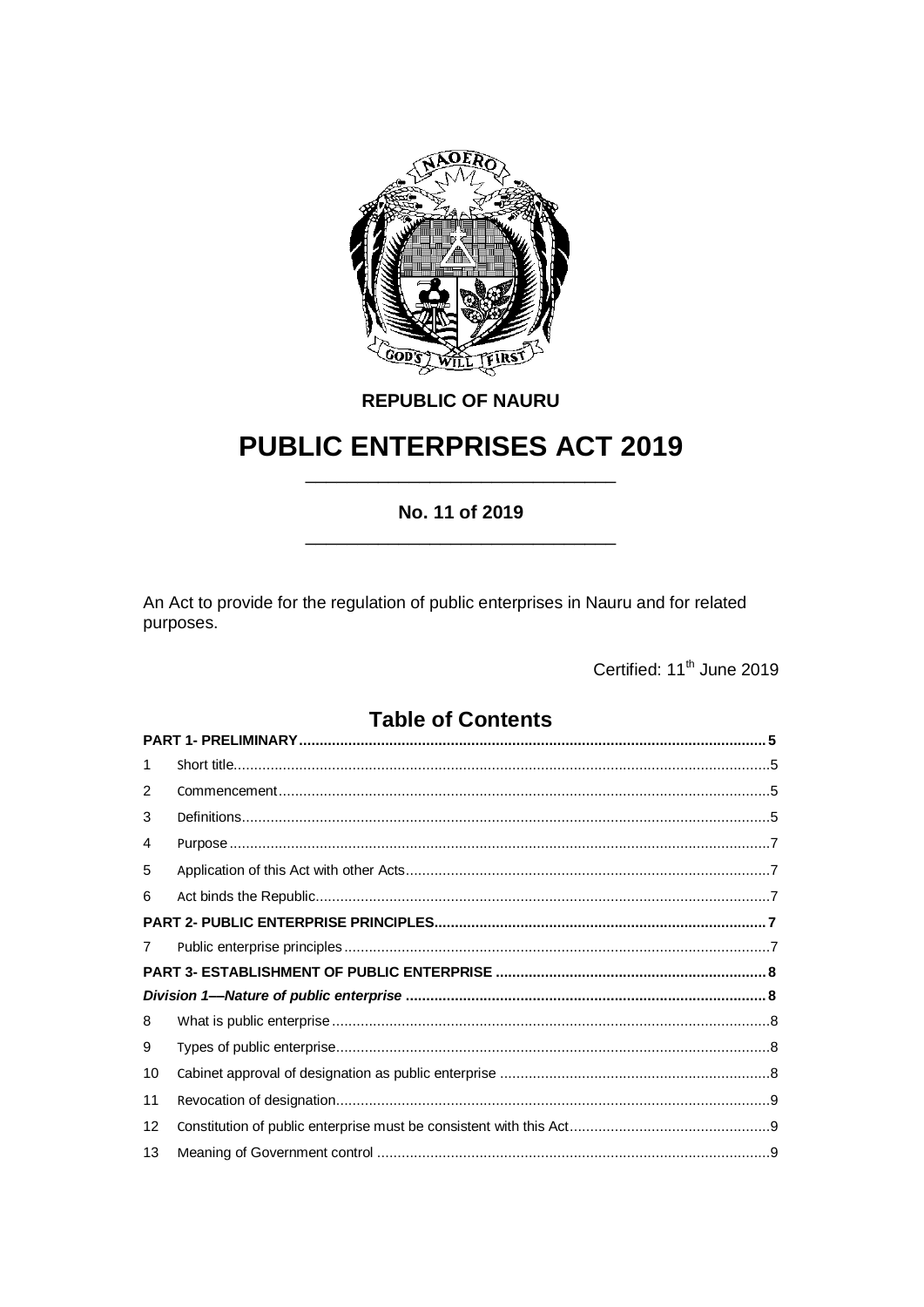| 14 |                                                                               |  |
|----|-------------------------------------------------------------------------------|--|
|    |                                                                               |  |
| 15 | Republic may acquire shares and securities issued by public enterprise10      |  |
| 16 |                                                                               |  |
| 17 |                                                                               |  |
|    |                                                                               |  |
| 18 |                                                                               |  |
| 19 |                                                                               |  |
|    |                                                                               |  |
| 20 |                                                                               |  |
| 21 |                                                                               |  |
|    |                                                                               |  |
|    |                                                                               |  |
| 22 |                                                                               |  |
| 23 |                                                                               |  |
| 24 |                                                                               |  |
|    |                                                                               |  |
| 25 | State-owned enterprise may undertake community service obligations13          |  |
| 26 |                                                                               |  |
|    |                                                                               |  |
|    |                                                                               |  |
| 27 |                                                                               |  |
| 28 |                                                                               |  |
|    |                                                                               |  |
| 29 |                                                                               |  |
| 30 |                                                                               |  |
| 31 | Government controlled enterprise: approval and amendment of statement17       |  |
|    |                                                                               |  |
| 32 |                                                                               |  |
| 33 |                                                                               |  |
|    |                                                                               |  |
| 34 |                                                                               |  |
| 35 |                                                                               |  |
| 36 | Government controlled enterprise: approval and amendment of business plan  19 |  |
|    |                                                                               |  |
|    |                                                                               |  |
| 37 |                                                                               |  |
| 38 |                                                                               |  |
| 39 |                                                                               |  |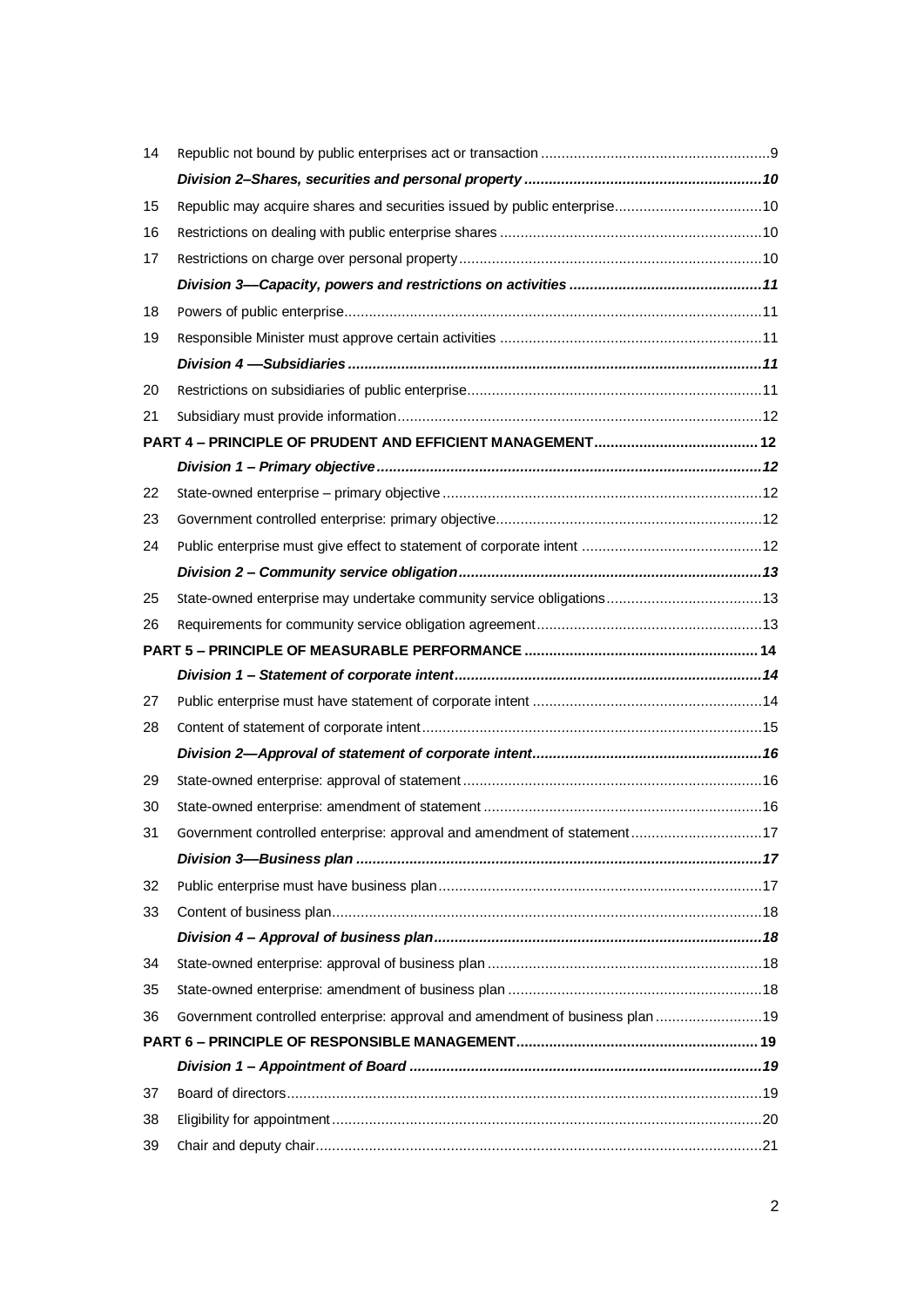| 40 |  |
|----|--|
| 41 |  |
| 42 |  |
| 43 |  |
| 44 |  |
| 45 |  |
| 46 |  |
|    |  |
| 47 |  |
| 48 |  |
| 49 |  |
| 50 |  |
| 51 |  |
| 52 |  |
| 53 |  |
| 54 |  |
| 55 |  |
| 56 |  |
| 57 |  |
| 58 |  |
| 59 |  |
| 60 |  |
|    |  |
| 61 |  |
| 62 |  |
| 63 |  |
| 64 |  |
| 65 |  |
| 66 |  |
| 67 |  |
| 68 |  |
|    |  |
|    |  |
| 69 |  |
| 70 |  |
| 71 |  |
| 72 |  |
|    |  |
| 73 |  |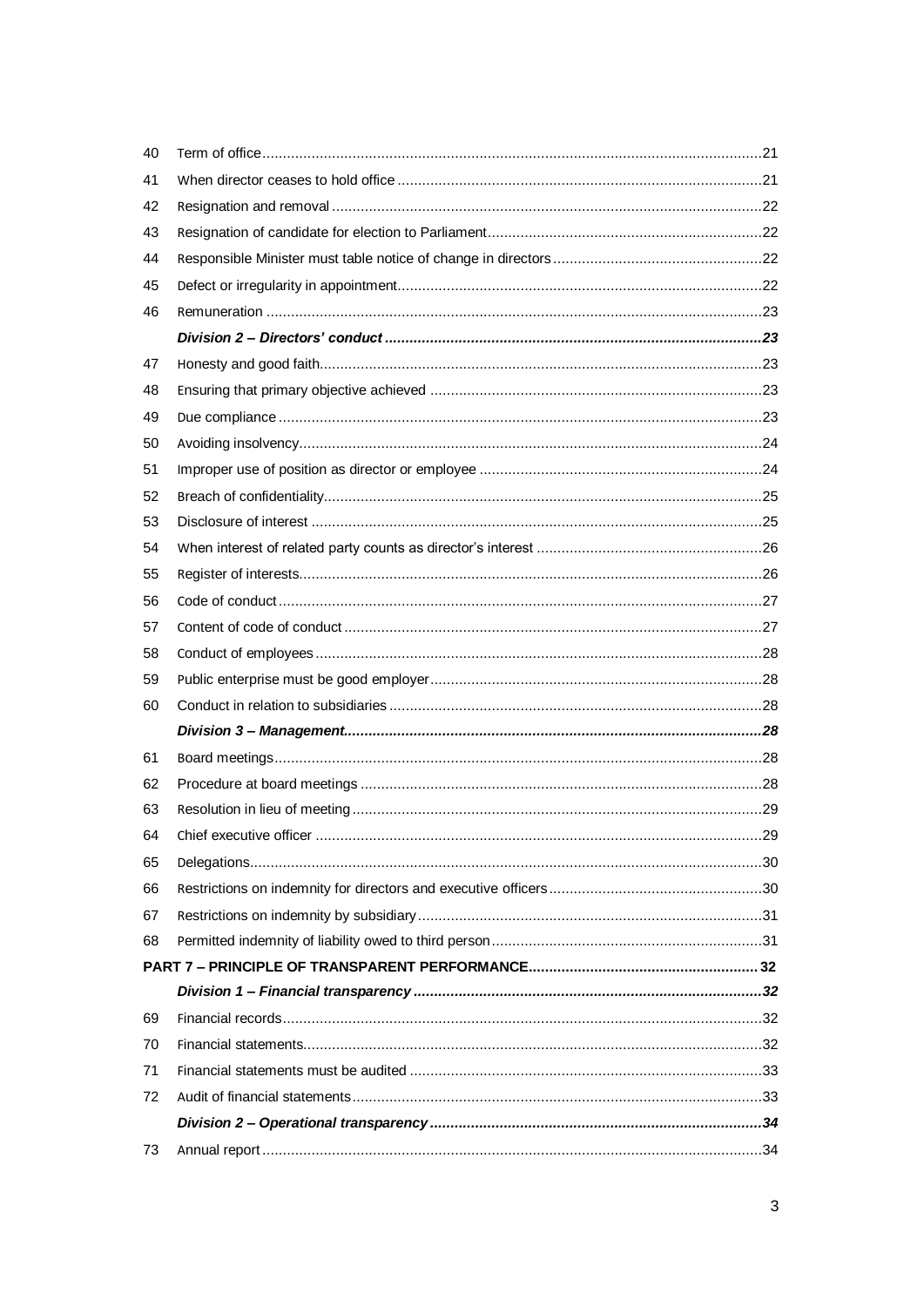| 74 |                                                                                           |  |  |
|----|-------------------------------------------------------------------------------------------|--|--|
| 75 |                                                                                           |  |  |
| 76 |                                                                                           |  |  |
| 77 |                                                                                           |  |  |
|    |                                                                                           |  |  |
|    |                                                                                           |  |  |
| 78 |                                                                                           |  |  |
| 79 | Resolutions of wholly owned public enterprise are effected by Responsible and Accountable |  |  |
| 80 |                                                                                           |  |  |
|    |                                                                                           |  |  |
| 81 |                                                                                           |  |  |
| 82 |                                                                                           |  |  |
| 83 |                                                                                           |  |  |
| 84 | Public enterprise monitoring unit must report on each public enterprise39                 |  |  |
|    |                                                                                           |  |  |
| 85 |                                                                                           |  |  |
| 86 |                                                                                           |  |  |
| 87 |                                                                                           |  |  |
| 88 |                                                                                           |  |  |
|    |                                                                                           |  |  |
|    |                                                                                           |  |  |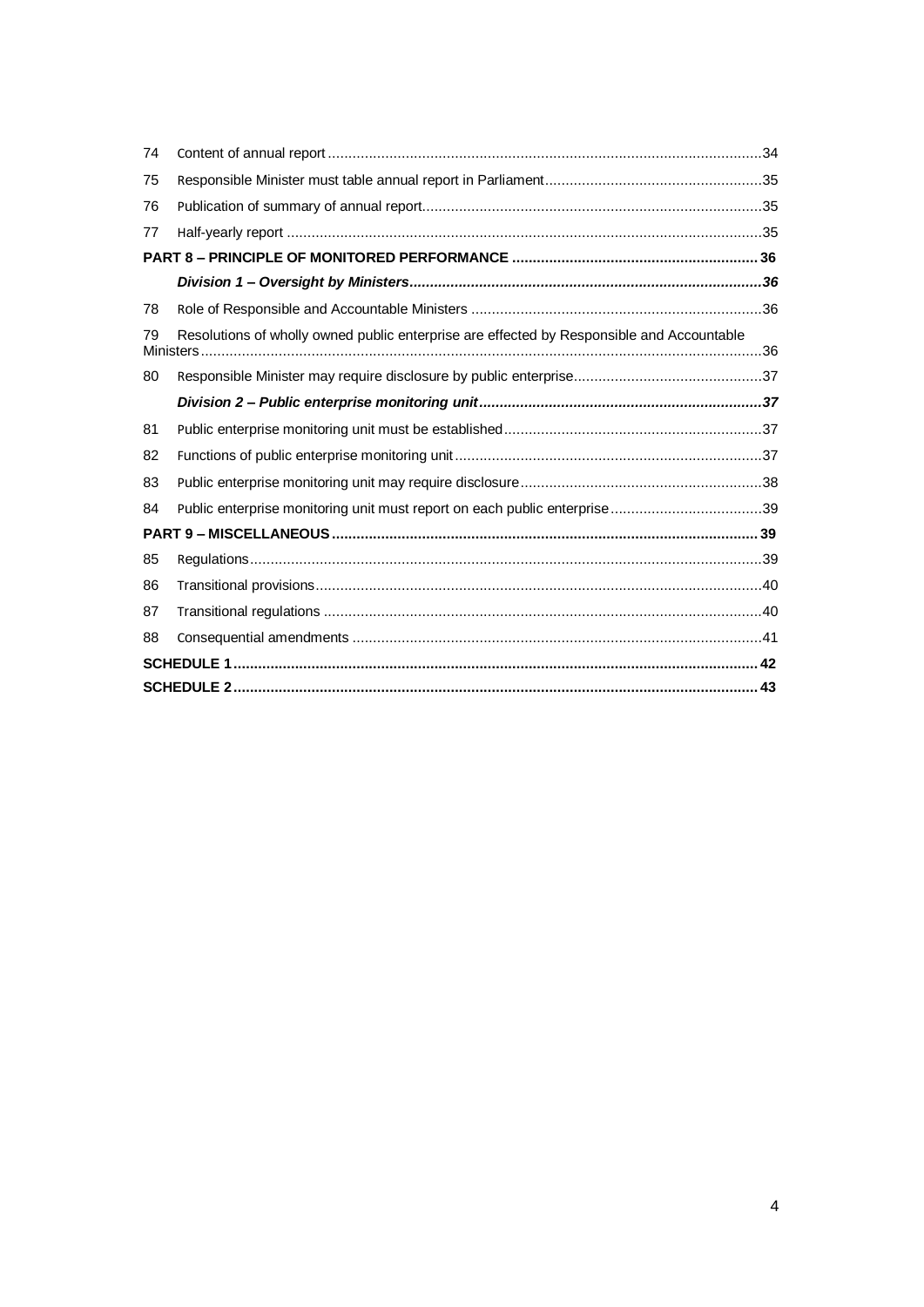<span id="page-4-0"></span>Enacted by the Parliament of Nauru as follows:

# **PART 1- PRELIMINARY**

## <span id="page-4-1"></span>**1 Short title**

This Act may be cited as the *Public Enterprises Act 2019.*

#### <span id="page-4-2"></span>**2 Commencement**

This Act commences upon certification by the Speaker.

#### <span id="page-4-3"></span>**3 Definitions**

In this Act:

*'assessment'* includes a general or specific clinical or medical examination resulting in a provisional, differential or definitive diagnosis;

*'Accountable Minister'* in relation to a public enterprise, means the Minister appointed by Cabinet as the Accountable Minister for that public enterprise;

*'articles'* for a public enterprise that is a corporation means the corporation's articles of incorporation required under the *Corporations Act 1972*;

*'board'* in relation to a public enterprise, means the directors of a public enterprise acting together;

*'chief executive officer'* means the person appointed under section 64 to be the chief executive officer of a public enterprise;

*'community service obligation'* means an obligation referred to in section 25:

*'community service obligation agreement'* means an agreement between the Responsible Minister and a State-owned enterprise for the undertaking of a community service obligation by the State-owned enterprise;

*'corporation'* means a corporation incorporated under the Corporations Act;

*'Corporations Act* means the Corporations Act 1972;

*'constitution'* in the case of a public enterprise that is a corporation or of a subsidiary of a public enterprise, means its memorandum and articles of incorporation;

*'director'* in relation to a public enterprise that: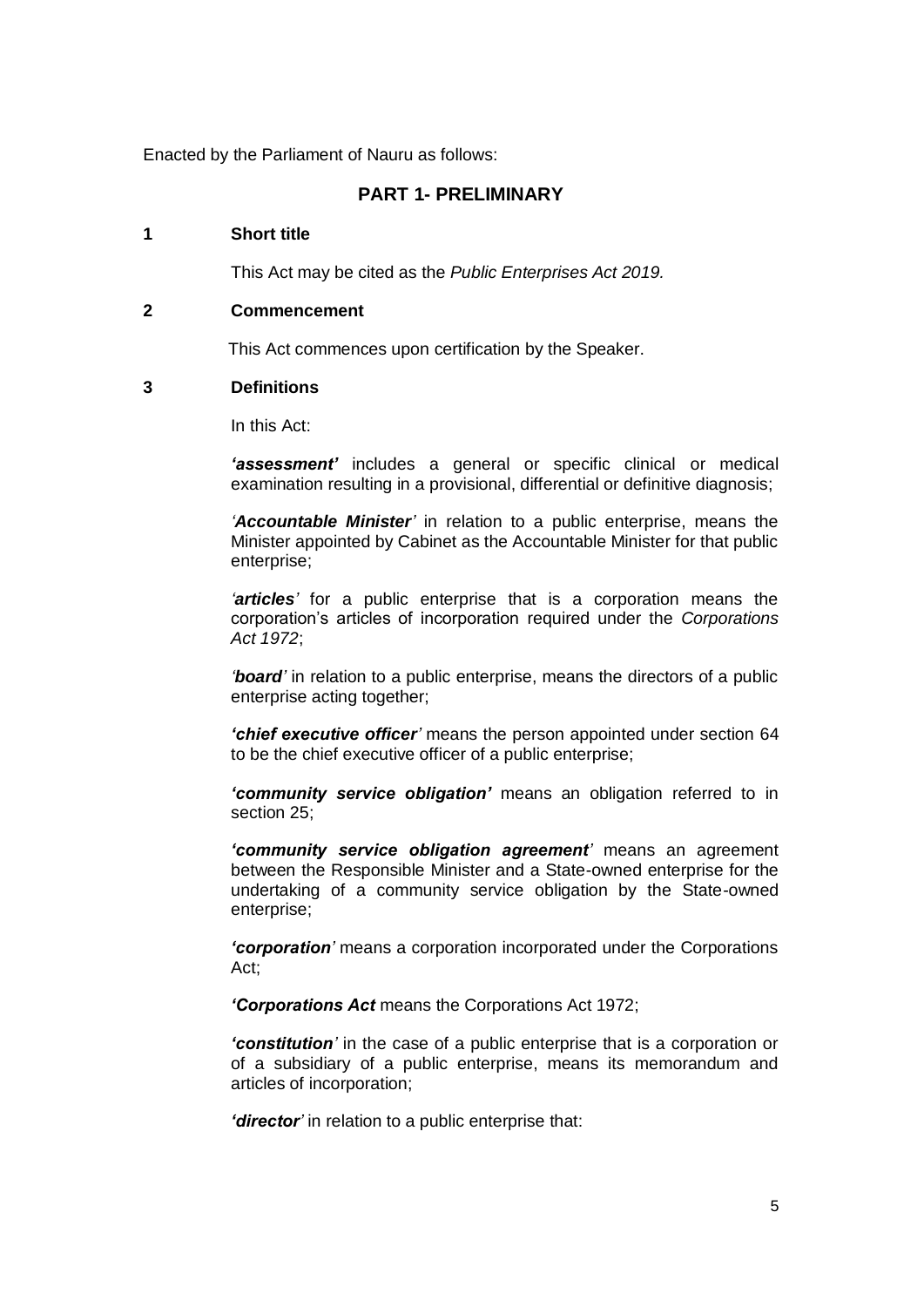- (a) is a corporation, has the same meaning as in section 2 of the Corporations Act;
- (b)is not a corporation, means a member of the governing body of the public enterprise;

*'executive officer'* in relation to a public enterprise, means:

- (a) the chief executive officer (however described); or
- (b) any other employee of the entity responsible for its management;

*'financial year'* for a public enterprise, means a period that is a financial year for accounting purposes for the public enterprise;

*'Government'* means the Government of the Republic;

*'Government controlled enterprise'* means a public enterprise that is stated to be a Government controlled enterprise under its designation under section 8(1);

*'prescribed'* means prescribed by regulations made under this Act;

#### *'primary objective':*

- (a) in relation to a State-owned enterprise, has the meaning set out in section 22;
- (b) in relation to a Government controlled enterprise, has the meaning set out in section 23;

*'public enterprise'* means a State-owned enterprise or a Government controlled enterprise;

*'public enterprise principles'* means the principles set out in section 7;

*'public service employee'* means a person employed in a department of the public service and includes a temporary employee, casual employee or contract employee;

*'Responsible Minister'* in relation to a public enterprise, means the Minister appointed by Cabinet as the Responsible Minister for that public enterprise;

*'statement of corporate intent'* means the statement of corporate intent required by section 27;

*'State-owned enterprise'* means a public enterprise that is stated to be a State-owned enterprise under its designation under section 10(1);

*'subsidiary'* has the same meaning as in section 4(1) of the *Corporations Act 1972*;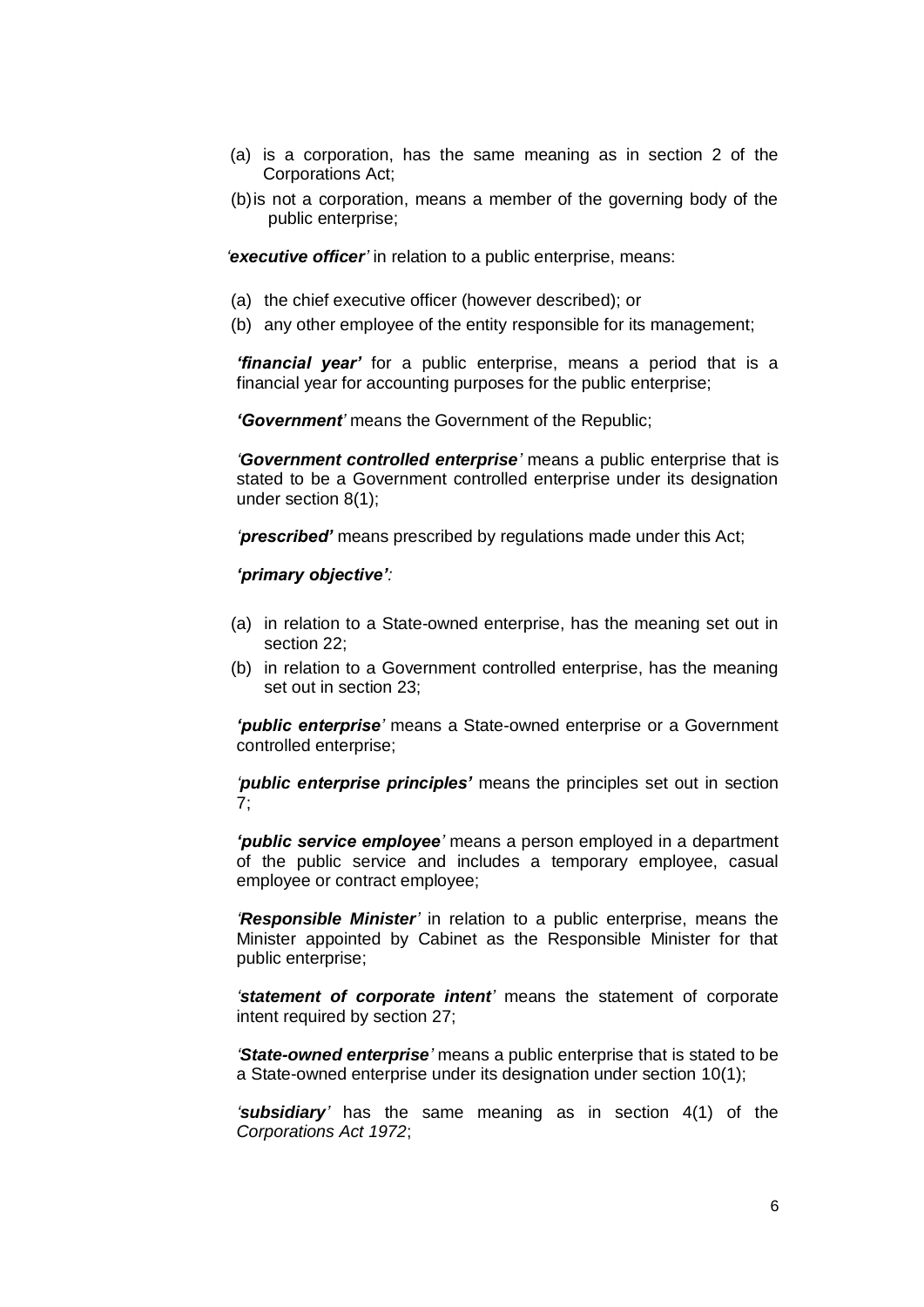*'weighted average cost of capital'* means the cost of capital that is calculated in accordance with the prescribed methodology; and

*'working day'* means any day other than a Saturday, Sunday or public holiday.

#### <span id="page-6-0"></span>**4 Purpose**

The purpose of this Act is to provide for the regulation and governance of public enterprises according to public enterprise principles.

## <span id="page-6-1"></span>**5 Application of this Act with other Acts**

- (1) This Act:
	- (a) applies in addition to the Corporations Act and any other Act that creates an entity designated as a public enterprise; but
	- (b) prevails in the event of any conflict.
- (2) Anything done under this Act counts towards compliance with the other Acts and, anything done under the other Acts counts towards compliance with this Act.

#### <span id="page-6-2"></span>**6 Act binds the Republic**

This Act binds the Republic.

# **PART 2- PUBLIC ENTERPRISE PRINCIPLES**

#### <span id="page-6-4"></span><span id="page-6-3"></span>**7 Public enterprise principles**

For the purposes of this Act, the public enterprise principles for a public enterprise are:

- (a) the principle of prudent and efficient management according to which:
	- (i) a State-owned enterprise must operate on a commercial basis that is efficient and profitable; and
	- (ii) a Government controlled enterprise must operate efficiently and effectively;
- (b) the principle of measureable performance according to which a public enterprise must identify its business goals;
- (c) the principle of responsible management according to which the management of a public enterprise must be competent, honest and accountable;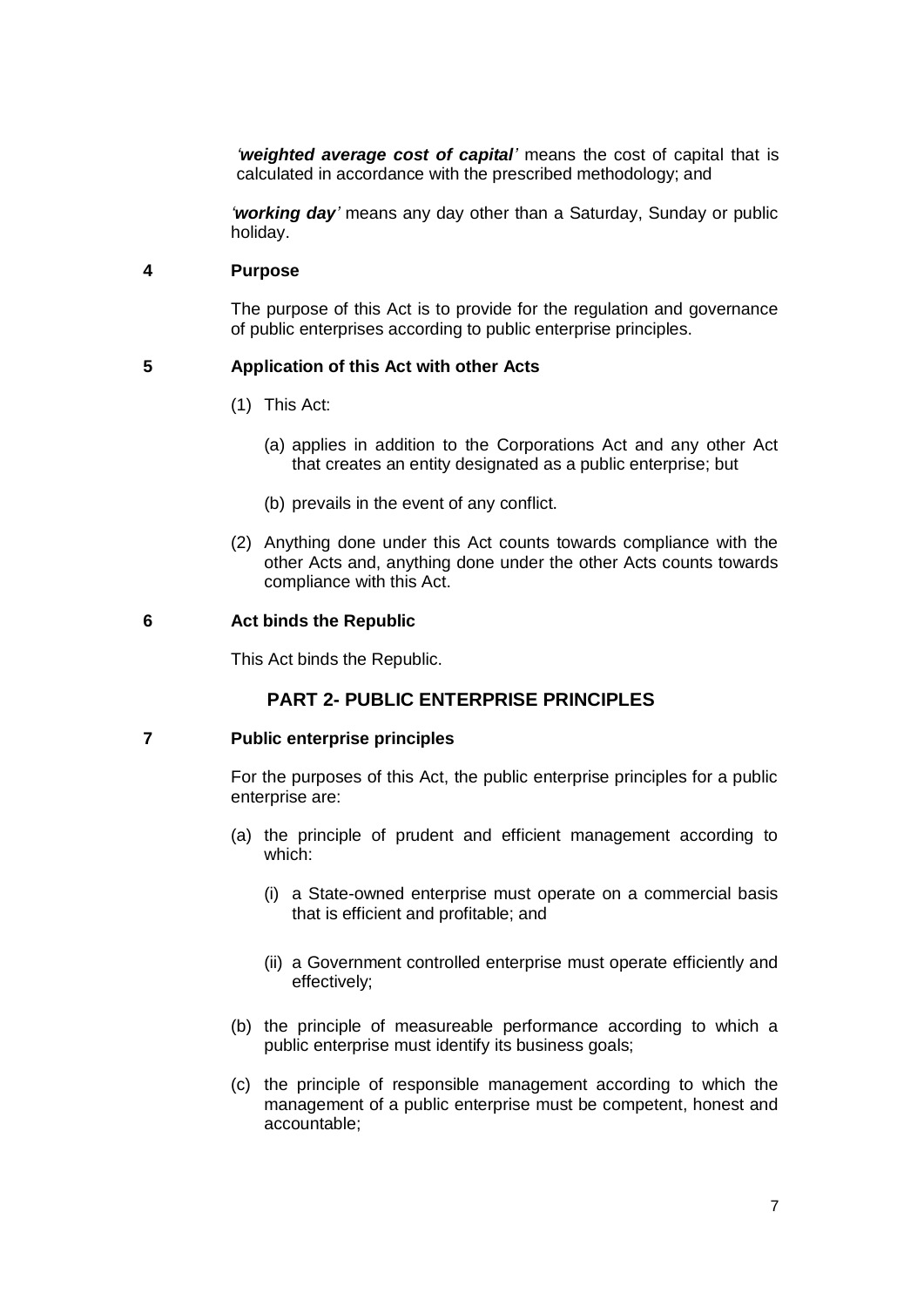- (d) the principle of transparent performance according to which a public enterprise must report its performance fully, publicly and timeously; and
- (e) the principle of monitored performance according to which a public enterprise must be subject to rigorous monitoring, approval and review.

## **PART 3- ESTABLISHMENT OF PUBLIC ENTERPRISE**

#### *Division 1––Nature of public enterprise*

#### <span id="page-7-2"></span><span id="page-7-1"></span><span id="page-7-0"></span>**8 What is public enterprise**

- (1) A public enterprise is an entity that is:
	- (a) wholly owned by the Republic (or its nominees) or controlled by the Government; and
	- (b) designated as a public enterprise by its Responsible Minister by notice in the Gazette.
- (2) A Responsible Minister must not designate an entity as a public enterprise unless the designation has been approved by the Cabinet under section 10.
- (3) A public enterprise must be one of the following:
	- (a) a corporation; or
	- (b) an entity created by an Act.

#### <span id="page-7-3"></span>**9 Types of public enterprise**

- (1) A public enterprise may be:
	- (a) a State-owned enterprise; or
	- (b) a Government controlled enterprise.
- (2) The designation of an entity as a public enterprise under section 3(1) must state whether the public enterprise is a State-owned enterprise or a Government controlled enterprise.

#### <span id="page-7-4"></span>**10 Cabinet approval of designation as public enterprise**

(1) The Cabinet may approve the designation of an entity as a public enterprise, either as a State-owned enterprise or Government controlled enterprise, if Cabinet considers that it is in the public interest that the entity is governed by public enterprise principles.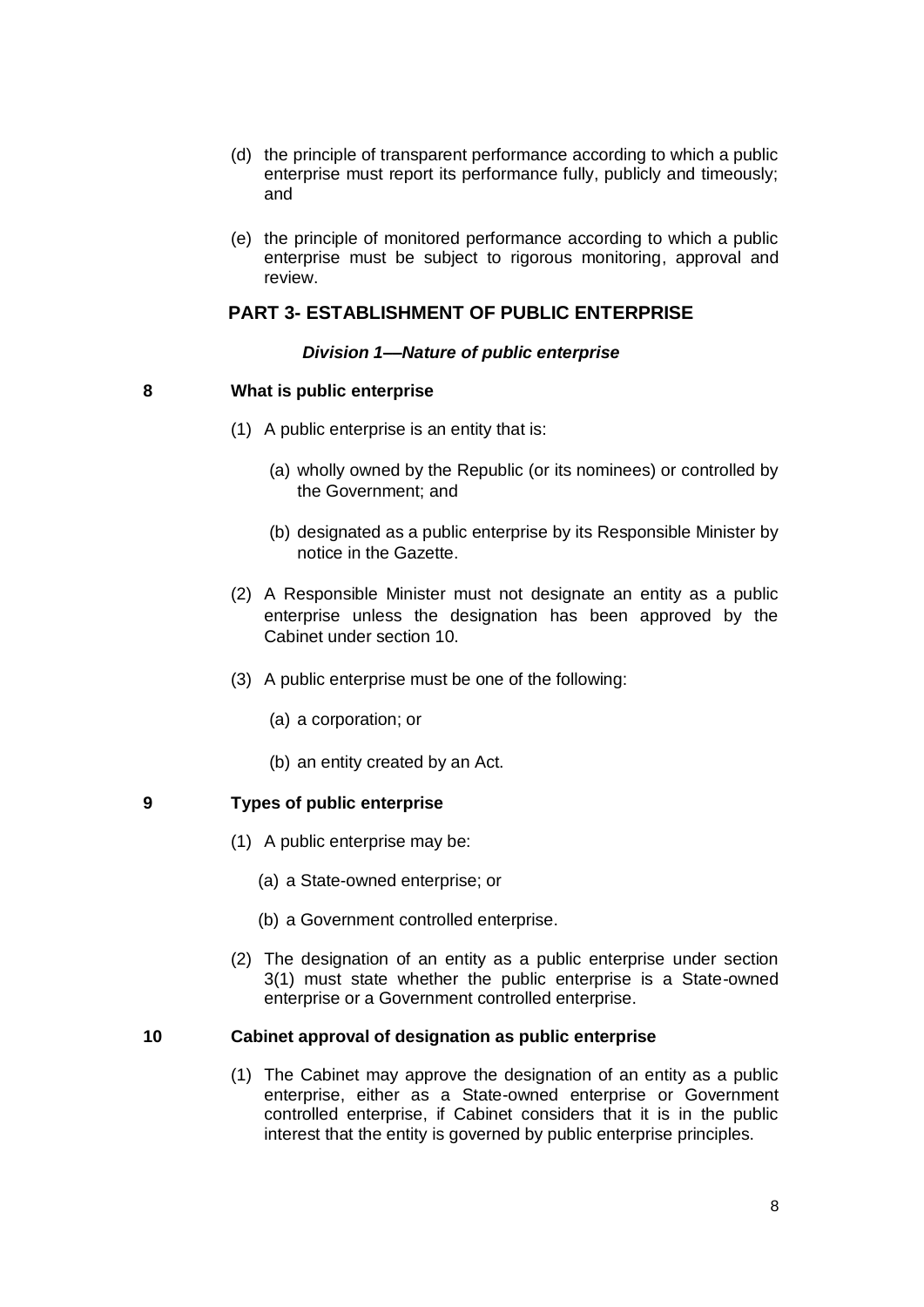(2) Cabinet, upon approving the designation of an entity as a public enterprise, must appoint separate Ministers as the Responsible Minister and Accountable Minister respectively for that public enterprise.

## <span id="page-8-0"></span>**11 Revocation of designation**

The Responsible Minister, after consultation with the Accountable Minister, may by notice in the Gazette revoke the designation of an entity as a public enterprise and the revocation is effective on the date specified in the notice.

## <span id="page-8-1"></span>**12 Constitution of public enterprise must be consistent with this Act**

The constitution of a public enterprise must be consistent with this Act and regulations made under this Act and shall be void to the extent of any inconsistency.

## <span id="page-8-2"></span>**13 Meaning of Government control**

For the purposes of this Act, unless the context otherwise requires, an entity is controlled by the Government:

- (a) in the case of a corporation, if the Republic:
	- (i) holds at least 50% of the shares of the corporation;
	- (ii) has the power to exercise or control the exercise, of voting rights attached to at least 50% of the shares of the corporation; or
	- (iii) has the power to dispose of or control the disposition of at least 50% of the shares of the corporation;
- (b) in the case of an entity created by an Act, if the Republic:
	- (i) has the power to appoint a majority of the persons who are directors of that entity;
	- (ii) must consent or approve before a person may be appointed as a director of that entity; or
	- (iii) otherwise has the power to determine the outcome or decisions about the entity's management or financial and operating policies.

#### <span id="page-8-3"></span>**14 Republic not bound by public enterprises act or transaction**

(1) No act or transaction by a public enterprise or its subsidiary binds the Republic or creates a liability on the part of the Republic unless the Republic agrees to be bound or to be liable.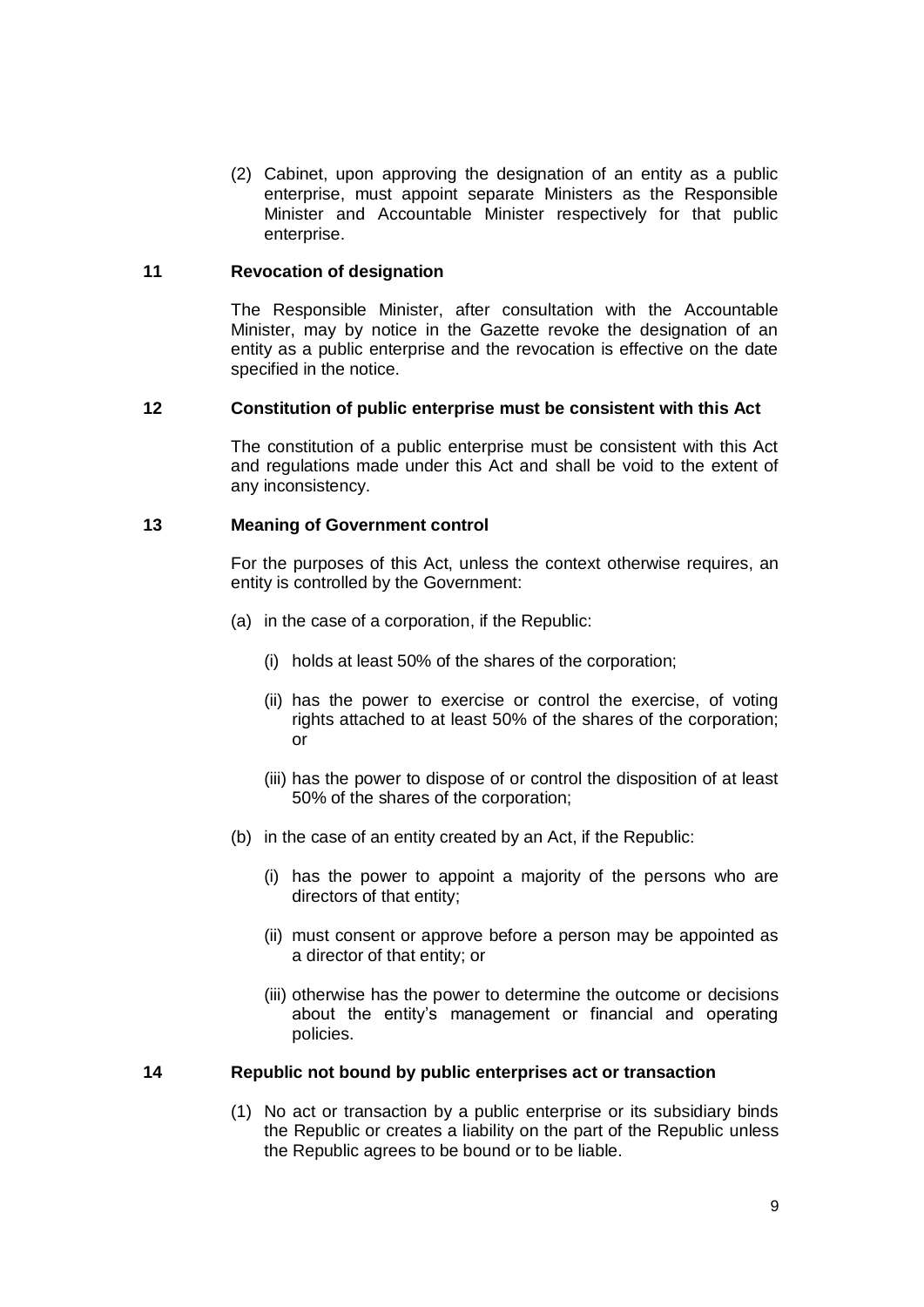(2) The Responsible Minister and Accountable Minister, as agents of the Republic may jointly give a guarantee or other commercial support in respect of a liability of a public enterprise provided the requirements under the *Constitution* and the *Treasury Fund Protection Act 2004* are strictly complied with.

## *Division 2–Shares, securities and personal property*

## <span id="page-9-1"></span><span id="page-9-0"></span>**15 Republic may acquire shares and securities issued by public enterprise**

- (1) The Republic may acquire shares and other securities issued by a public enterprise.
- (2) Money payable by the Republic for the acquisition of shares and other securities issued by a public enterprise must be paid out of funds appropriated by Parliament for that purpose.

## <span id="page-9-2"></span>**16 Restrictions on dealing with public enterprise shares**

- (1) A share or other security that is issued by a public enterprise and held by the Republic:
	- (a) must not be subject to a charge without the consent of the Responsible Minister given in writing after consultation with Cabinet; and
	- (b) must comply with the requirements of the *Treasury Fund Protection Act 2004*.
- (2) A charge or trust created or given by the Republic in contravention of subsection (1) is void.

# <span id="page-9-3"></span>**17 Restrictions on charge over personal property**

- (1) Personal property of a public enterprise must not be subject to a charge unless the charge is created or given in the ordinary course of the usual business of the public enterprise.
- (2) If the charge relates to more than 20% of the total assets of the public enterprise, the consent in writing of the Responsible Minister, given after consultation with the Accountable Minister, must be obtained before the charge is created.
- (3) A charge under this section shall be consistent with the requirements of the *Treasury Fund Protection Act 2004*.
- (4) A charge created or given in contravention of subsection (1) or (2) is void.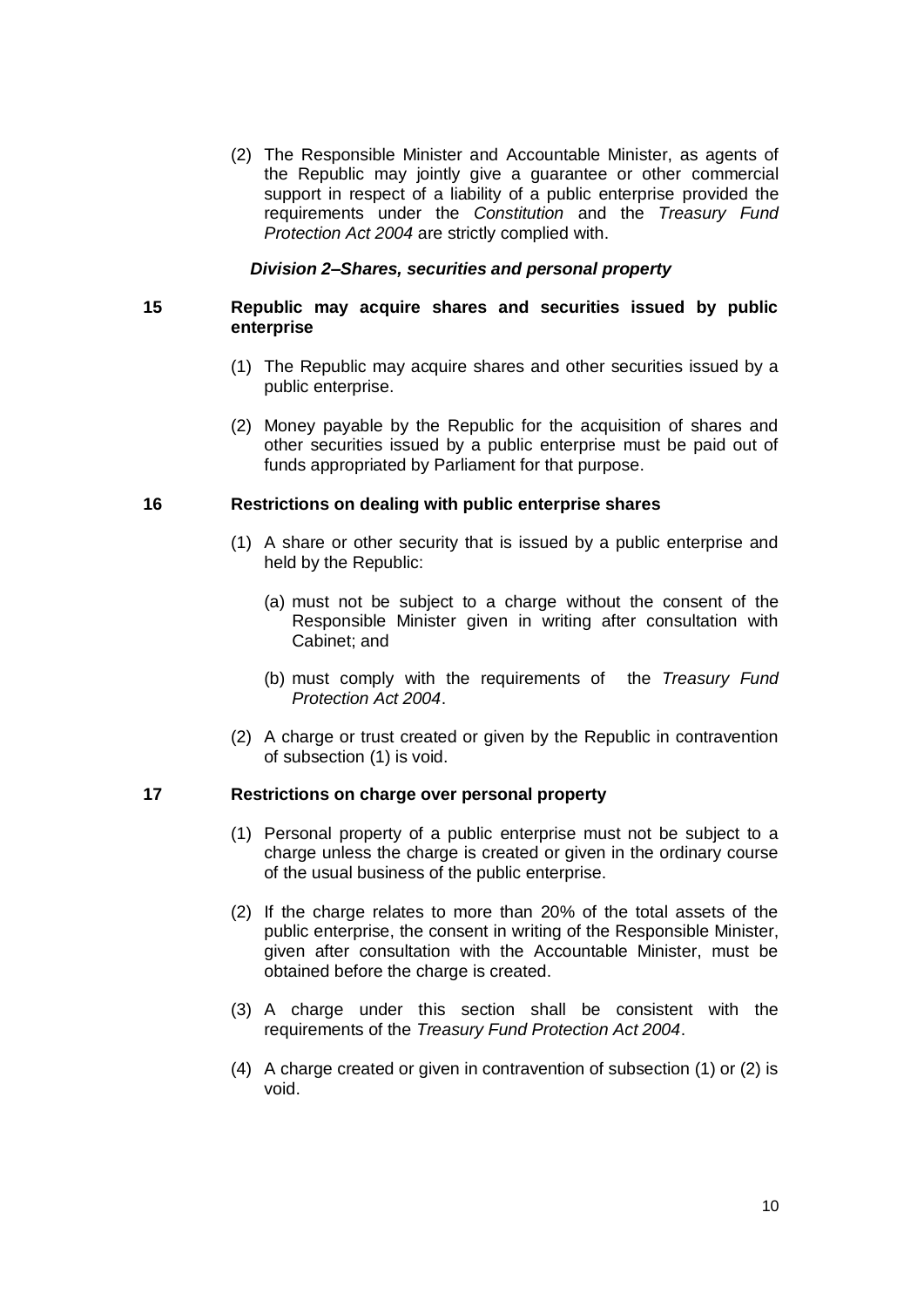# *Division 3––Capacity, powers and restrictions on activities*

#### <span id="page-10-1"></span><span id="page-10-0"></span>**18 Powers of public enterprise**

- (1) A public enterprise has full powers and capacity to do any act for the purpose of performing its functions.
- (2) Subsection (1) applies except as provided otherwise in this Act, any other written law or the constitution of the public enterprise.

## <span id="page-10-2"></span>**19 Responsible Minister must approve certain activities**

- (1) A public enterprise must not do any of the following without the prior approval of the Responsible Minister:
	- (a) incur a liability if the total value of the liabilities of the public enterprise (including the proposed liability) will exceed 50% (or, if the statement of corporate intent stipulates a lower percentage, that percentage) of the value of the assets of the public enterprise as set out in its most recent audited financial statements;
	- (b) make an investment or 2 or more related investments, of an amount exceeding 30% of the value of the assets of the public enterprise as set out in its most recent audited financial statements;
	- (c) incorporate a subsidiary;
	- (d) be a party to an agreement to form a joint venture;
	- (e) make an investment of any amount outside Nauru; or
	- (f) anything that is prescribed by regulations as requiring the prior approval of the Responsible Minister under this section.
- (2) The Responsible Minister must consult with the Accountable Minister and Cabinet before exercising the power to approve under subsection (1).

#### *Division 4 ––Subsidiaries*

#### <span id="page-10-4"></span><span id="page-10-3"></span>**20 Restrictions on subsidiaries of public enterprise**

- (1) The constitution of the subsidiary of a public enterprise must not be inconsistent with this Act or the constitution of the public enterprise.
- (2) A public enterprise must not be a party to an agreement to form a joint venture that is inconsistent with this Act or the constitution of the public enterprise.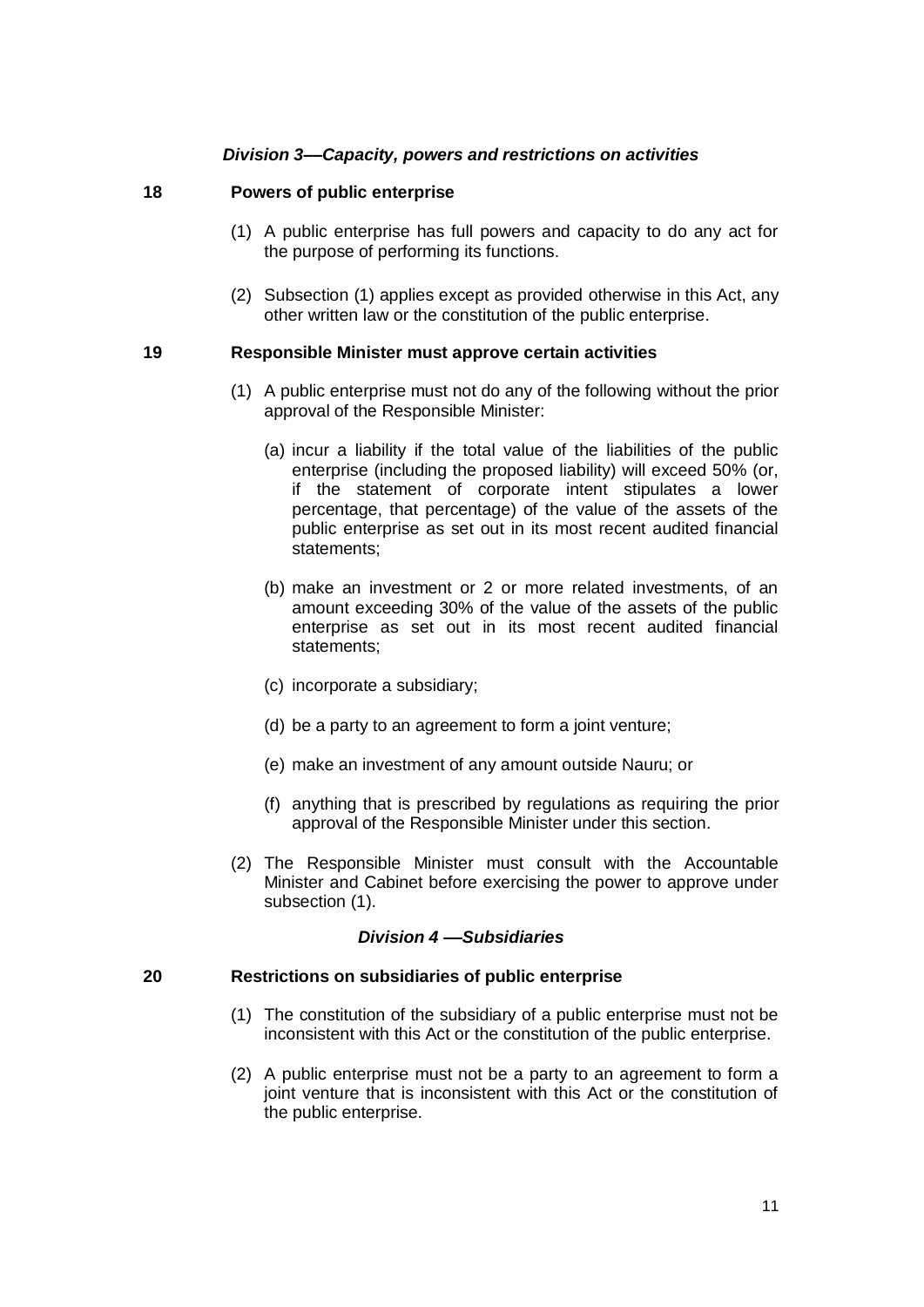# <span id="page-11-0"></span>**21 Subsidiary must provide information**

The subsidiary of a public enterprise must provide the public enterprise with:

- (a) all information and documents that are necessary or expedient for compliance by the public enterprise with its obligations under this Act in relation to the subsidiary; and
- (b) any other information that the public enterprise requests in writing.

# <span id="page-11-2"></span><span id="page-11-1"></span>**PART 4 – PRINCIPLE OF PRUDENT AND EFFICIENT MANAGEMENT**

## *Division 1 – Primary objective*

## <span id="page-11-3"></span>**22 State-owned enterprise – primary objective**

- (1) The primary objective of a State-owned enterprise is to be a successful business.
- (2) A State-owned enterprise is a successful business if:
	- (a) it is at least as profitable and efficient as comparable businesses in the private sector; and
	- (b) generates, for each financial year, a net operating profit after tax that is not less than its weighted average cost of capital prescribed as a percentage.
- (3) A State-owned enterprise must conduct its business and operations with a view to being a successful business.
- (4) This section:
	- (a) overrides anything that may be contained in the constitution of the State-owned enterprise or in any other written law; and
	- (b) does not affect the validity or enforceability of any contract or other transaction entered into by a State-owned enterprise.

#### <span id="page-11-4"></span>**23 Government controlled enterprise: primary objective**

The primary objective of a Government controlled enterprise is to operate in an efficient and effective manner, achieving the objectives contained in, and acting in accordance with its establishing Act or constitution.

#### <span id="page-11-5"></span>**24 Public enterprise must give effect to statement of corporate intent**

Each public enterprise, and each of its subsidiaries if it has any, must strive: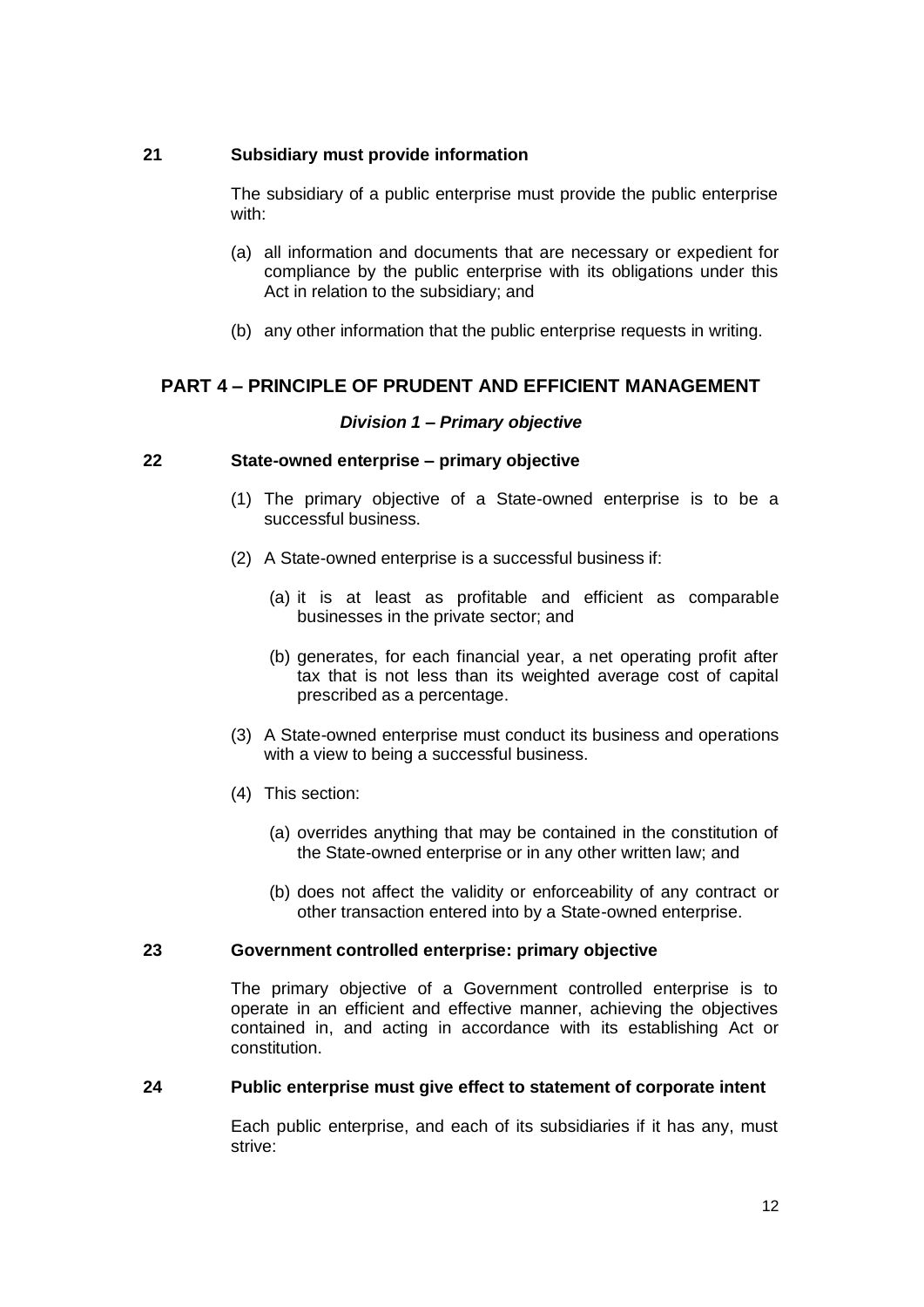- (a) to give effect to its statement of corporate intent; and
- (b) not to do anything that is inconsistent with its statement of corporate intent.

#### *Division 2 – Community service obligation*

## <span id="page-12-1"></span><span id="page-12-0"></span>**25 State-owned enterprise may undertake community service obligations**

- (1) The Responsible Minister may, with the approval of Cabinet, propose in writing to a State-owned enterprise that the State-owned enterprise:
	- (a) provide a specified service or perform specified activities; or
	- (b) cease providing a specified service or cease performing specified activities.
- (2) The State-owned enterprise must, within one month after receiving the proposal, give the Responsible Minister a notice in which the State-owned enterprise:
	- (a) agrees to give effect to the proposal; or
	- (b) states, with full reasons, that giving effect to the proposal would be inconsistent with the primary objective of the State-owned enterprise.
- (3) If the State-owned enterprise gives the Responsible Minister a notice under subsection (2)(b), the Responsible Minister and the State-owned enterprise must enter into good faith negotiations with a view to agreeing arrangements under which the State-owned enterprise can give effect to the Responsible Minister's proposal without acting inconsistently with its primary objectives.
- (4) If an agreement is reached under subsection (3), the arrangements for giving effect to the Responsible Minister's proposal are binding only if incorporated in an agreement that complies with this section.

## <span id="page-12-2"></span>**26 Requirements for community service obligation agreement**

- (1) A community service obligation agreement:
	- (a) must be in writing;
	- (b) must first be approved by Cabinet;
	- (c) may include provision for funding or other resources from the Republic to the State-owned enterprise;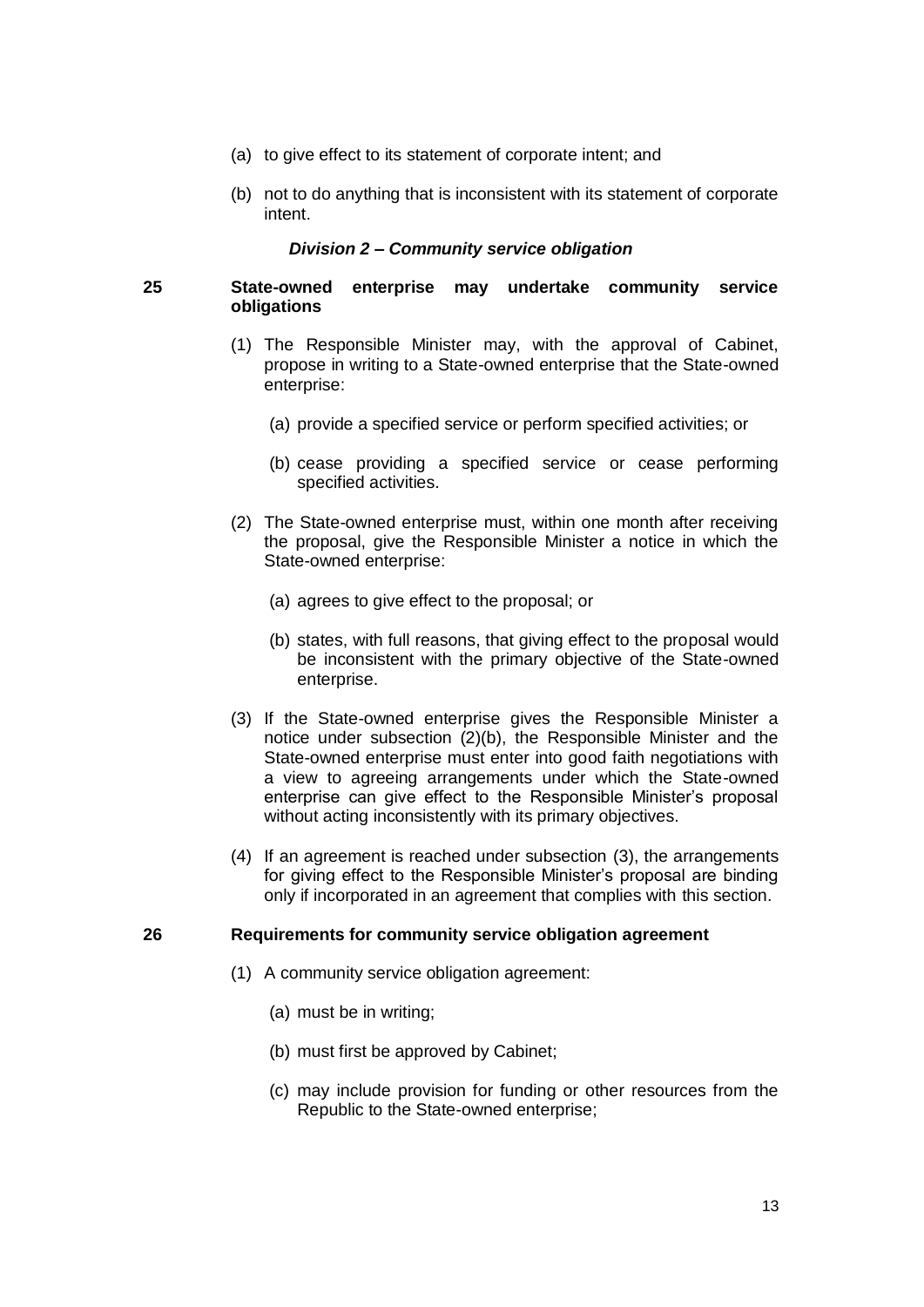- (d) if it provides for the State-owned enterprise to provide goods or services, must:
	- (i) specify the goods or services, including any particular quantities;
	- (ii) specify an estimate of the annual total cost to the Stateowned enterprise for providing the goods or service, and an estimate of the annual total revenue to be received by the State-owned enterprise for doing so; and
	- (iii) specify how the performance of the State-owned enterprise in providing the goods or services will be monitored and assessed;
- (e) must specify the funding or other resources to be provided by the Republic under the agreement; and
- (f) may include any other matter, not inconsistent with this Act, that is agreed between the Responsible Minister and the Stateowned enterprise.
- (2) Money payable by the Republic under a community service obligation agreement is payable out of funds appropriated by Parliament for that purpose.
- (3) Subject to appropriation by Parliament under subsection (2), the obligations of the Republic and the State-owned enterprise under a community service obligation agreement are binding.

# <span id="page-13-0"></span>**PART 5 – PRINCIPLE OF MEASURABLE PERFORMANCE**

#### *Division 1 – Statement of corporate intent*

#### <span id="page-13-2"></span><span id="page-13-1"></span>**27 Public enterprise must have statement of corporate intent**

- (1) A public enterprise must have, at the start of each financial year, a statement of corporate intent that specifies for the group comprising the public enterprise and its subsidiaries (if any), in respect of that year ("year 1") and the following 2 financial years ("years 2 and 3"), the matters set out in section 28.
- (2) In the case of a State-owned enterprise, the statement of corporate intent must be approved by the directors in accordance with section 29.
- (3) In the case of a Government controlled enterprise, the statement of corporate intent and any amendment to it must be approved by the Responsible Minister in accordance with section 30.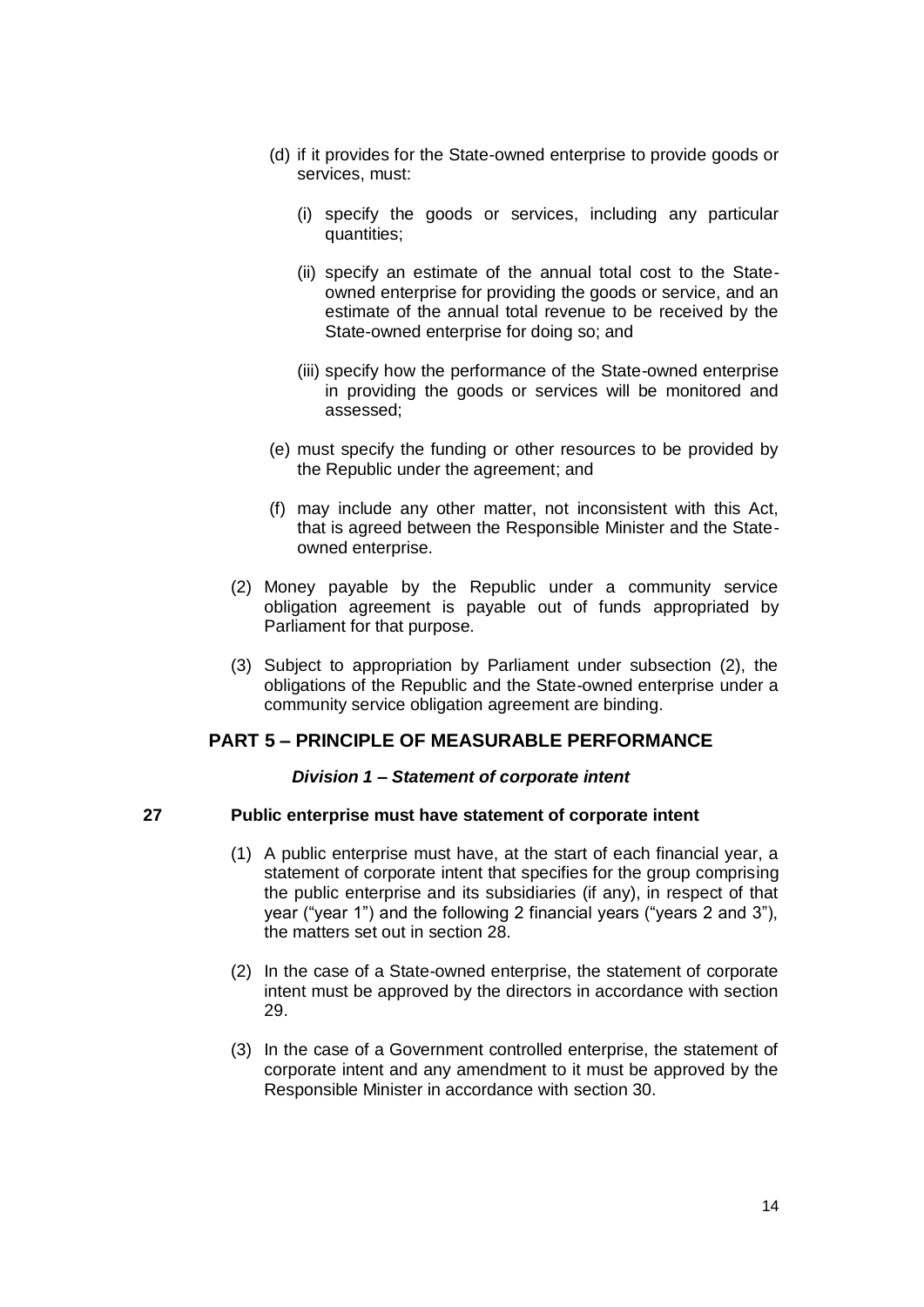#### <span id="page-14-0"></span>**28 Content of statement of corporate intent**

- (1) The statement of corporate intent must contain the following:
	- (a) a description of the main business of the public enterprise;
	- (b) a statement of the business goals of the public enterprise, demonstrating how those goals are consistent with its primary objective;
	- (c) a description of the nature and scope of the activities that the public enterprise intends to undertake;
	- (d) a statement of the strategies of the public enterprise for achieving its:
		- (i) business goals; and
		- (ii) primary objective;
	- (e) a statement or summary of the targets or benchmarks that the public enterprise will use to measure its performance against its business goals and its primary objective;
	- (f) a statement of the current or anticipated borrowing of the public enterprise, including borrowing by a subsidiary;
	- (g) a statement of the accounting policies that the public enterprise will apply for financial records and reporting;
	- (h) a summary indicative balance sheet and profit and loss statement:
		- (i) for the public enterprise; or
		- (ii) if it has one or more subsidiaries, the group that is the public enterprise and its subsidiaries;
	- (i) a statement of the proposed dividend and distribution policy of the public enterprise;
	- (j) for State-owned enterprises, a description of any community service obligations and their impact on the forecasted financial outcomes of the State-owned enterprise;
	- (k) a statement as to the manner in which the requirements of the *Constitution*, *Treasury Fund Protection Act 2004* and any other applicable written laws are intended to be complied with.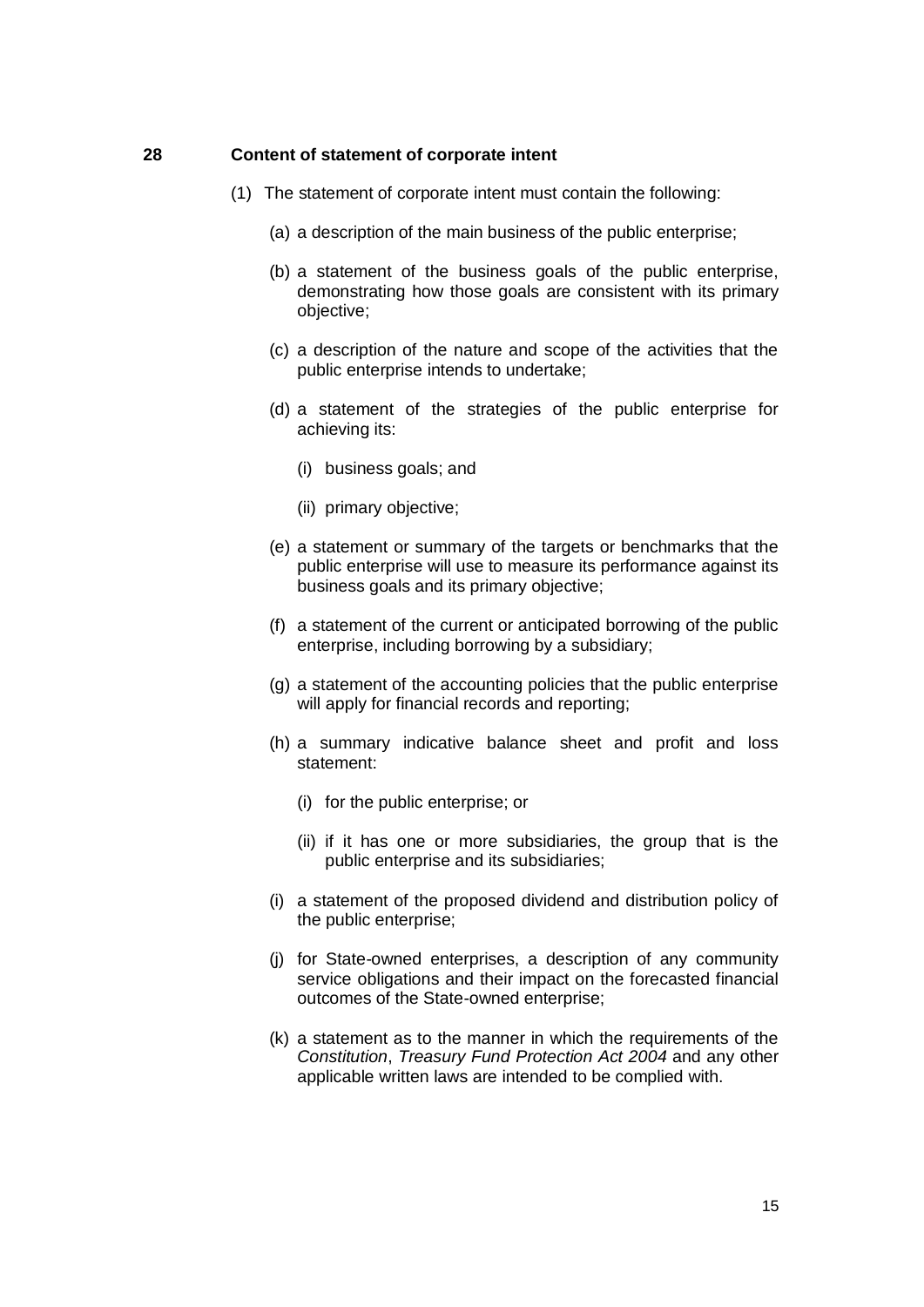- (l) subject to the approval of the board in the case of a Stateowned enterprise, any other matter that the Responsible Minister directs a public enterprise to include in its statement.
- (2) Regulations may be made:
	- (a) prescribing additional matters that must be contained in the statement of corporate intent; or
	- (b) dis-applying one or more matters set out in subsection (1).

## *Division 2—Approval of statement of corporate intent*

#### <span id="page-15-1"></span><span id="page-15-0"></span>**29 State-owned enterprise: approval of statement**

- (1) The directors of a State-owned enterprise:
	- (a) must give the Responsible and Accountable Ministers a final draft of the statement of corporate intent not less than 2 months before the start of the financial year to which it will apply (year 1);
	- (b) must not approve or adopt the statement of corporate intent without first taking into account any comment by the Responsible Minister on the draft; and
	- (c) must give the Responsible and Accountable Ministers a copy of the statement of corporate intent within 10 working days after approving or adopting it.
- (2) The Responsible Minister must consult with the Accountable Minister and the Cabinet before providing any comments under subsection (1).

#### <span id="page-15-2"></span>**30 State-owned enterprise: amendment of statement**

- (1) A State-owned enterprise may amend its statement of corporate intent at any time but the directors:
	- (a) must give the Responsible and Accountable Ministers a final draft of the amendment not less than 2 months before they approve or adopt it;
	- (b) must not approve or adopt the amendment without first taking into account any comment by the Responsible Minister on the draft; and
	- (c) must give the Responsible Minister a copy of the amendment within 10 working days after approving or adopting it.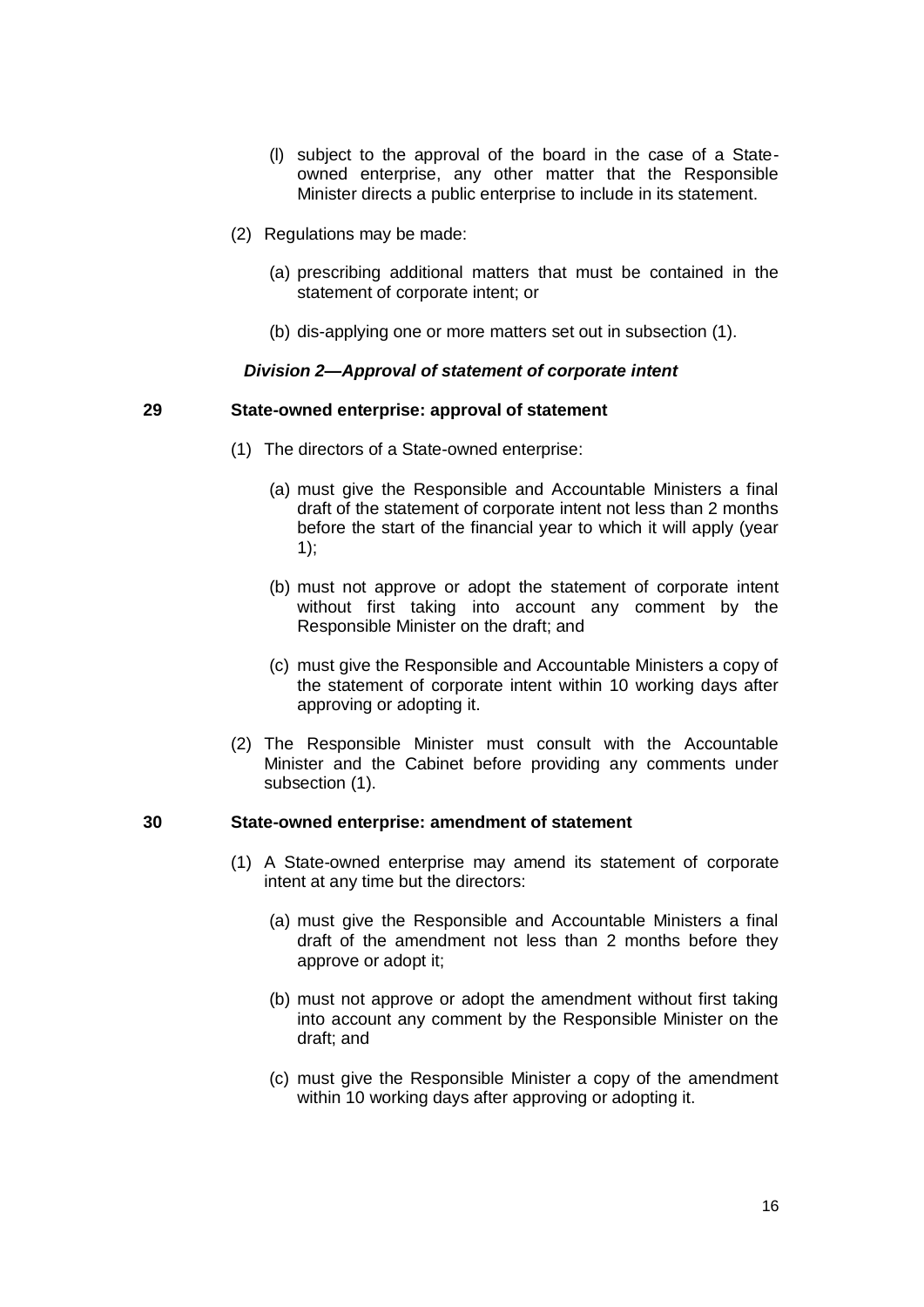- (2) The Responsible Minister must consult with the Accountable Minister and the Cabinet before providing any comments under subsection (1).
- (3) The Responsible Minister must table the approved statement of corporate intent or amendment, in Parliament within as soon as practicable after receiving it.

## <span id="page-16-0"></span>**31 Government controlled enterprise: approval and amendment of statement**

- (1) The directors of a Government controlled enterprise must give the Responsible and Accountable Ministers a final draft of the statement of corporate intent not less than 2 months before the start of the financial year to which it will apply (year 1).
- (2) The Responsible Minister, after consulting the Accountable Minister, may:
	- (a) approve the draft statement of corporate intent; or
	- (b) approve the draft statement of corporate intent with approval conditional upon specified amendments to the draft.
- (3) The directors:
	- (a) must without delay adopt the statement of corporate intent as approved by the Responsible Minister; and
	- (b) may subsequently amend it only with the written approval of the Responsible Minister given after consulting the Accountable Minister.
- (4) The Responsible Minister must table the statement of corporate intent or any subsequent amendment to it as soon as practicable after the Minister approves the statement or amendment.

#### *Division 3––Business plan*

#### <span id="page-16-2"></span><span id="page-16-1"></span>**32 Public enterprise must have business plan**

- (1) A public enterprise must have, at the start of each financial year, a business plan that applies to that financial year ("year 1") and to the following 2 financial years ("years 2 and 3").
- (2) The business plan must contain the matters set out in section 33.
- (3) In the case of a State-owned enterprise, the business plan must be approved or adopted by the directors in accordance with section 34.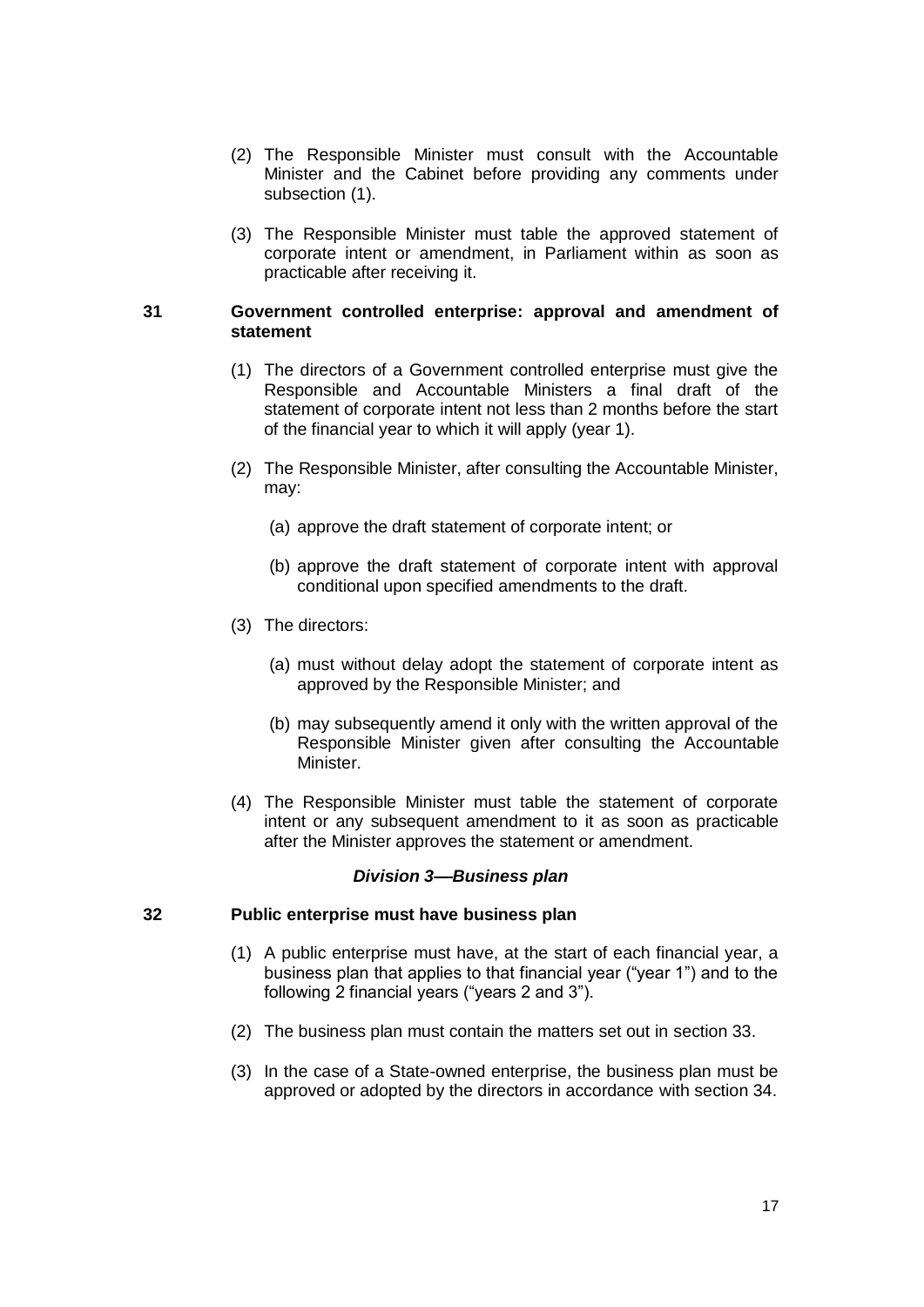(4) In the case of a Government controlled enterprise, the business plan and any amendment to it must be approved by the Responsible Minister in accordance with section 36.

## <span id="page-17-0"></span>**33 Content of business plan**

- (1) The business plan must contain information about the operations, strategic direction, and financial projections of the public enterprise for years 1, 2 and 3.
- (2) The information must be sufficient for the Responsible Minister to conclude that the business plan demonstrates that the public enterprise will achieve its primary objective in years 1, 2 and 3.
- (3) If a public enterprise has one or more subsidiaries, the business plan must, for each subsidiary and for the group as a whole, include information that corresponds to the information required under subsections (1) and (2) about the operations, strategic direction and financial projections of the public enterprise.

# *Division 4 – Approval of business plan*

## <span id="page-17-2"></span><span id="page-17-1"></span>**34 State-owned enterprise: approval of business plan**

- (1) The directors of a State-owned enterprise:
	- (a) must give the Responsible Minister a final draft of the business plan not less than 3 months before the start of the financial year to which it will apply (year 1);
	- (b) must not approve or adopt the business plan without first taking into account any comment by the Responsible Minister on the draft; and
	- (c) must give the Responsible Minister a copy of the business plan within 10 working days after approving or adopting it.
- (2) The Responsible Minister must consult with the Accountable Minister and the Cabinet before providing any comments under subsection (1).

#### <span id="page-17-3"></span>**35 State-owned enterprise: amendment of business plan**

- (1) A State-owned enterprise may amend its business plan at any time but the directors:
	- (a) must give the Responsible Minister a final draft of the amendment not less than 2 months before they approve or adopt it;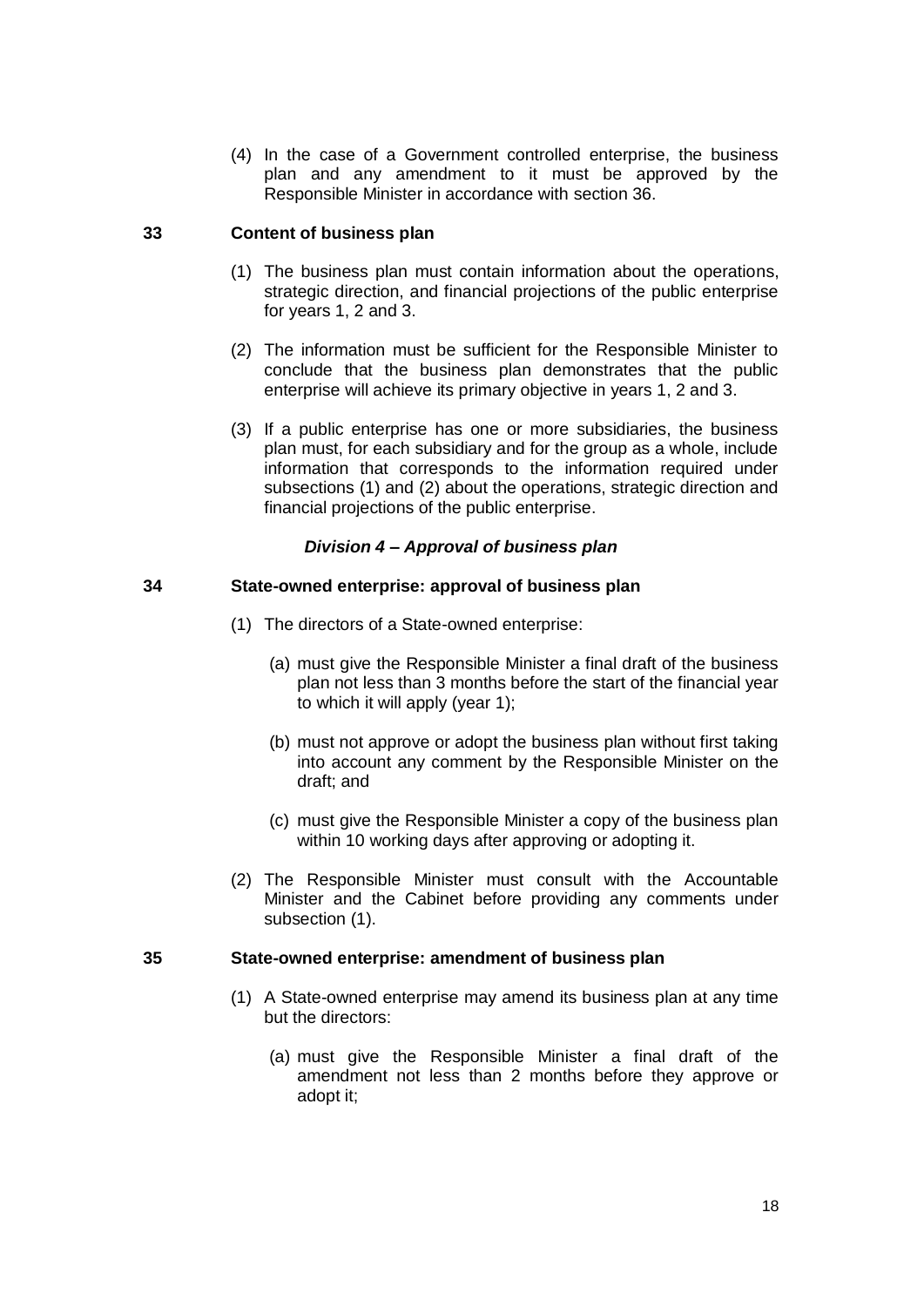- (b) must approve or adopt the amendment without first taking into account any comment by the Responsible Minister on the draft; and
- (c) must give the Responsible Minister a copy of the amendment within 10 working days after approving or adopting it.
- (2) The Responsible Minister must consult with the Accountable Minister and the Cabinet before providing any comments under subsection (1).

## <span id="page-18-0"></span>**36 Government controlled enterprise: approval and amendment of business plan**

- (1) The directors of a Government controlled enterprise must give the Responsible and Accountable Ministers a final draft of the business plan not less than 2 months before the start of the financial year to which it will apply (year 1).
- (2) The Responsible Minister, after consulting the Accountable Minister, may:
	- (a) approve the draft business plan; or
	- (b) approve the draft business plan with approval conditional upon specified amendments to the draft.
- (3) The directors:
	- (a) must adopt the business plan as approved; and
	- (b) may subsequently amend it only with the written approval of the Responsible Minister given after consulting the Accountable Minister and the Cabinet.

# <span id="page-18-1"></span>**PART 6 – PRINCIPLE OF RESPONSIBLE MANAGEMENT**

#### *Division 1 – Appointment of Board*

# <span id="page-18-3"></span><span id="page-18-2"></span>**37 Board of directors**

- (1) A public enterprise must have a board of directors.
- (2) The board must:
	- (a) be appointed by the Responsible Minister in writing subject to the approval of each appointment by the Cabinet; and
	- (b) consist of at least 3, but no more than 7, directors.
- (3) The Responsible Minister: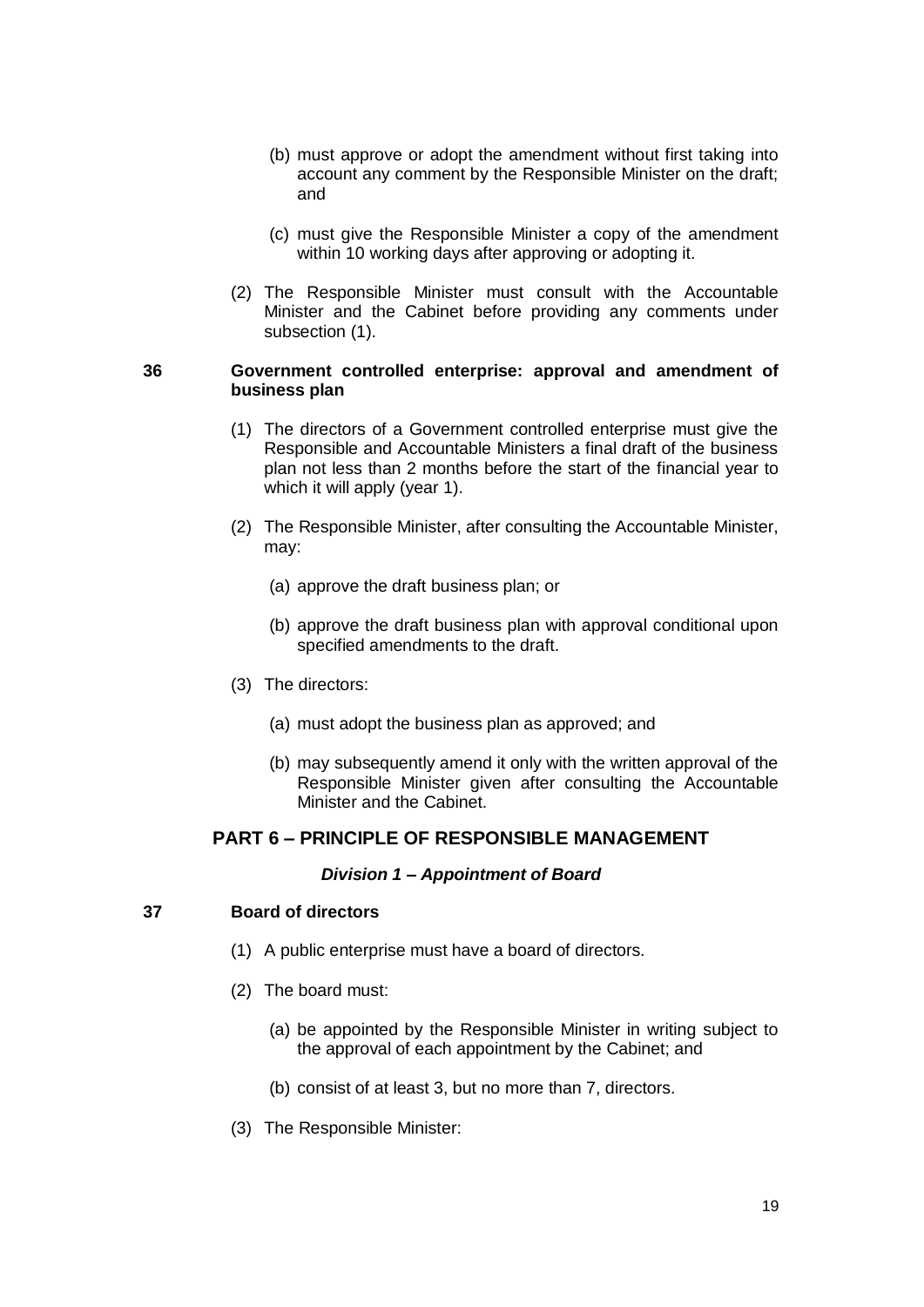- (a) before appointing a person as a director of a public enterprise, must be satisfied that the person to be appointed has the skills, knowledge and experience to assist the public enterprise in achieving its primary objectives; and
- (b) must not appoint a person if the Responsible Minister has any reason to believe that he or she is not a fit and proper person to be appointed.
- (4) When appointing a director of a public enterprise the Responsible Minister should, wherever possible, seek to achieve gender equality within the membership of that board.
- (5) In relation to any matter that is not provided for by this Act, a person appointed as a director of a public enterprise holds office on the terms and conditions set out in his or her written appointment.

#### <span id="page-19-0"></span>**38 Eligibility for appointment**

The following persons are not eligible for appointment to the board of a public enterprise:

- (a) a person who is under 18 years of age;
- (b) a person who is not a natural person;
- (c) a person who is an undischarged bankrupt in any jurisdiction;
- (d) a person who has been convicted in any jurisdiction of an offence of dishonesty and sentenced to imprisonment for not less than 12 months;
- (e) a person who is prohibited under a statute or by order of court from being a director or promoter of, or being concerned or taking part in the management of, a corporation;
- (f) a person who is a mentally disordered person under section 4 of the *Mentally-disordered Persons Act 1963*;
- (g) a Minister in Government, a Member of Parliament or any other elected public official;
- (h) a public service employee in the department of the public service with policy or operational responsibility for the principal business of the public enterprise; or
- (i) a public service employee if his or her appointment would result in more than 2 directors, or more than half of total directors appointed at any time, of the public enterprise who are public service employees.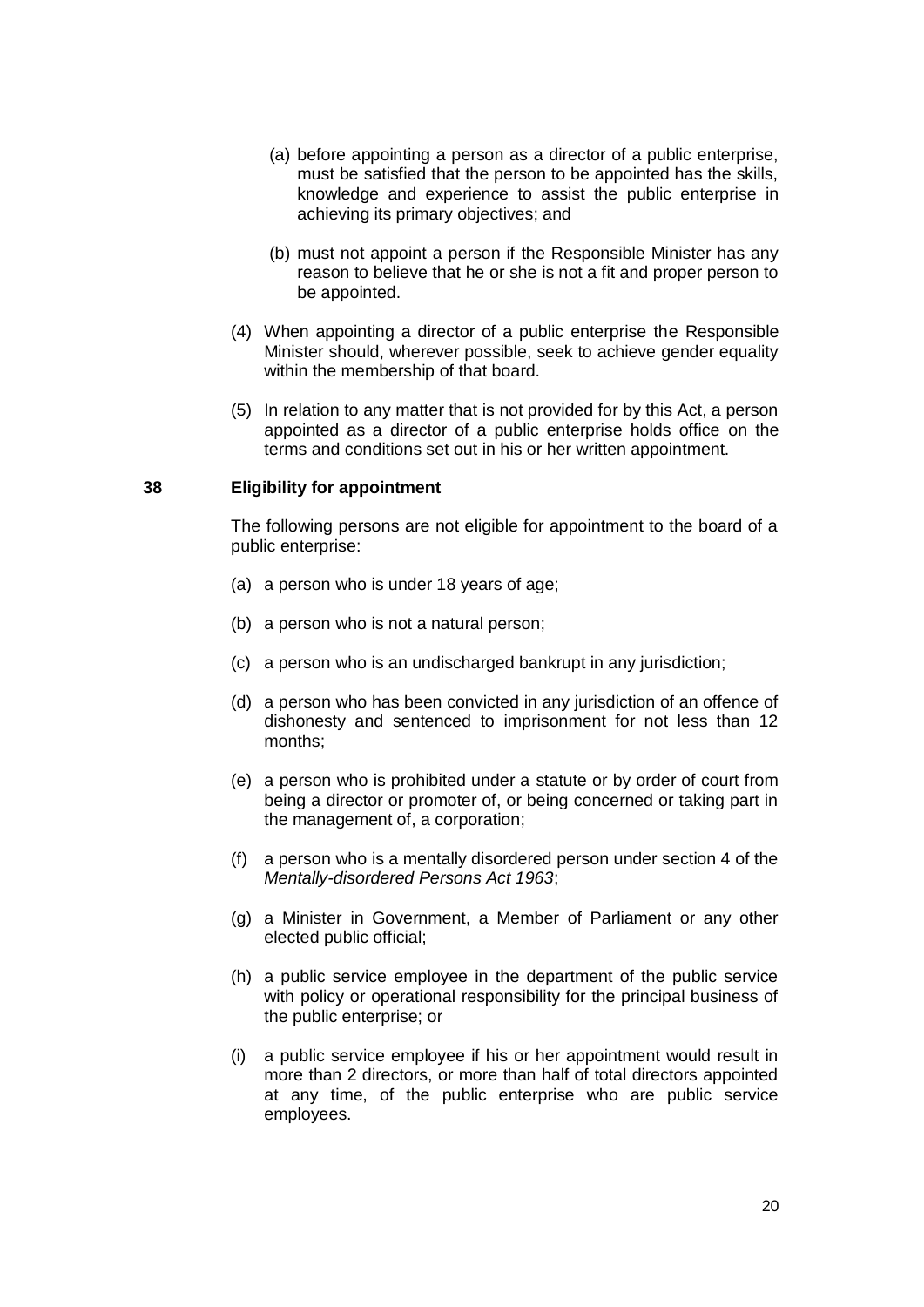## <span id="page-20-0"></span>**39 Chair and deputy chair**

The Responsible Minister must appoint a member of the board to be the chairperson of the board.

# <span id="page-20-1"></span>**40 Term of office**

- (1) Subject to section 41, a director of a public enterprise holds office for:
	- (a) a term of 3 years from the date of appointment; or
	- (b) any shorter term that is specified in the director's written appointment.
- (2) A director of a public enterprise may be reappointed.

## <span id="page-20-2"></span>**41 When director ceases to hold office**

- (1) A director of a public enterprise ceases to hold office when he or she:
	- (a) has served the term of his or her appointment;
	- (b) resigns;
	- (c) is removed by the Responsible Minister;
	- (d) ceases to be eligible for appointment to the board of a public enterprise;
	- (e) is convicted of an offence punishable by imprisonment for a term of not less than 12 months;
	- (f) is convicted of an offence involving dishonesty;
	- (g) is nominated as a candidate or elected as a Member of Parliament; or
	- (h) in any jurisdiction, is banned from acting as a director of a body corporate.
- (2) Despite section 42, a public service employee serving as a director of a public enterprise at the time this Act comes into force may continue to serve for a period of up to three years after this Act comes into force unless removed by the Responsible Minister under subsection 1(c).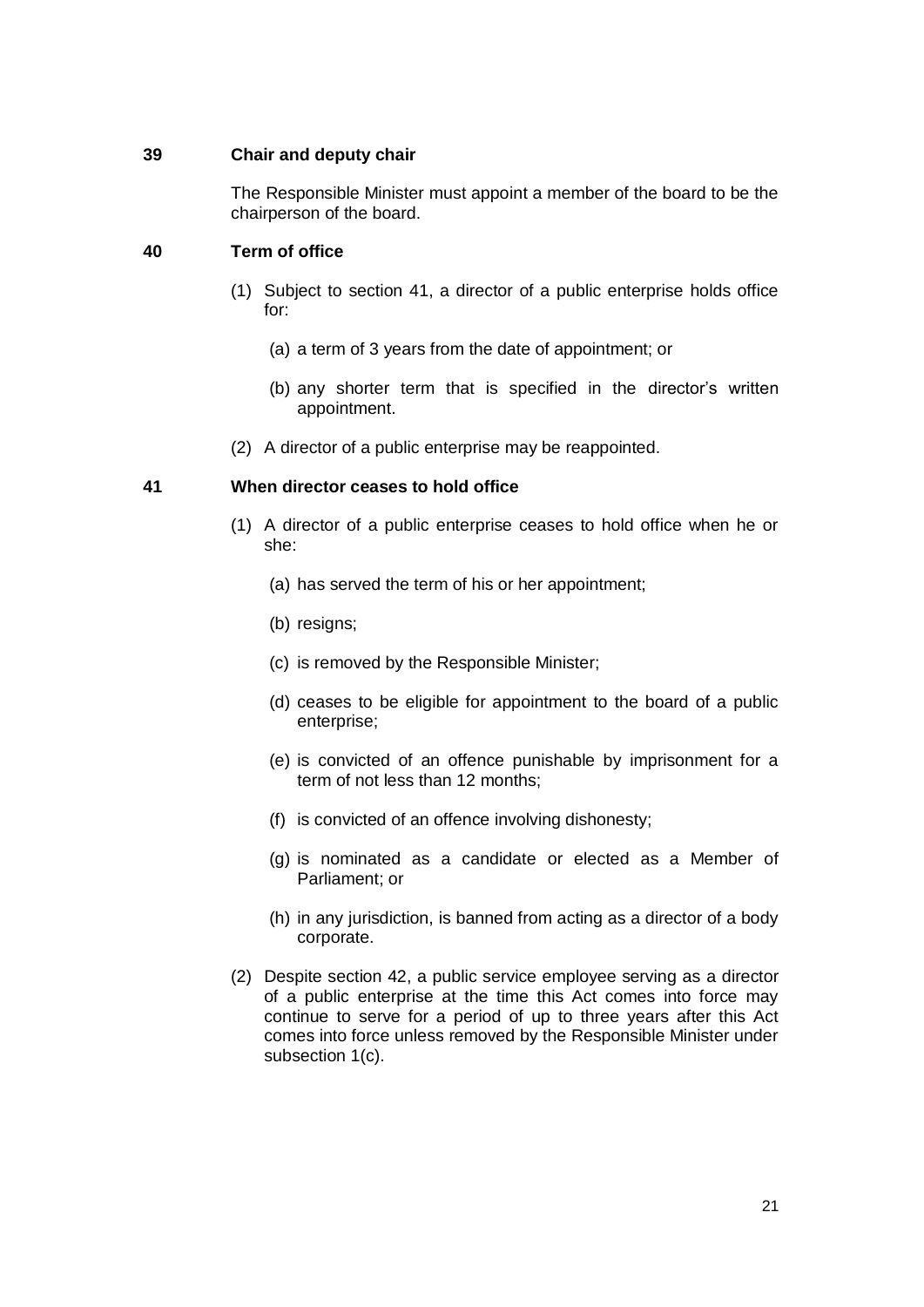# <span id="page-21-0"></span>**42 Resignation and removal**

- (1) A director of a public enterprise may resign by giving written notice to the Responsible Minister.
- (2) The Responsible Minister may, at any time and for any reason, and after consultation with the Accountable Minister, remove a director of a public enterprise by giving that person written notice of removal.

# <span id="page-21-1"></span>**43 Resignation of candidate for election to Parliament**

- (1) This section applies if a director or the chief executive officer of a public enterprise intends to submit a nomination as a candidate for election to Parliament in a general election or a by-election.
- (2) The director or chief executive must resign his or her position:
	- (a) in the case of a general election, at least 3 months before he or she submits his or her nomination;
	- (b) in the case of an election as a consequence of the dissolution of Parliament before its full term of three years under Article 41(7) of the Constitution, within 5 days after the date of publication of the writ of election under section 56 of the *Electoral Act 2016*; or
	- (c) in the case of a by-election, within 5 days after the date of publication of the writ of election under section 56 of the *Electoral Act 2016*.

# <span id="page-21-2"></span>**44 Responsible Minister must table notice of change in directors**

- (1) The Responsible Minister must table in Parliament notice of:
	- (a) the appointment of a director of a public enterprise; or
	- (b) a director of a public enterprise ceasing to hold office under section 41.
- (2) The Responsible Minister must table the notice within 15 sitting days after the director's appointment or cessation of holding office.

# <span id="page-21-3"></span>**45 Defect or irregularity in appointment**

Anything done by or in relation to a person purporting to act under an appointment to the board of directors of a public enterprise is not invalid merely because:

(a) the occasion for the appointment had not arisen;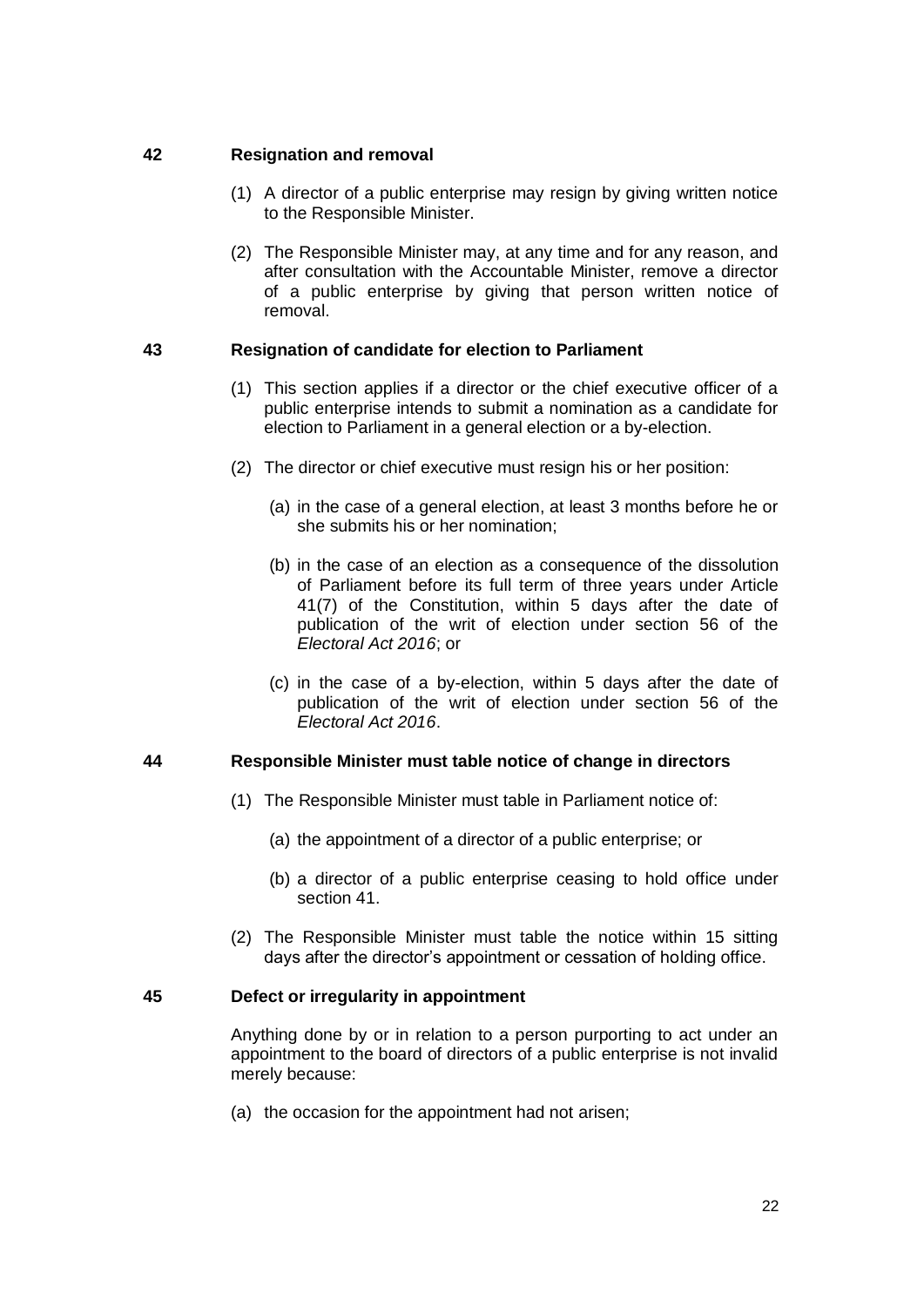- (b) there was a defect or irregularity in connection with the appointment;
- (c) the appointment had ceased to have effect; or
- (d) the occasion to act had not arisen or had ceased.

## <span id="page-22-0"></span>**46 Remuneration**

- (1) In the case of a public enterprise in which all the shares are held by the Republic or its nominees, a director of that public enterprise is entitled to be paid by the public enterprise the remuneration and allowances that are determined by Cabinet and specified in the director's written notice of appointment.
- (2) In any other case, a director of a public enterprise is entitled to be paid the remuneration and allowances specified in its establishing Act or constitution or otherwise determined with the approval of a majority of the shareholders.

## *Division 2 – Directors' conduct*

## <span id="page-22-2"></span><span id="page-22-1"></span>**47 Honesty and good faith**

A director of a public enterprise, in discharging or exercising functions, duties and powers as a director, must:

- (a) act honestly in the best interests of the public enterprise;
- (b) act in good faith and for a proper purpose;
- (c) act with reasonable care and diligence;
- (d) ensure that he or she has sufficient information and advice to make conscientious and informed decisions; and
- (e) comply with the code of conduct of the public enterprise.

#### <span id="page-22-3"></span>**48 Ensuring that primary objective achieved**

A director of a public enterprise must take all reasonable steps to ensure that the public enterprise achieves its primary objective.

#### <span id="page-22-4"></span>**49 Due compliance**

A director of a public enterprise must take all reasonable steps to ensure that the public enterprise complies with:

- (a) the applicable law; and
- (b) its constitution or establishing Act.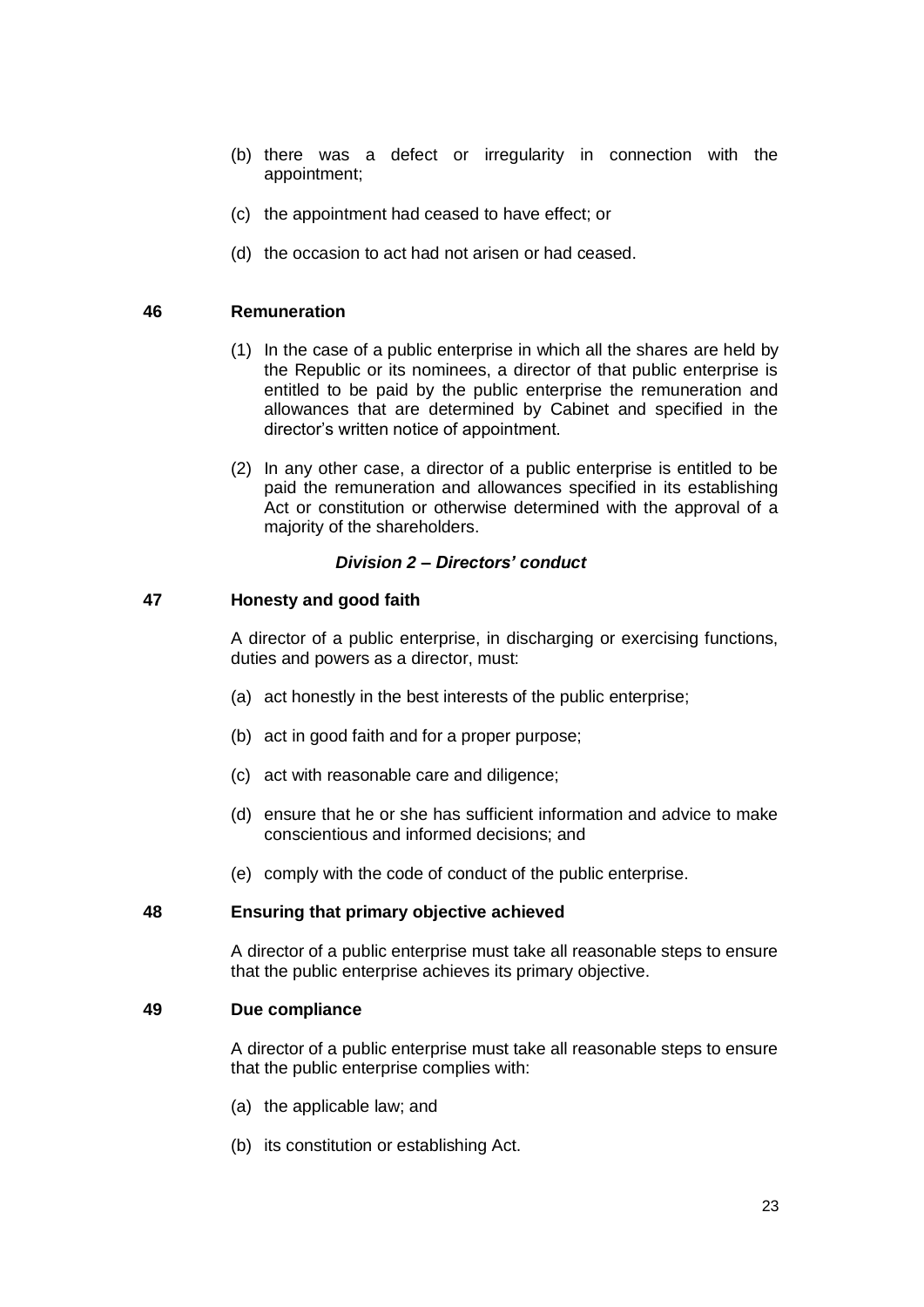#### <span id="page-23-0"></span>**50 Avoiding insolvency**

- (1) A director of a public enterprise must take all reasonable steps to ensure that the public enterprise does not incur a debt if incurring the debt:
	- (a) results in the public enterprise becoming unable to pay all its debts as and when they become due and payable; or
	- (b) creates or is likely to create a substantial risk that the public enterprise will be unable to pay all its debts as and when they become due and payable.
- (2) A director of a public enterprise who contravenes subsection (1) is jointly and severally liable with the public enterprise for payment of the debt unless the director establishes that:
	- (a) the debt was incurred without the director's express or implied authority or consent; or
	- (b) at the time that the debt was incurred, the director, after due inquiry, did not have reasonable cause to suspect that incurring the debt would have either of the consequences set out in subsection (1)(a) and (b).
- (3) In this section, *'debt'* includes a contingent financial obligation, for example, a guarantee.

## <span id="page-23-1"></span>**51 Improper use of position as director or employee**

- (1) A director or an employee of a public enterprise must not improperly use:
	- (a) his or her position as director or employee; or
	- (b) information obtained as a result of that position.
- (2) Improper use of position or information includes using that position or information to:
	- (a) gain an advantage for oneself or another person; or
	- (b) cause detriment to the public enterprise or another person.
- (3) The prohibition in subsection (1) on improper use of position or information continues after a person has ceased to be a director or employee of a public enterprise.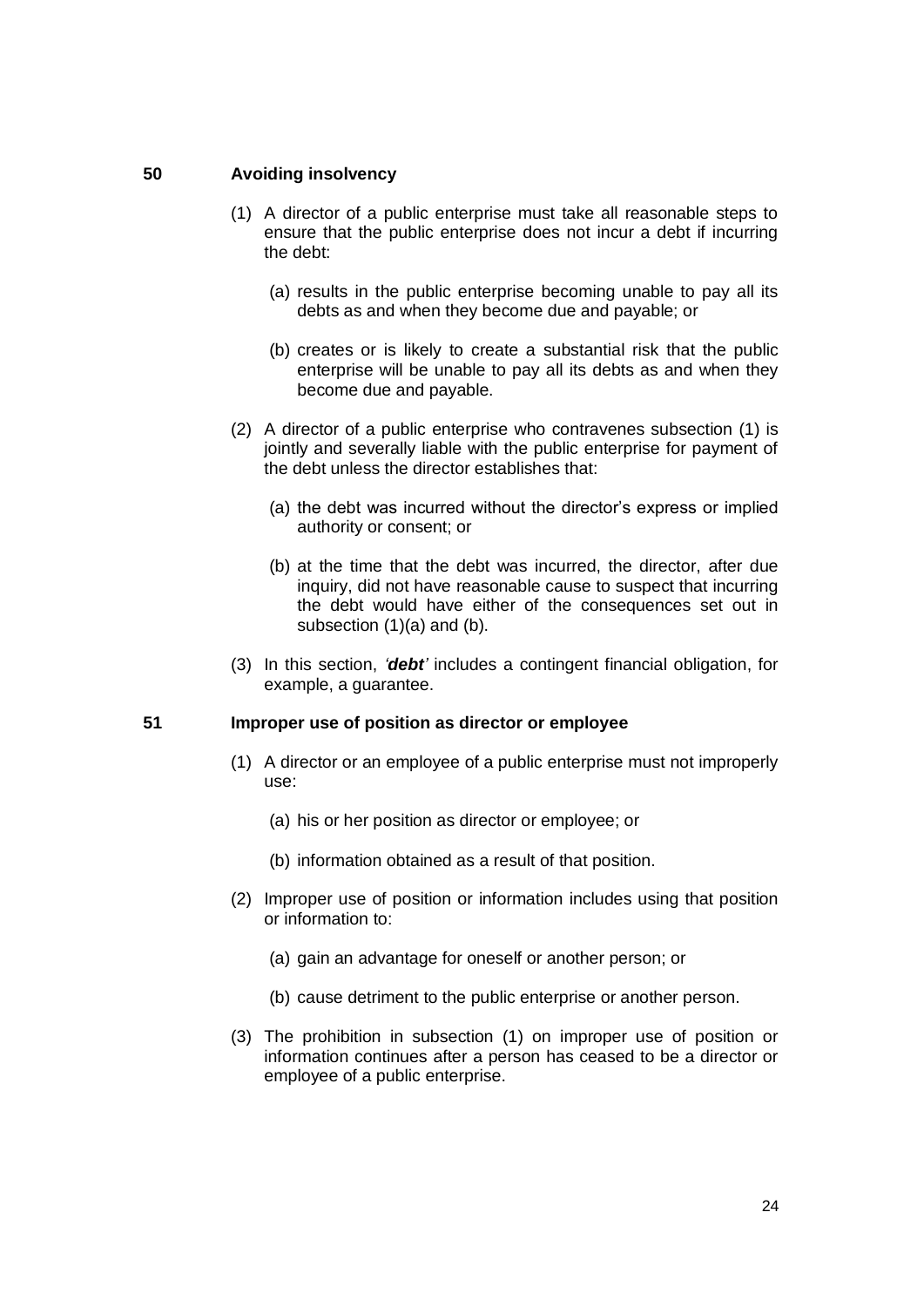- (4) A person who contravenes subsection (1) or is party to a contravention of subsection (1), is liable to compensate the public enterprise for any loss it suffers as a result of the contravention.
- (5) In this section, advantage and detriment are not limited to financial advantage or detriment.

## <span id="page-24-0"></span>**52 Breach of confidentiality**

- (1) A director or an employee of a public enterprise must not for any purpose use or knowingly disclose any information, document or communication of which he or she becomes aware through his or her connection with the public enterprise, except to the extent:
	- (a) that the use or disclosure is authorised or required under this Act or any other written law;
	- (b) that the person providing the information authorised its disclosure at the time of providing the information;
	- (c) necessary to enable the Minister, the board or the chief executive officer to publish statistical information concerning the subject matter of the functions and powers of the public enterprise; or
	- (d) necessary to enable the board to give advice to the Minister.
- (2) A person who contravenes subsection (1) commits an offence and is liable upon conviction to a fine not exceeding \$50,000 or to a term of imprisonment not exceeding 5 years or to both.
- (3) A person who contravenes subsection (1) is liable to the public enterprise for any profit made in consequence of any damage suffered by the public enterprise as a result of the contravention, in addition to any criminal penalty that may be imposed.

### <span id="page-24-1"></span>**53 Disclosure of interest**

- (1) A director of a public enterprise must disclose to the board of the public enterprise any interest of the director that may conflict with the proper performance of his or her duties and functions as a director of the public enterprise.
- (2) A director must disclose the interest as soon as he or she becomes aware of it.
- (3) A director must not act as director or vote in relation to any matter in which he or she has an interest unless: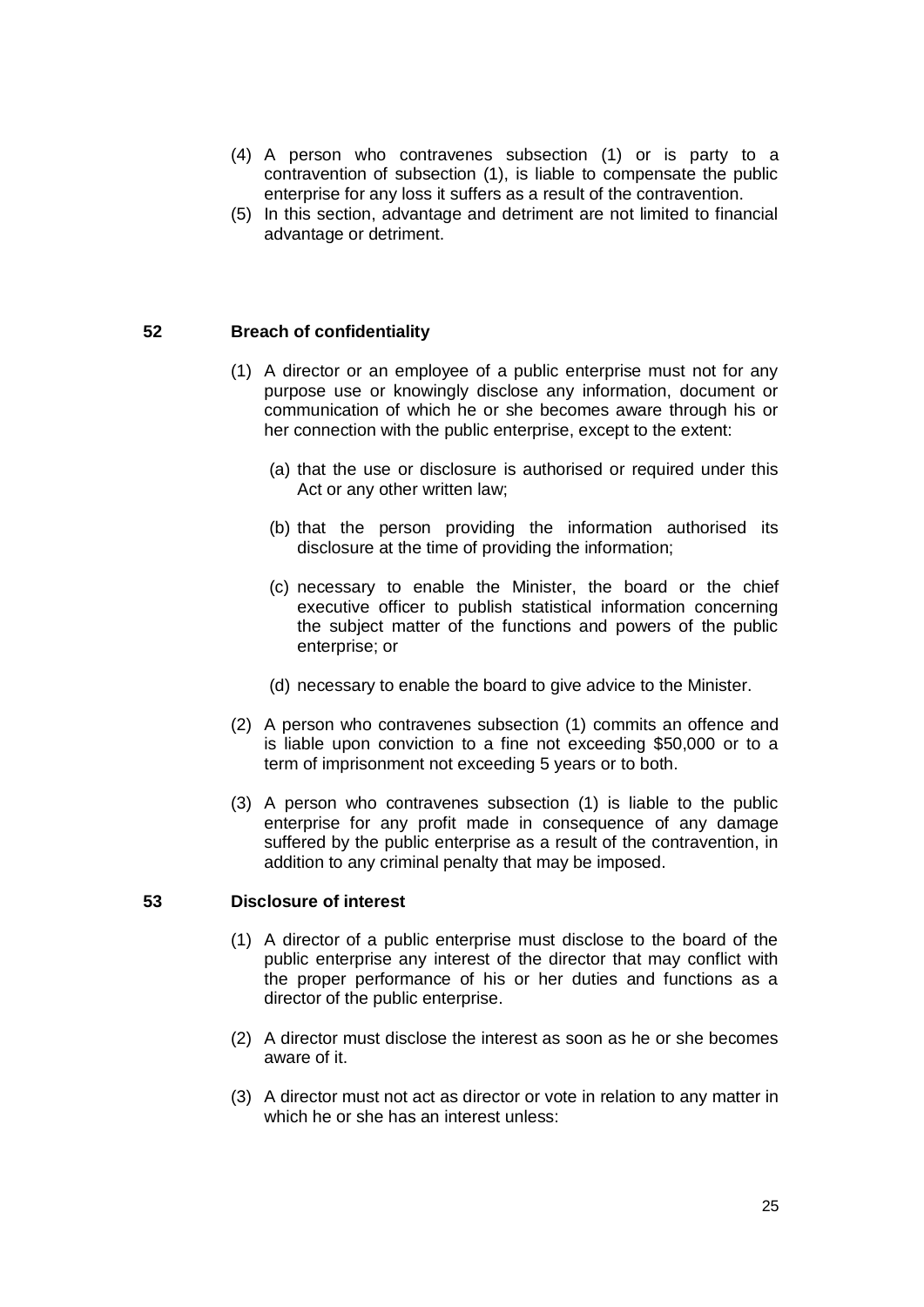- (a) the director has disclosed the interest to the board; and
- (b) the board has consented to the director acting or voting.
- (4) For the purposes of this section, it does not matter:
	- (a) whether an interest is direct, indirect, pecuniary, or nonpecuniary; or
	- (b) when the interest was acquired.

## <span id="page-25-0"></span>**54 When interest of related party counts as director's interest**

- (1) For the purposes of section 53(1), *"interest of the director"* includes the interest of a related party, that is, a director of a public enterprise is taken to have the interest that a related party has.
- (2) In relation to a director of a public enterprise, a related party is any of the following:
	- (a) a director's spouse, child or parent;
	- (b) a corporation (other than the public enterprise) of which the director is also a director or executive officer;
	- (c) a subsidiary of a corporation (other than the public enterprise) of which the director is a director or executive officer;
	- (d) a corporation of which the director's spouse, child or parent is a director or executive officer;
	- (e) a corporation if the director or the director's spouse, child or parent owns or controls the exercise of votes attached to shares that together exceed the prescribed percentage of the shares of the corporation or company;
	- (f) a person who, with the director, is a party to a contract, arrangement or understanding, whether formal or informal, written or verbal, enforceable or unenforceable for:
		- (i) acquiring, holding, selling or otherwise dealing in shares or other securities in concert; or
		- (ii) exercising voting rights in a specified body corporate in concert.

## <span id="page-25-1"></span>**55 Register of interests**

A public enterprise must maintain a register that records all disclosures of interests made by a director or employee of the public enterprise under section 53 or 58.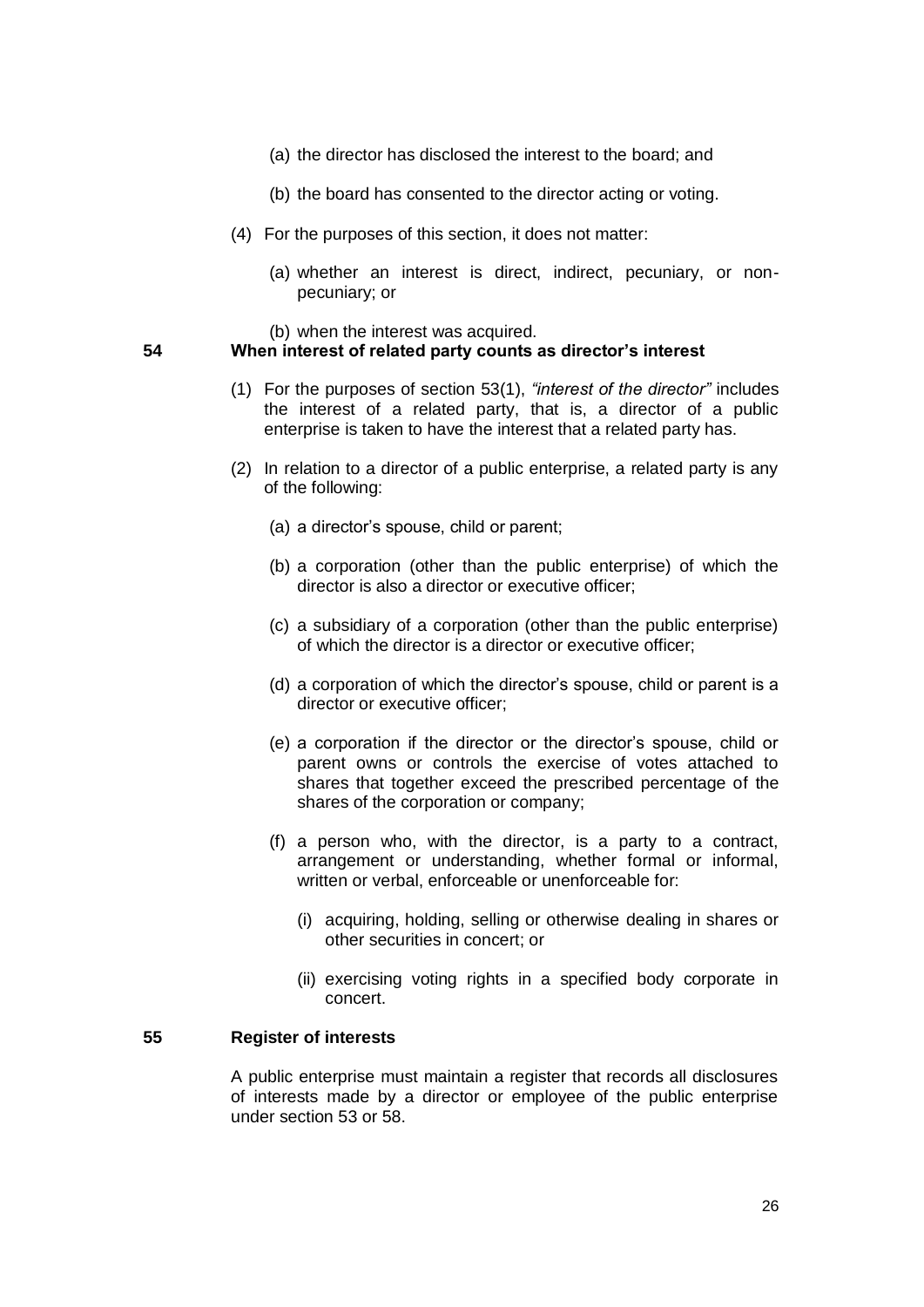## <span id="page-26-0"></span>**56 Code of conduct**

- (1) The board of a public enterprise must:
	- (a) establish and approve a code of conduct governing the directors and employees of the public enterprise; and
	- (b) at least once every 3 years, review the content and operation of the code.
- (2) The code must:
	- (a) provide for the matters set out in section 56; and
	- (b) be consistent with this Act and any other written law.
- (3) A breach of the code by a director or employee of the public enterprise must be recorded in the annual report of the public enterprise.

## <span id="page-26-1"></span>**57 Content of code of conduct**

A code of conduct for a public enterprise must provide at least for the following matters:

- (a) the standards of conduct for directors and employees;
- (b) the active promotion of ethical behaviour and facilitating reporting of unlawful or unethical behaviour;
- (c) the circumstances in which directors and employees may accept gifts and other benefits, including reporting and recording those gifts and benefits;
- (d) the use by directors and employees of the resources of the public enterprise, including phones, vehicles, and other property;
- (e) regulation of business travel, including its cross-over with personal travel;
- (f) regulation of conflicts of interest, including procedures for identification, reporting, and resolving a conflict of interest;
- (g) managing breaches of the code, including monitoring compliance and reporting breaches;
- (h) the use and disclosure of information by directors and employees;
- (i) reducing or eliminating improper influence on directors and employees in their position as a director or employee of the public enterprise; and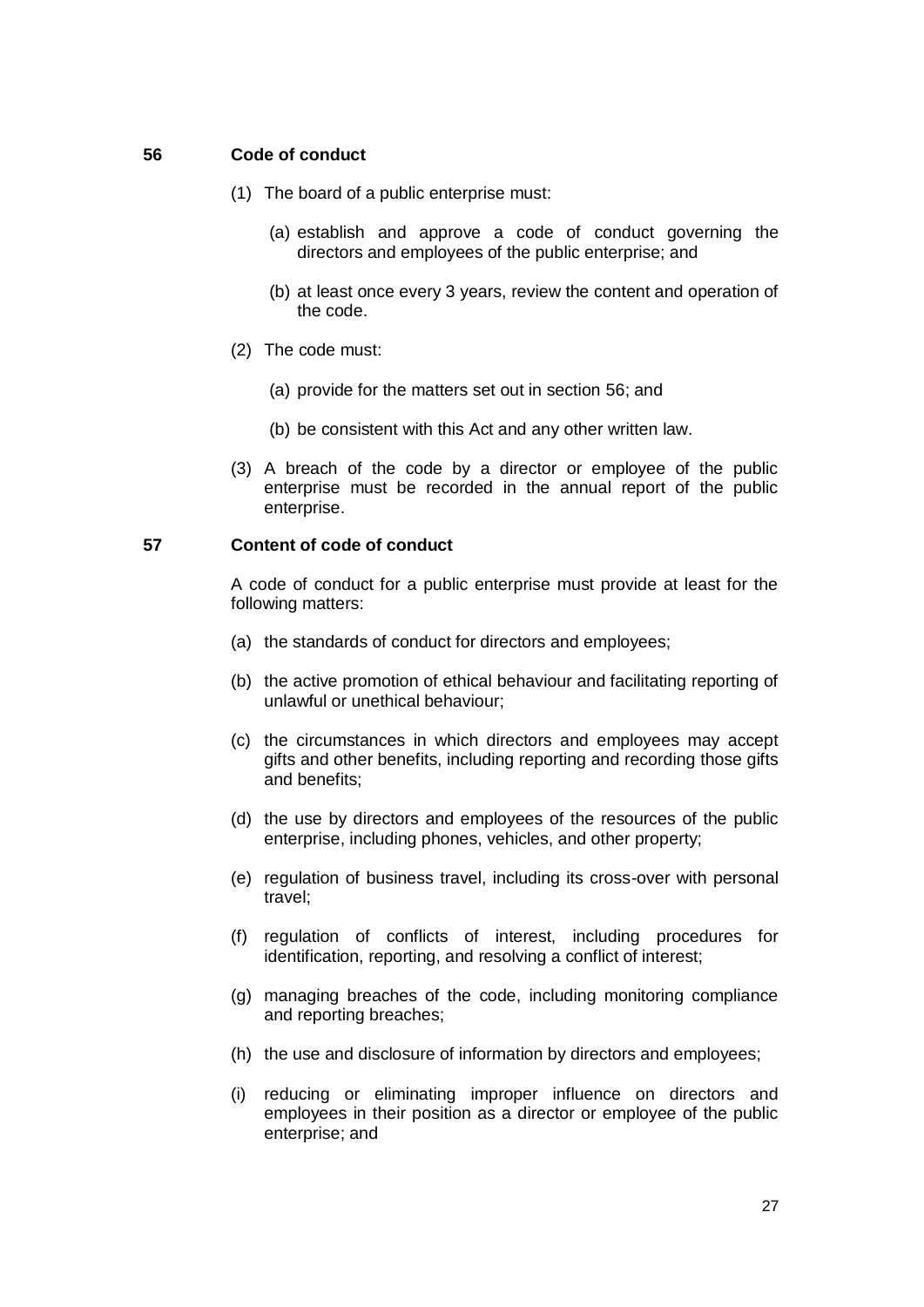(j) trading in and holding shares, securities, or other financial instruments by directors and employees.

## <span id="page-27-0"></span>**58 Conduct of employees**

- (1) An employee of a public enterprise must comply with the code of conduct of the public enterprise as it relates to employees.
- (2) A public enterprise must take all reasonable steps to ensure that each of its employees discloses to the public enterprise any interest of the employee that may conflict with the proper performance of his or her duties and functions as an employee of the public enterprise.

## <span id="page-27-1"></span>**59 Public enterprise must be good employer**

A public enterprise must take all reasonable steps to be a good employer and to promote gender equality through its employment policies and practices.

## <span id="page-27-2"></span>**60 Conduct in relation to subsidiaries**

Sections 47 to 59 apply with any necessary modifications to the subsidiary of a public enterprise as if references in those sections to a public enterprise were references to its subsidiary.

## *Division 3 – Management*

# <span id="page-27-4"></span><span id="page-27-3"></span>**61 Board meetings**

- (1) The board of a public enterprise must meet:
	- (a) at least once in every 2 months; and
	- (b) at other times that the board considers necessary for the efficient management of the business and affairs of the public enterprise.
- (2) The quorum for a board meeting is a majority of the directors holding office.
- (3) A board meeting must be chaired by:
	- (a) the chairperson;
	- (b) in the chairperson's absence, the deputy chairperson; or
	- (c) in the absence of the chairperson and deputy chairperson, a director appointed by the directors present.

#### <span id="page-27-5"></span>**62 Procedure at board meetings**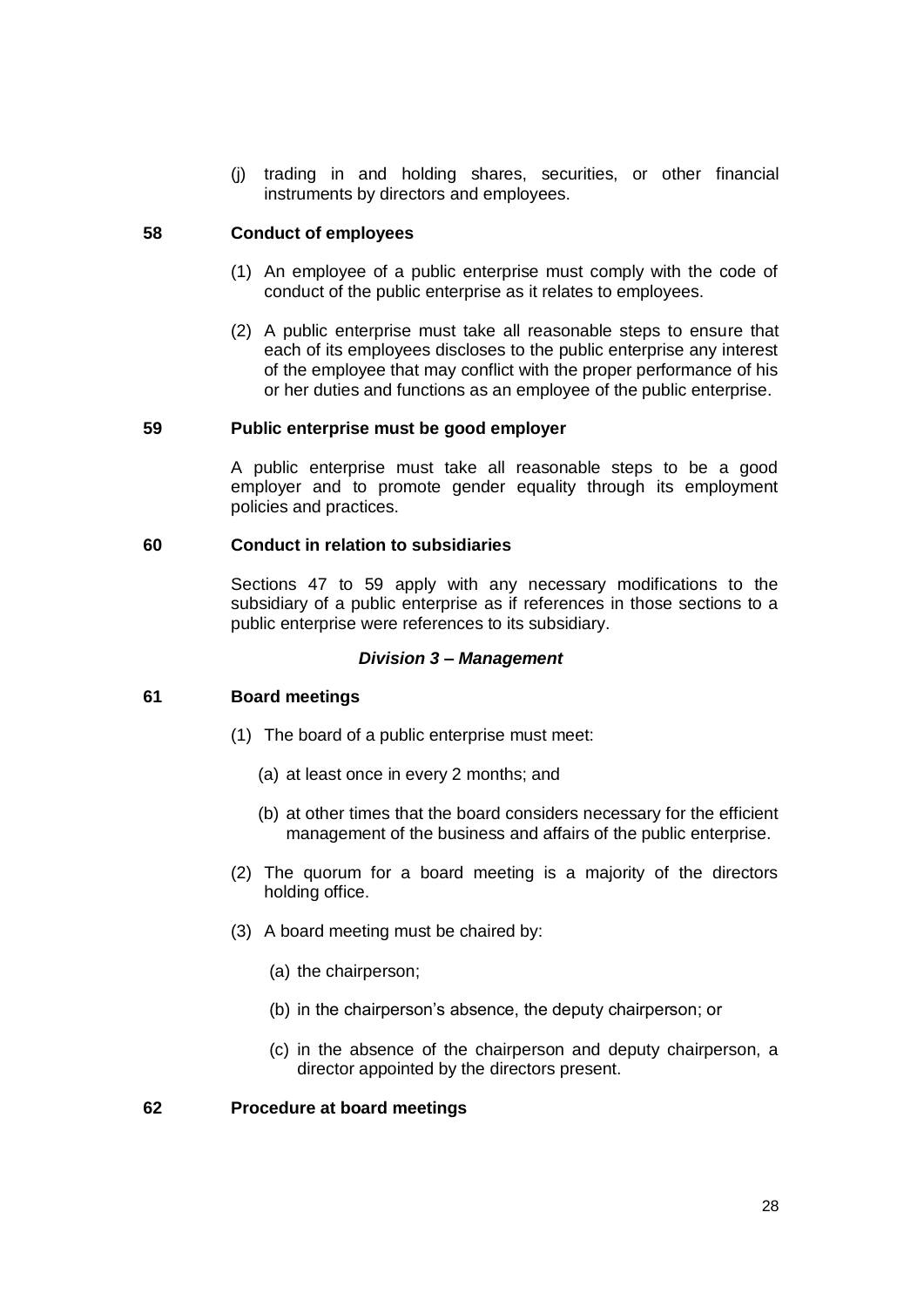- (1) The board of a public enterprise decides a matter by a majority of the directors present and voting.
- (2) The chairperson of the meeting has a deliberative vote and, if necessary, a casting vote.
- (3) Except as provided by this Act, the board may regulate its proceedings as it considers appropriate.
- (4) A public enterprise must keep written minutes of:
	- (a) all board meetings; and
	- (b) all meetings of committees of the board.

#### <span id="page-28-0"></span>**63 Resolution in lieu of meeting**

- (1) The board of a public enterprise may pass a resolution of the board without a meeting if:
	- (a) the board has previously:
		- (i) agreed that it may from time to time pass a resolution without a meeting; and
		- (ii) determined the method for a director to assent to the resolution; and
	- (b) notice of the resolution, including its terms, has been given to each director or reasonable efforts have been made to give that notice.
- (2) A resolution in lieu of a meeting is passed when the last director has assented to the resolution.

## <span id="page-28-1"></span>**64 Chief executive officer**

- (1) A public enterprise, after consultation with the Responsible Minister and approval of the Cabinet, must appoint a person as the chief executive officer of the public enterprise.
- (2) The chief executive officer is responsible and accountable to the board for the management of the business and affairs of the public enterprise.
- (3) The public enterprise must employ the chief executive officer under a contract of employment that provides for:
	- (a) a specified proportion of the chief executive officer's remuneration to be payable, or a specified benefit to become due to the chief executive officer, only if: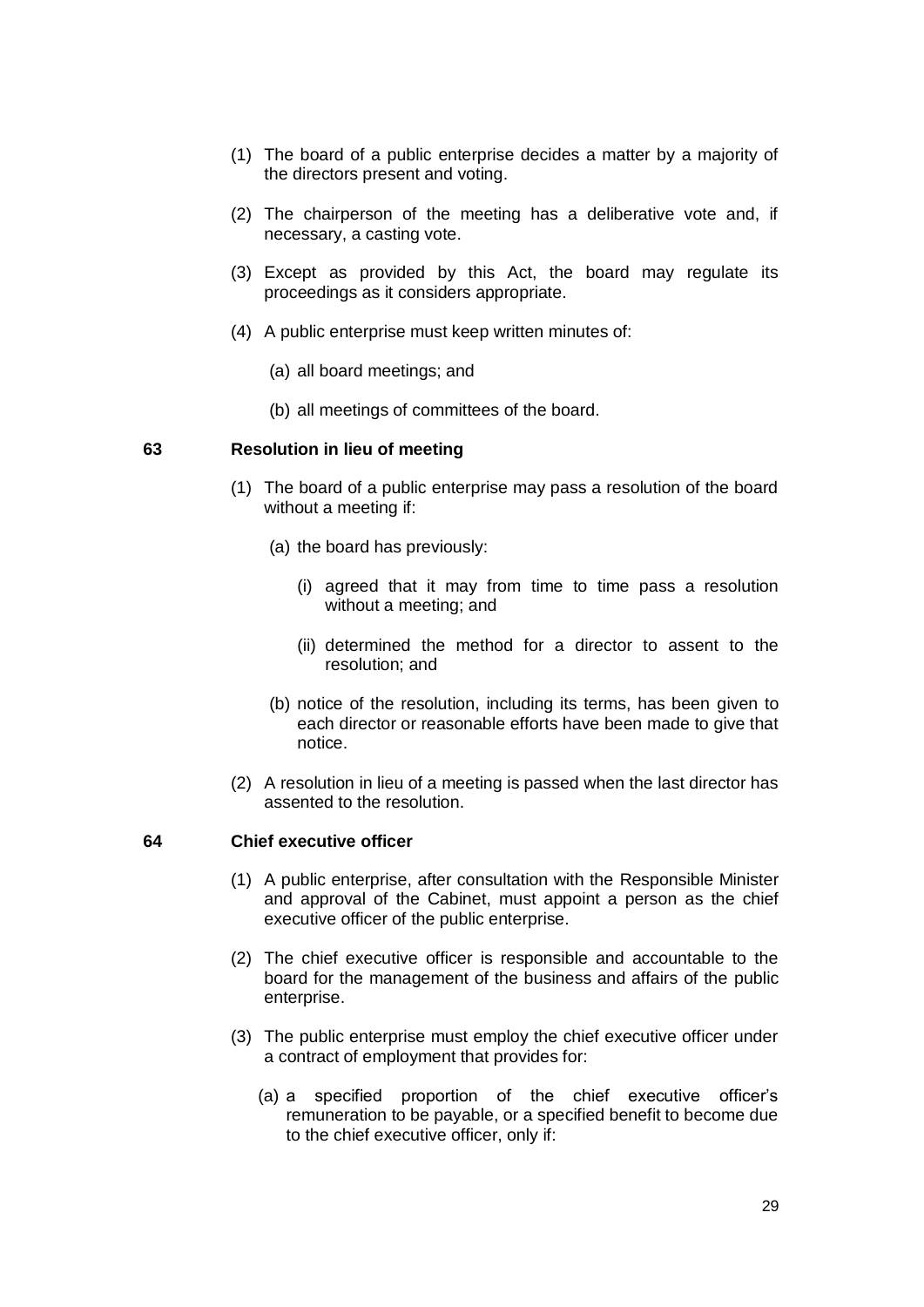- (i) the chief executive officer achieves specified performance criteria; and
- (ii) the public enterprise achieves specified commercial outcomes; and
- (b) at least an annual review of the chief executive officer's performance.
- (4) A public enterprise may appoint a person as acting chief executive officer for any period not exceeding 6 months during which the position of chief executive officer is vacant or the chief executive is temporarily absent or otherwise unable to perform his or her duties.
- (5) The appointment and the terms and conditions of appointment of the Chief Executive Officer must be approved by the Cabinet.

# <span id="page-29-0"></span>**65 Delegations**

- (1) The board of a public enterprise may by resolution delegate any of its powers and functions except the power to delegate, to any of the following:
	- (a) a subcommittee of the board of the public enterprise;
	- (b) a director of the public enterprise;
	- (c) the chief executive officer of the public enterprise; or
	- (d) an employee of the public enterprise.
- (2) The chief executive officer of a public enterprise may by delegation in writing delegate any of the chief executive officer's powers or functions except the power to delegate, to an employee of the public enterprise.
- (3) A delegation is subject to any condition specified in the resolution or written delegation.
- (4) A delegated power or function must be exercised or performed in accordance with the resolution or written delegation.
- (5) A delegation may be varied or revoked at any time and does not prevent the board or the chief executive officer exercising or performing the delegated power or function.

#### <span id="page-29-1"></span>**66 Restrictions on indemnity for directors and executive officers**

A public enterprise must not: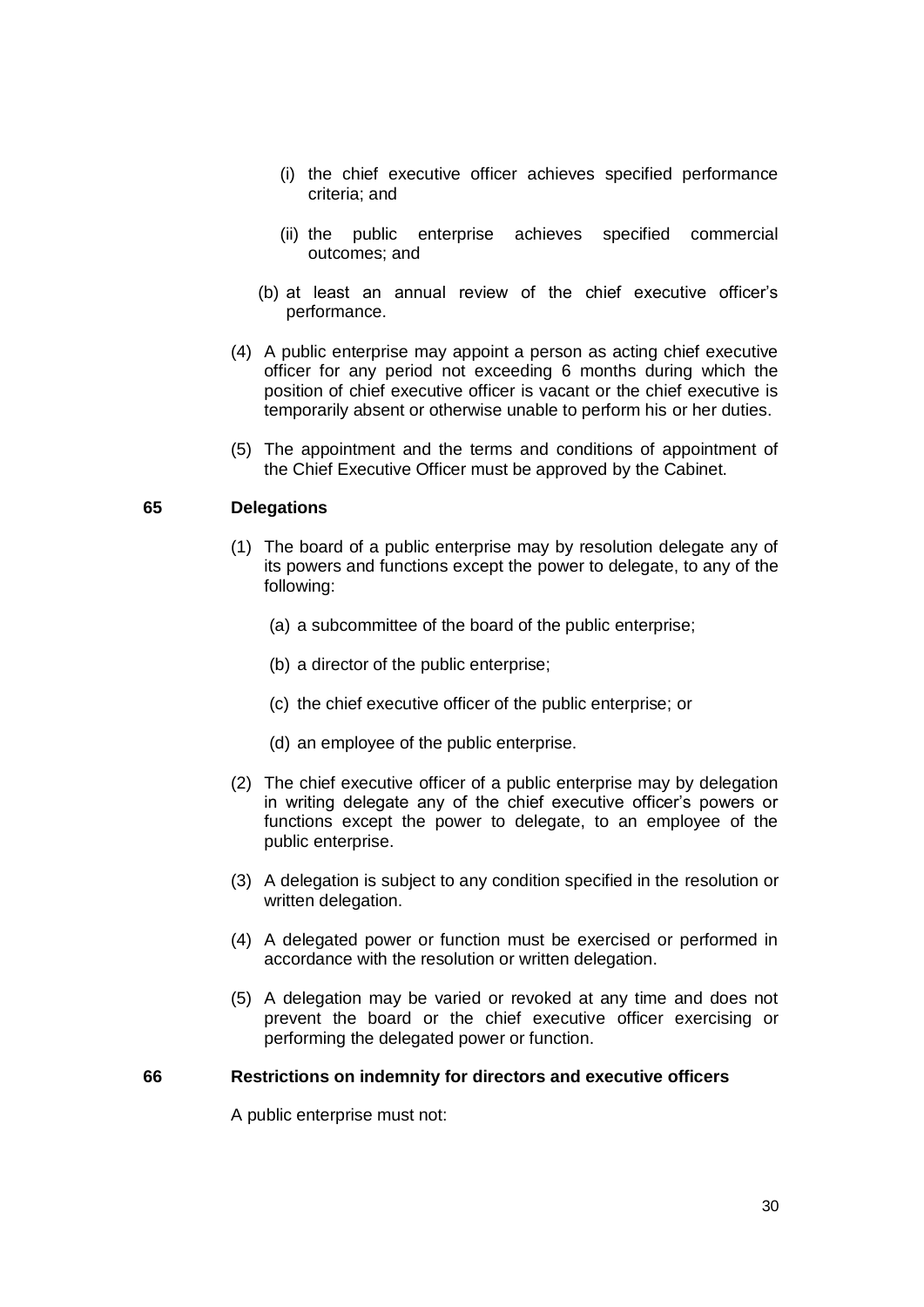- (a) exempt a director or an executive officer of the public enterprise from a liability owed to it by the director or executive officer in that capacity;
- (b) indemnify a director or an executive officer of the public enterprise or of its subsidiary in respect of a liability owed to the public enterprise or the subsidiary by the director or executive officer in that capacity; or
- (c) except as permitted by section 67, indemnify a director or an executive officer of the public enterprise or its subsidiary in respect of a liability owed to a person other than the public enterprise or the subsidiary.

## <span id="page-30-0"></span>**67 Restrictions on indemnity by subsidiary**

A subsidiary of a public enterprise must not:

- (a) exempt a director or an executive officer of the subsidiary from a liability owed to the subsidiary by the director or executive officer in that capacity;
- (b) indemnify a director or an executive officer of the subsidiary in respect of a liability owed by the director or executive officer in that capacity to:
	- (i) the subsidiary;
	- (ii) another subsidiary of the public enterprise; or
	- (iii) the public enterprise;
- (c) indemnify a director or an executive officer of the public enterprise or of another subsidiary of the public enterprise in respect of a liability owed by the director or executive officer in that capacity to:
	- (i) the subsidiary;
	- (ii) the other subsidiary; or
	- (iii) the public enterprise; or
- (d) except as permitted by section 67, indemnify a director or an executive officer of the subsidiary in respect of a liability owed to a person other than the public enterprise or a subsidiary of the public enterprise.

#### <span id="page-30-1"></span>**68 Permitted indemnity of liability owed to third person**

(1) A public enterprise or the subsidiary of a public enterprise may indemnify a director or executive officer of the public enterprise or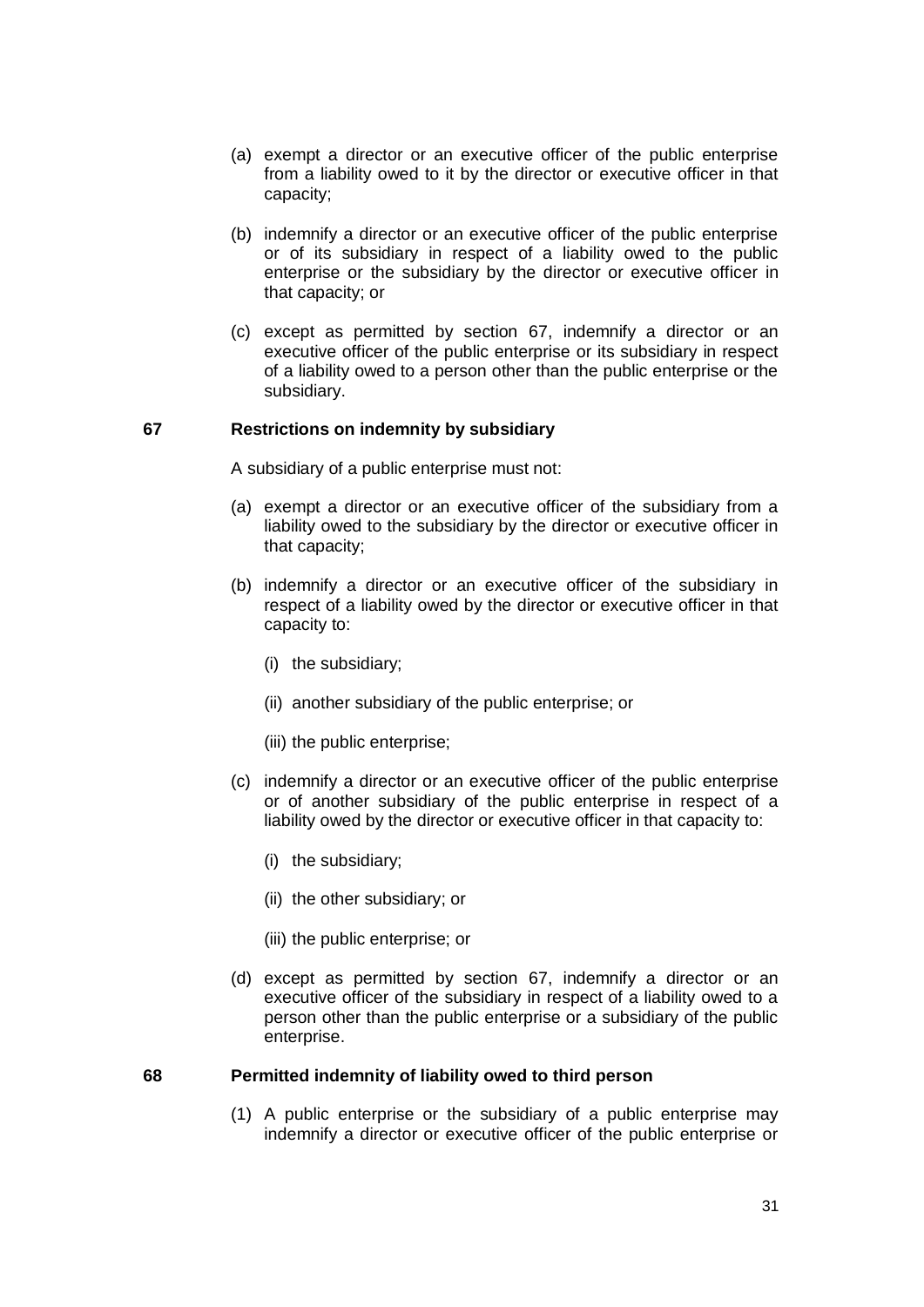the subsidiary in respect of a liability owed by the director or executive officer to a person other than the public enterprise or the subsidiary if:

- (a) the Responsible Minister with the approval of the Cabinet has given his or her prior written approval;
- (b) the liability arose out of an act or omission of the director or executive officer in that capacity; and
- (c) the act or omission was done in good faith and with due care.
- (2) The Indemnity given under this section shall be reported in the annual report of the public enterprise.

## <span id="page-31-0"></span>**PART 7 – PRINCIPLE OF TRANSPARENT PERFORMANCE**

#### *Division 1 – Financial transparency*

#### <span id="page-31-2"></span><span id="page-31-1"></span>**69 Financial records**

- (1) A public enterprise, and each subsidiary of a public enterprise, must keep written financial records that:
	- (a) correctly record and explain its transactions and financial position and performance;
	- (b) will enable financial statements to be prepared and audited in accordance with this Act; and
	- (c) will enable other reports required by this Act to be prepared.
- (2) The records required under subsection (1):
	- (a) must be kept for at least 7 years after the dates of the transactions to which they relate;
	- (b) must be kept at the principal place of business of the public enterprise; and
	- (c) may be kept in electronic form if they are readily retrievable and convertible into hard copy form.

#### <span id="page-31-3"></span>**70 Financial statements**

- (1) The board of a public enterprise must ensure there is prepared, for each financial year, financial statements for the group consisting of the public enterprise and its subsidiaries.
- (2) The financial statements and the notes to them must together include all information that is necessary to ensure that the financial statements give a true and fair view of the financial position of the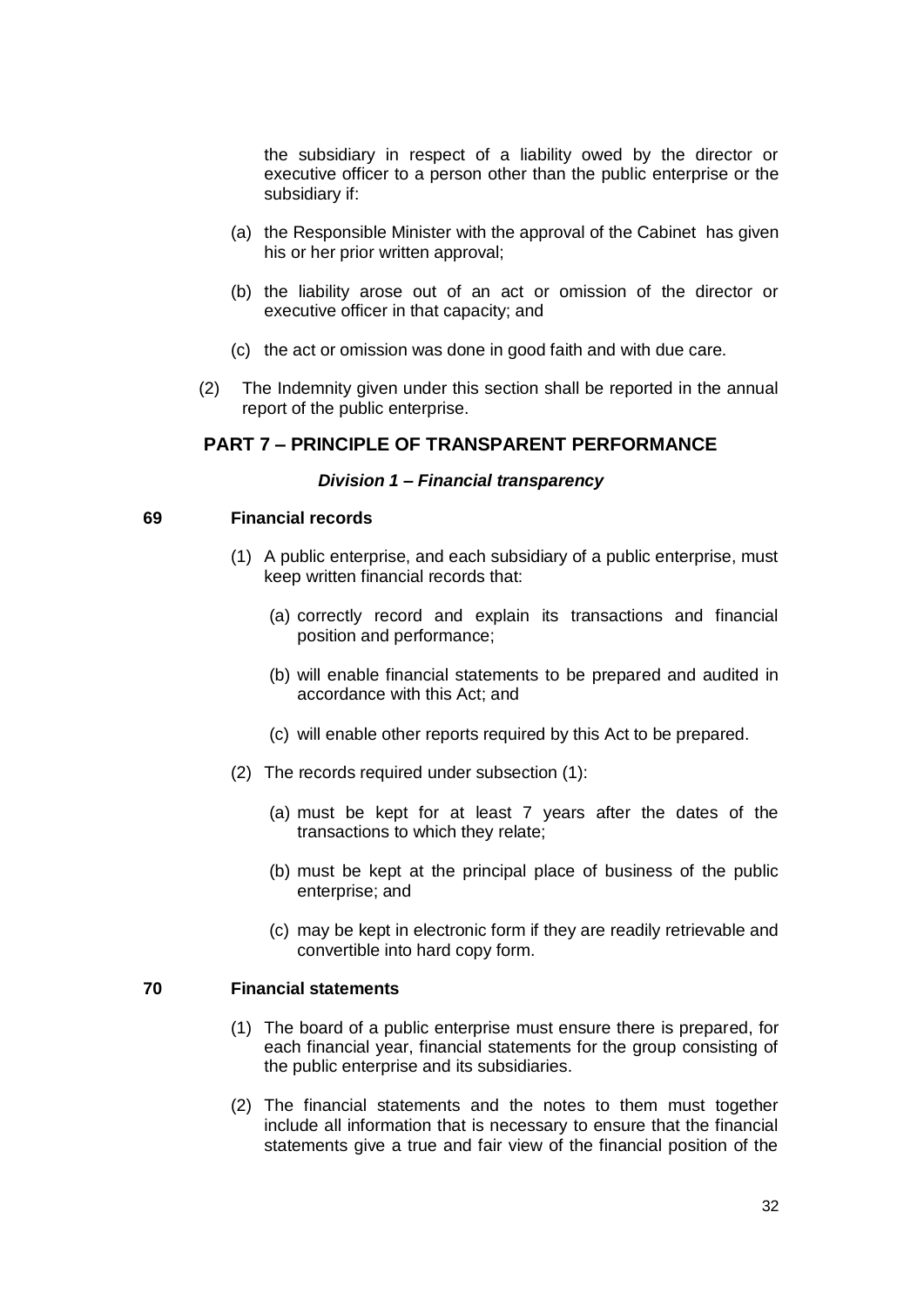public enterprise and the group consisting of the public enterprise and its subsidiaries.

- (3) Without limiting subsection (2), the financial statements must consist of:
	- (a) balance sheets, profit and loss accounts, and other financial reports for the year as required by and consistent with applicable accounting standards;
	- (b) notes to the financial statements as required by applicable accounting standards; and
	- (c) a declaration by the directors declaring whether, in their opinion:
		- (i) there are reasonable grounds for believing that the public enterprise and its subsidiaries will be able to pay their debts as they become due and payable; and
		- (ii) the financial statements and the notes to them comply with the requirements of this Act and international accounting standards.
- (4) In this section and sections 71 and 72, *"subsidiary"* does not include a joint venture.

#### <span id="page-32-0"></span>**71 Financial statements must be audited**

The board of a public enterprise must ensure that the financial statements for the group consisting of the public enterprise and its subsidiaries are audited.

# <span id="page-32-1"></span>**72 Audit of financial statements**

- (1) The financial statements for the group consisting of a public enterprise and its subsidiaries must be audited by:
	- (a) the Auditor-General; or
	- (b) an appropriately qualified person appointed by the Auditor-General for the purpose and approved by Cabinet.
- (2) The board of the public enterprise must ensure that the auditor has access at all reasonable times to the financial records and any other relevant documents of the public enterprise and its subsidiaries.
- (3) A director or employee of a public enterprise or its subsidiary must comply with a direction by the auditor (including the auditor's staff) to answer a question or provide information, explanation, or assistance in connection with the audit.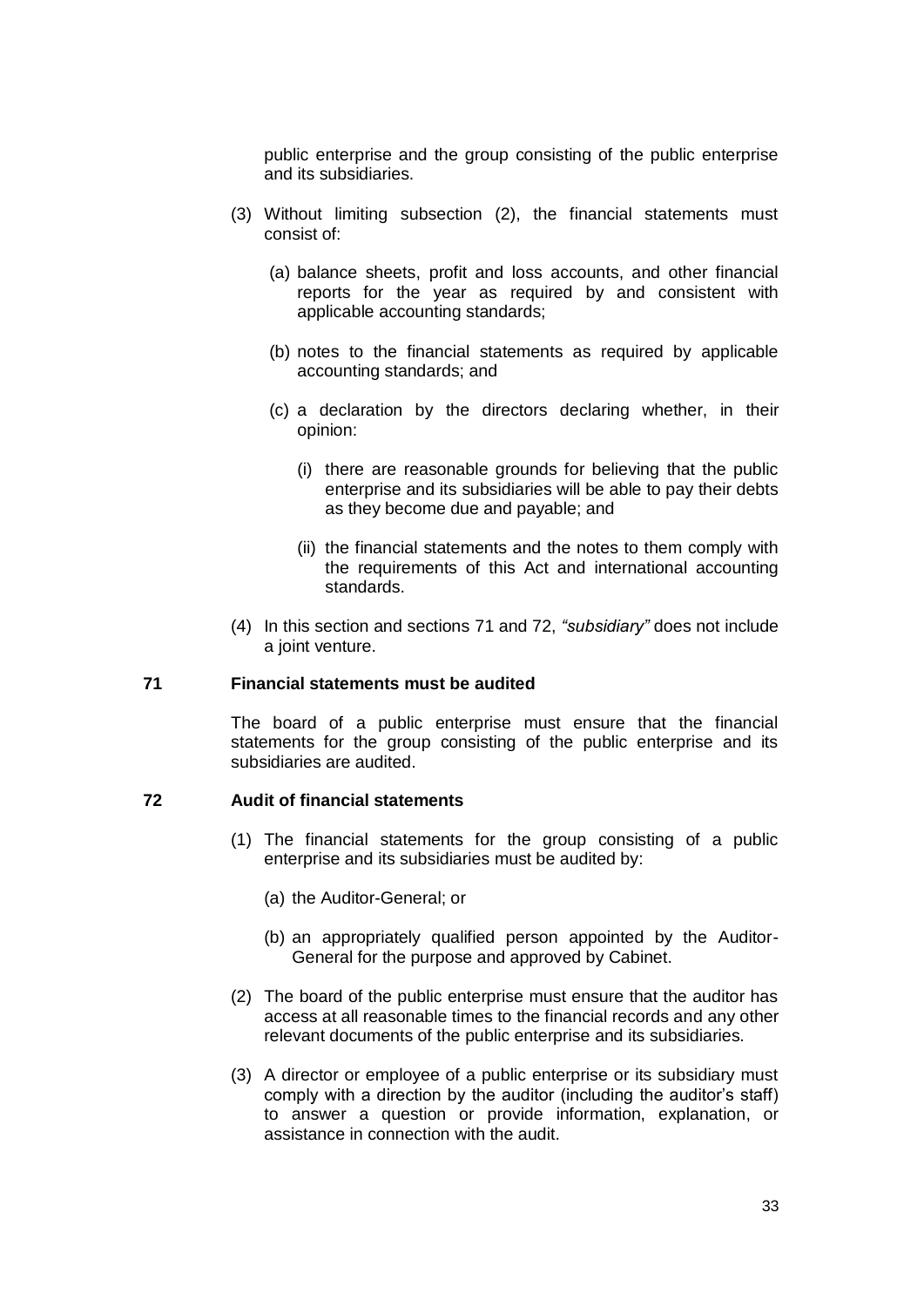(4) Failure without reasonable excuse to comply with a direction given under subsection (3) is a ground for dismissal from office or employment.

## *Division 2 – Operational transparency*

## <span id="page-33-1"></span><span id="page-33-0"></span>**73 Annual report**

- (1) A public enterprise must submit to the Responsible Minister and Accountable Minister a report of the operations of the public enterprise and its subsidiaries for the financial year to which it relates.
- (2) The public enterprise must submit the annual report to the Responsible Minister and Accountable Minister no later than 6 months after the end of that financial year.

## <span id="page-33-2"></span>**74 Content of annual report**

- (1) The annual report must include:
	- (a) the audited financial statements required by this Act for the financial year to which it relates; and
	- (b) the report of the auditor for those financial statements.
- (2) Subject to subsection (3), the annual report must also contain the following for the financial year to which it relates:
	- (a) a review of operations during the financial year of each of the public enterprise and its subsidiaries and the result of those operations;
	- (b) a report of the extent to which the public enterprise and its subsidiaries have achieved the outcomes specified in the statement of corporate intent for the financial year;
	- (c) a statement of the dividend or distribution paid or to be paid by the public enterprise to the Republic for the financial year;
	- (d) if the public enterprise is a State-owned enterprise, details of any community service obligation agreement applicable during the financial year, including:
		- (i) the cost of the community service or services performed under the agreement; and
		- (ii) the revenue received by or payable to the public enterprise under the agreement;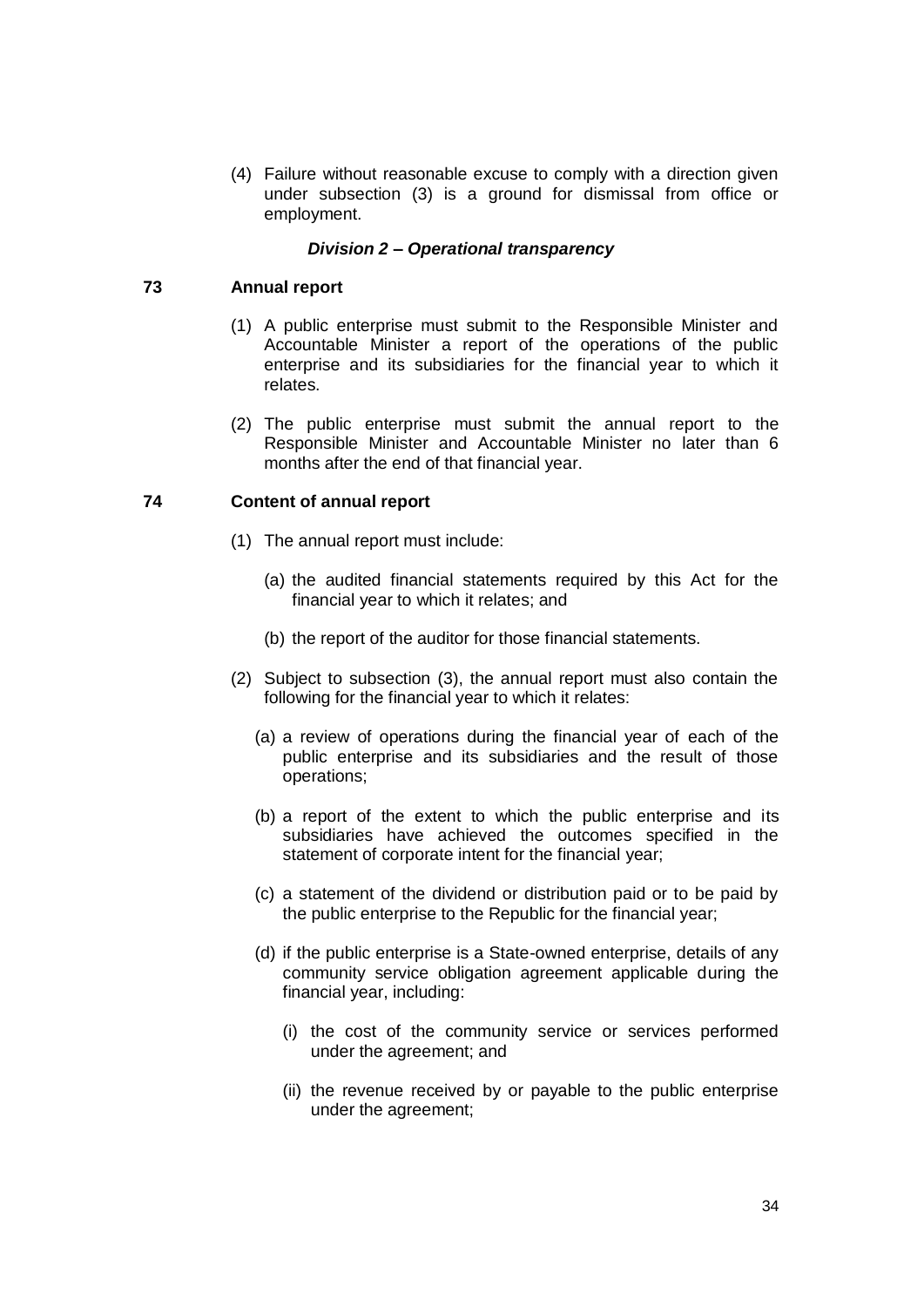- (e) details of any significant changes in the affairs of the public enterprise during the financial year;
- (f) details of any matter or circumstance arising since the end of the financial year that has significantly affected, or may significantly affect, the operations of the public enterprise in future financial years;
- (g) details of any breach of the code of conduct of the public enterprise during the financial year;
- (h) any other matter that the Responsible Minister, after consultation with the Accountable Minister, has directed the public enterprise to include in the report.
- (3) The annual report may omit information that the board of the public enterprise reasonably considers is likely to materially prejudice the commercial interests of the public enterprise or a subsidiary if disclosed.
- (4) If information is omitted under subsection (3), the annual report must say so.

#### <span id="page-34-0"></span>**75 Responsible Minister must table annual report in Parliament**

The Responsible Minister must table the annual report of a public enterprise in Parliament within 15 sitting days after receiving it.

#### <span id="page-34-1"></span>**76 Publication of summary of annual report**

- (1) A public enterprise must arrange for publication of a summary of the annual report:
	- (a) on an internet site maintained by the public enterprise or public enterprise monitoring unit to which the public have access; or
	- (b) in the Gazette.
- (2) The summary of the annual report must:
	- (a) be published within one month after the report is submitted to the Responsible Minister; and
	- (b) compare the actual performance of the public enterprise during the financial year to which the report relates with the targets or benchmarks set in its statement of corporate intent for that financial year.

#### <span id="page-34-2"></span>**77 Half-yearly report**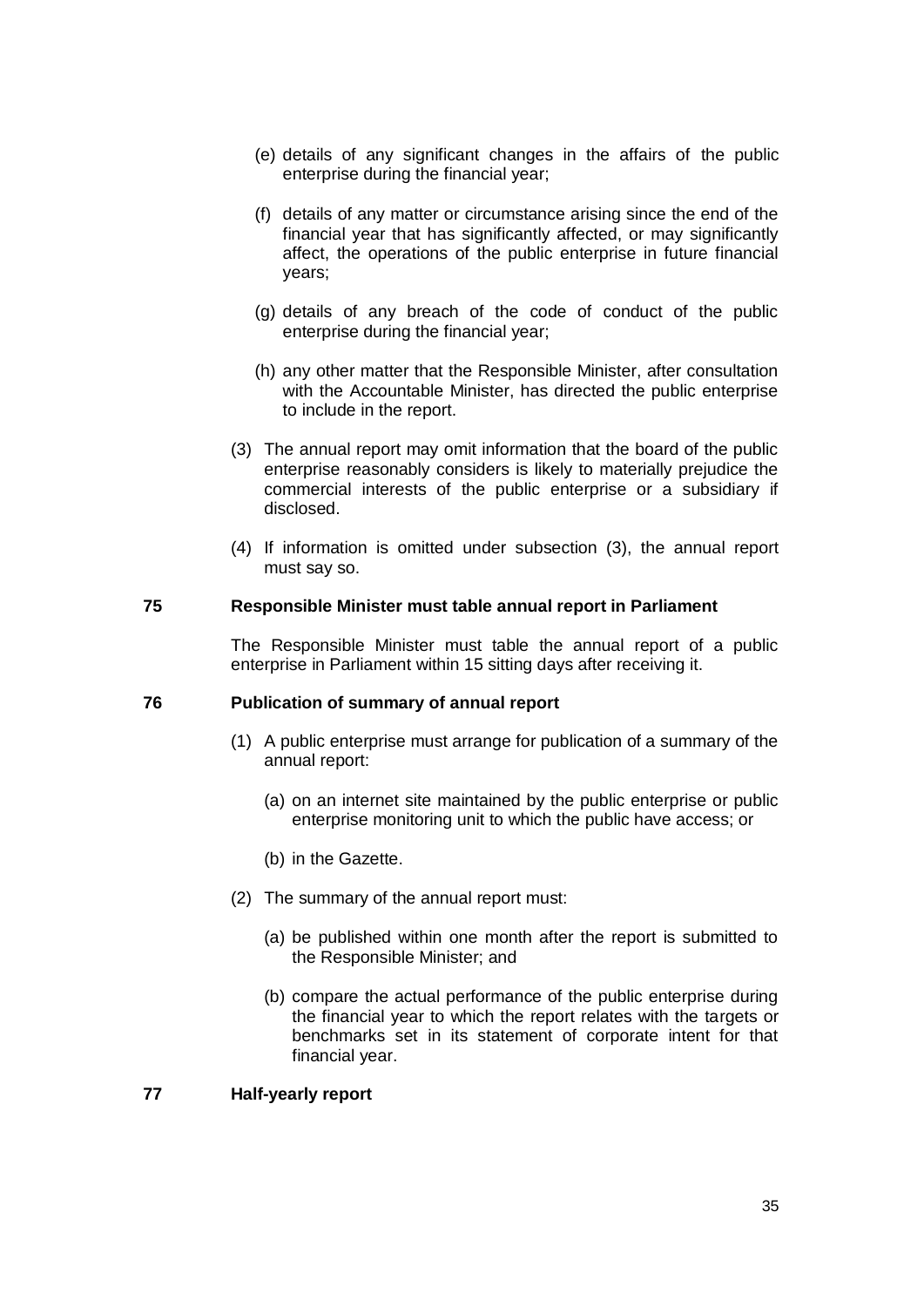- (1) A public enterprise must submit to the Responsible Minister and Accountable Minister a half-yearly report of the operations of the public enterprise for the first half of the financial year to which it relates.
- (2) The public enterprise must submit the half-yearly report to the Responsible Minister and Accountable Minister not later than 2 months after the end of the first half of that financial year.
- (3) The half-yearly report must:
	- (a) state to what extent the public enterprise and its subsidiaries have achieved the business goals specified in its statement of corporate intent for the financial year; and
	- (b) include any other matters that the Responsible Minister, after consultation with the Accountable Minister, has directed the public enterprise to include.

# <span id="page-35-0"></span>**PART 8 – PRINCIPLE OF MONITORED PERFORMANCE**

# *Division 1 – Oversight by Ministers*

## <span id="page-35-2"></span><span id="page-35-1"></span>**78 Role of Responsible and Accountable Ministers**

- (1) For each public enterprise that is a company, the Responsible Minister jointly with the Accountable Minister, may exercise all the powers and rights that shareholders have in relation to the public enterprise under the law or the constitution of the public enterprise.
- (2) Subsection (1) is subject to any other provision in this Act.

## <span id="page-35-3"></span>**79 Resolutions of wholly owned public enterprise are effected by Responsible and Accountable Ministers**

- (1) For the purposes of this Act or of the constitution of a public enterprise, a resolution of the shareholders or members of the public enterprise means, in the case of a public enterprise that is wholly owned by the Republic, a resolution effected by the Responsible and Accountable Ministers jointly under subsection (2).
- (2) The Responsible and Accountable Ministers effect a resolution by:
	- (a) recording the terms of the resolution in a document; and
	- (b) signing the document jointly.
- (3) Any requirement that a resolution of the shareholders or members of the public enterprise be lodged with a body or officer is satisfied by lodging the resolution effected by the Responsible and Accountable Ministers.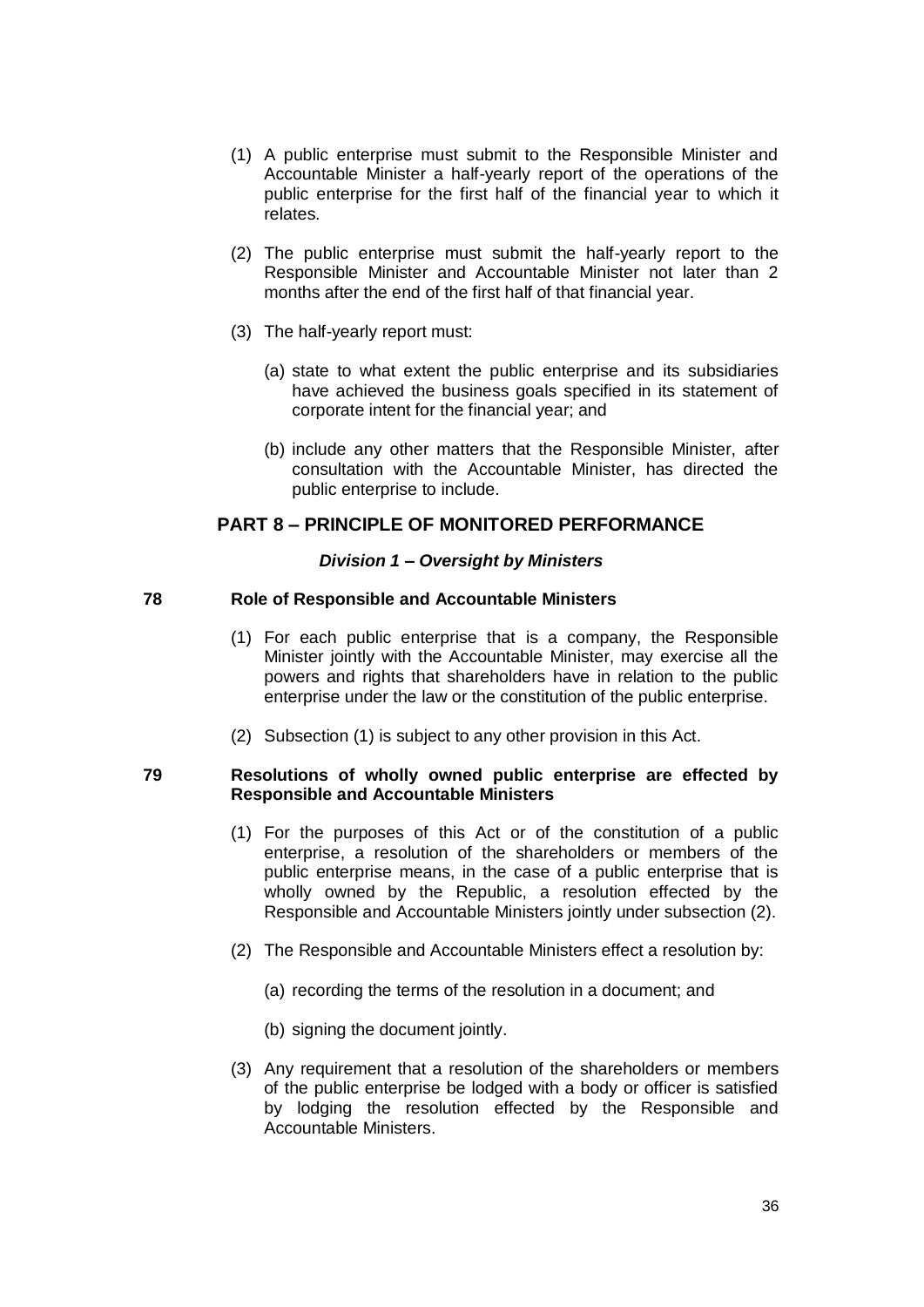- (4) Notice of a resolution effected by the Responsible and Accountable Ministers is not required.
- (5) This section applies notwithstanding anything to the contrary in any statute or in the constitution of the public enterprise.

#### <span id="page-36-0"></span>**80 Responsible Minister may require disclosure by public enterprise**

- (1) The Responsible Minister for a public enterprise may in writing direct the public enterprise to disclose specified information or documents relating to the affairs of the public enterprise or its subsidiary.
- (2) The public enterprise must disclose the information or documents to the person or persons specified in the direction, which may include:
	- (a) the Responsible Minister; or
	- (b) the public.
- (3) The Responsible Minister must:
	- (a) consult the Accountable Minister on the content of the proposed direction;
	- (b) consult with the board of the public enterprise before giving a direction under subsection (1); and
	- (c) before giving the direction, take into account any matter raised by the board.
- (4) The Responsible Minister must not direct the disclosure of information relating to an individual if the individual is identifiable from the information.
- (5) Subject to the terms of the Responsible Minister's direction, a public enterprise may impose reasonable conditions on the use of information disclosed under this section, including restrictions of its further disclosure.
- (6) Compliance with a direction under subsection (1) does not give rise to any civil or criminal liability.

#### *Division 2 – Public enterprise monitoring unit*

#### <span id="page-36-2"></span><span id="page-36-1"></span>**81 Public enterprise monitoring unit must be established**

There must be established a public enterprise monitoring unit with the functions set out under section 82.

## <span id="page-36-3"></span>**82 Functions of public enterprise monitoring unit**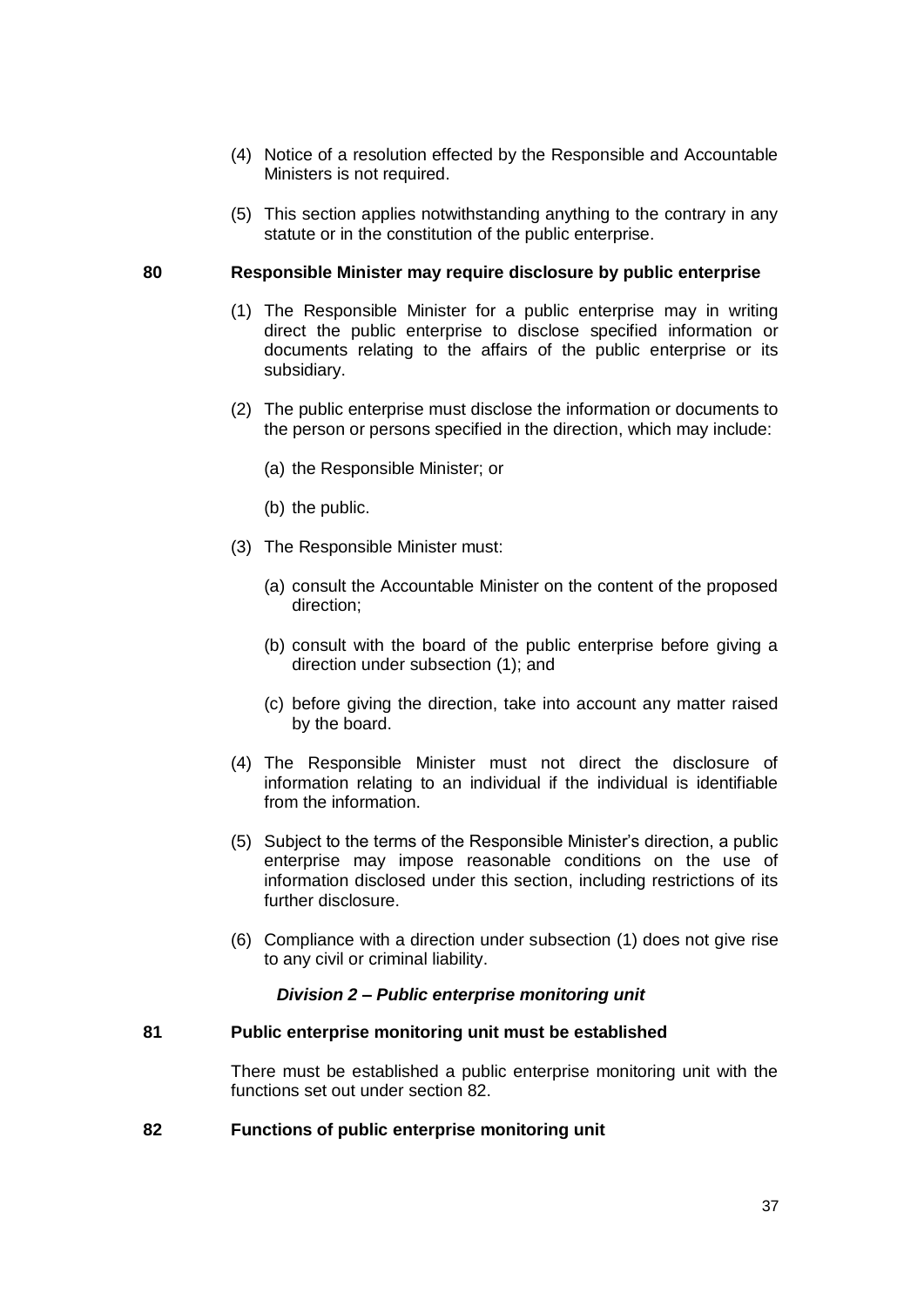- (1) The function of the public enterprise monitoring unit is to provide financial, commercial and public enterprise policy analysis and advice to the Minister responsible for the administration of this Act on all matters related to the operation, performance and governance of public enterprises.
- (2) Matters related to the operation, performance and governance of public enterprises include the following:
	- (a) statements of corporate intent, business plans, and half-yearly and annual reports;
	- (b) performance of public enterprises against their primary objectives, business goals, and performance targets and benchmarks;
	- (c) compliance by public enterprises with this Act;
	- (d) proposals relating to major transactions by public enterprises;
	- (e) commercialisation and privatisation of State-owned enterprises;
	- (f) best practice by public enterprises for encouraging and enhancing efficiencies and service delivery, and for improving performance;
	- (g) the selection, appointment and evaluation of directors of public enterprises;
	- (h) agreements for community service obligations;
	- (i) the overall performance of public enterprises;
	- (j) investment in, loans to, and guarantees of public enterprises;
	- (k) the risks associated with the public enterprise sector that could affect the State's investment in public enterprises.

#### <span id="page-37-0"></span>**83 Public enterprise monitoring unit may require disclosure**

- (1) The head of the public enterprise monitoring unit may, by notice in writing to a public enterprise, require the public enterprise to disclose to the unit, to enable the unit to discharge its functions:
	- (a) any specified document in the possession or control of the public enterprise; or
	- (b) specified information about the public enterprise and its affairs and activities.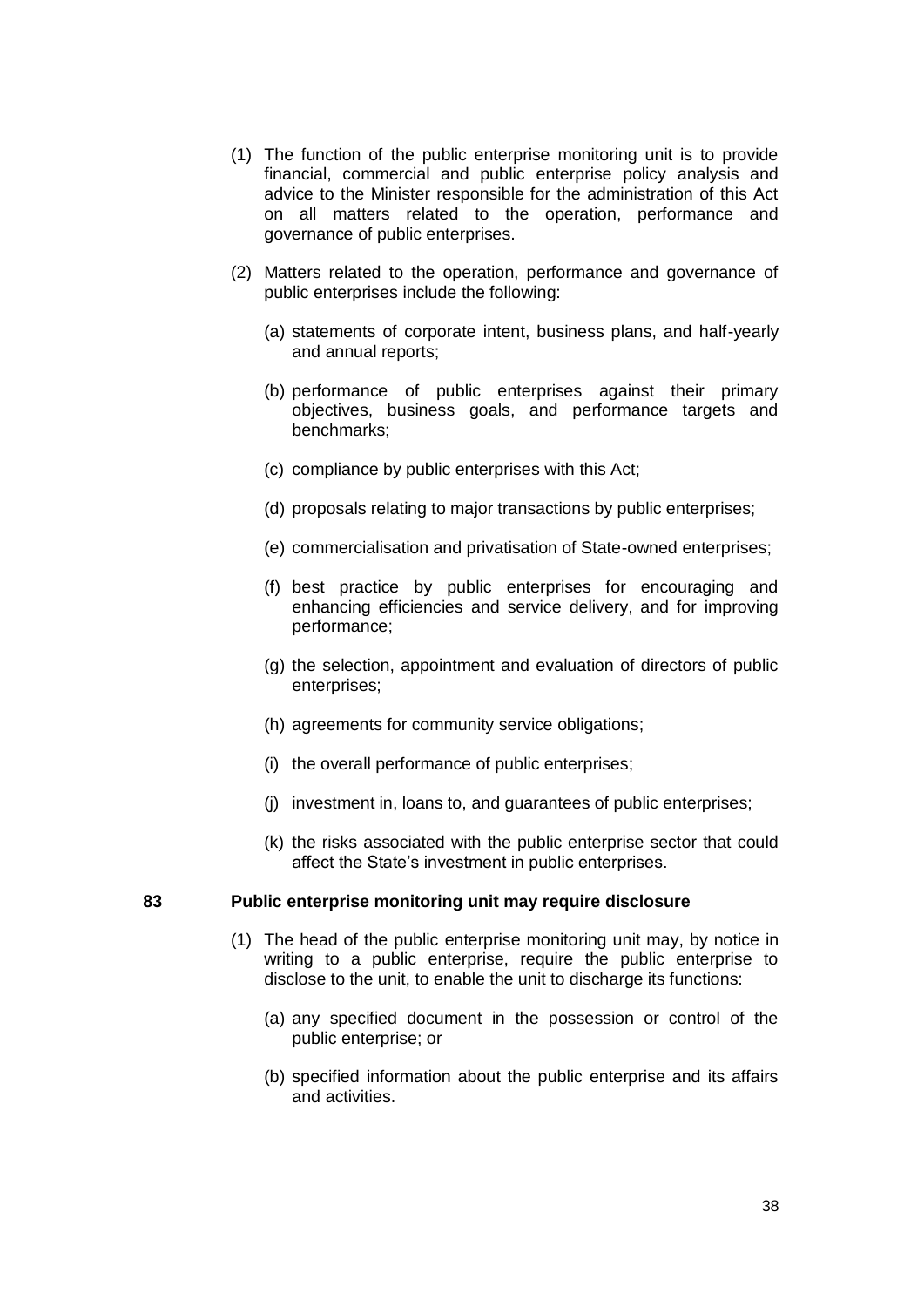(2) A public enterprise must comply with a notice under subsection (1) within 10 working days after receiving it.

#### <span id="page-38-0"></span>**84 Public enterprise monitoring unit must report on each public enterprise**

- (1) For each public enterprise, the public enterprise monitoring unit must:
	- (a) within 6 months after the end of the financial year of the public enterprise, submit a report on the performance of the public enterprise; and
	- (b) ensure that within 7 months after the end of the financial year of the public enterprise there is published a summary report on the performance of the public enterprise.
- (2) The report must be submitted to:
	- (a) the Minister responsible for the administration of this Act; and
	- (b) the Responsible Minister and Accountable Minister for the public enterprise in question.
- (3) The summary report must include:
	- (a) summary financial statements;
	- (b) an assessment of the achievement of the public enterprise measured against appropriate financial and non-financial performance measures;
	- (c) an assessment of whether the public enterprise has achieved its business goals; and
	- (d) a statement whether the public enterprise has achieved its primary objectives.
- (4) The Minister referred to in subsection (2)(a) must table the report submitted under subsection (1)(a) in Parliament as soon as practicable after receiving it and arrange for its publication on an internet site maintained by the public enterprise monitoring unit to which the public has access.

# **PART 9 – MISCELLANEOUS**

#### <span id="page-38-2"></span><span id="page-38-1"></span>**85 Regulations**

The Minister responsible for the administration of this Act may, by notice in the Gazette setting out the regulations, make regulations for all or any of the following purposes: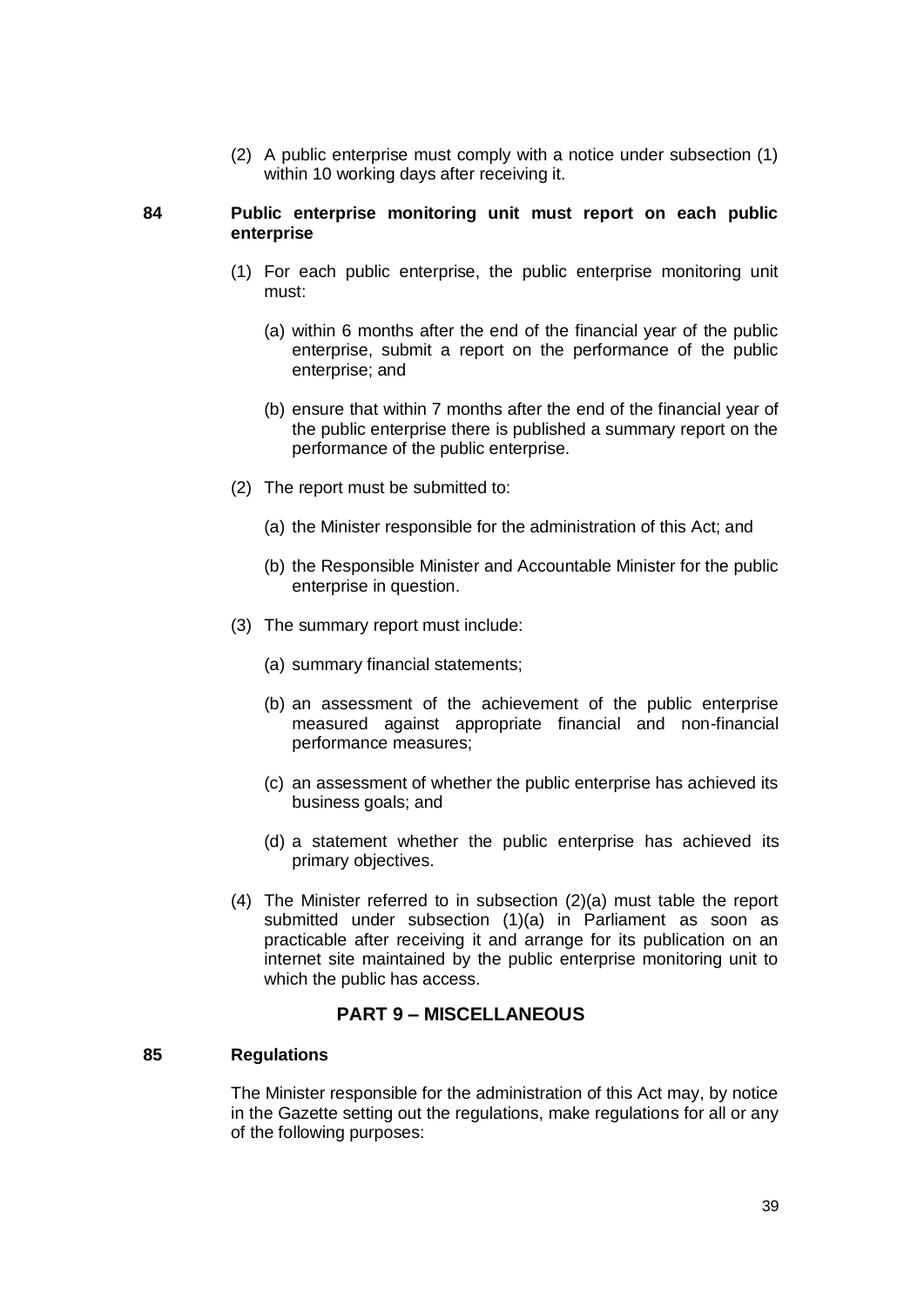- (a) prescribing the methodology for the calculation of the weighted average cost of capital, and the regulations may:
	- (i) set out or describe the methodology, incorporate a methodology by reference, or in any other way determine what the methodology is;
	- (ii) prescribe a methodology for State-owned enterprises generally, for a class or classes of State-owned enterprise, or for a particular State-owned enterprise;
- (b) prescribing the weighted average cost of capital as a percentage;
- (c) prescribing additional activities that require the prior approval of the Responsible Minister under section 19;
- (d) prescribing additional matters that must be contained in the statement of corporate intent, or dis-applying one or more matters set out in section 28;
- (e) prescribing the percentage of share ownership or control for the purposes of paragraph (e) of the definition of related party in section 54(2);
- (f) providing for any other matters that are contemplated by, necessary for, or incidental to, giving full effect to this Act and its proper administration.

# <span id="page-39-0"></span>**86 Transitional provisions**

- (1) The entities listed in Schedule 1 are deemed to have been designated public enterprises in accordance with sections 9(1) and 10(1).
- (2) The Cabinet must, on commencement of this Act, appoint a Responsible and an Accountable Minister for each of the entities listed in Schedule 1.
- (3) A person who, immediately before the commencement of this Act, is a director or an employee of an entity listed in Schedule 1 continues in office or employment on the terms on which he or she was appointed director or engaged as an employee.
- (4) Subsection (2) applies whether or not, on the commencement of this Act, the number of directors of the public enterprise exceeds the maximum number of directors specified by section 37(2) (b).

## <span id="page-39-1"></span>**87 Transitional regulations**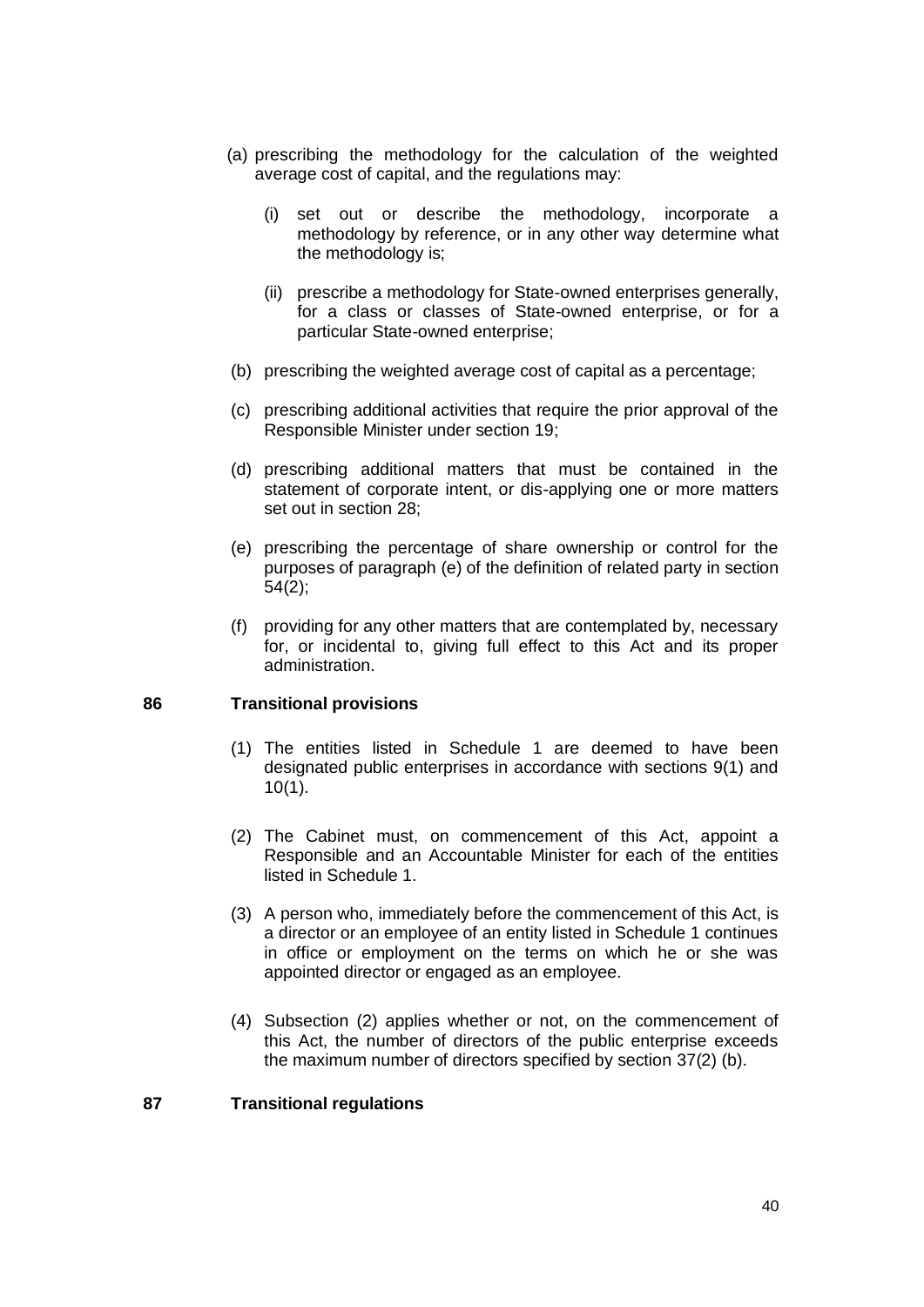The Minister responsible for the administration of this Act may, by notice in the Gazette setting out the regulations, make regulations:

- (a) providing transitional provisions relating to public enterprises, which may be in addition to, or in place of, or which may amend, the provisions of section 86;
- (b) to facilitate the bringing into force of any regulations under this Act;
- (c) providing that subject to such conditions as are specified in the regulations, during a specified transitional period, specified provisions of this Act (including definitions) do not apply; or
- (d) providing for any other matters necessary for facilitating or ensuring an orderly transition from any enactments replaced or amended by this Act to the provisions of this Act.

## <span id="page-40-0"></span>**88 Consequential amendments**

The Acts listed in Schedule 2 are amended as set out in that schedule.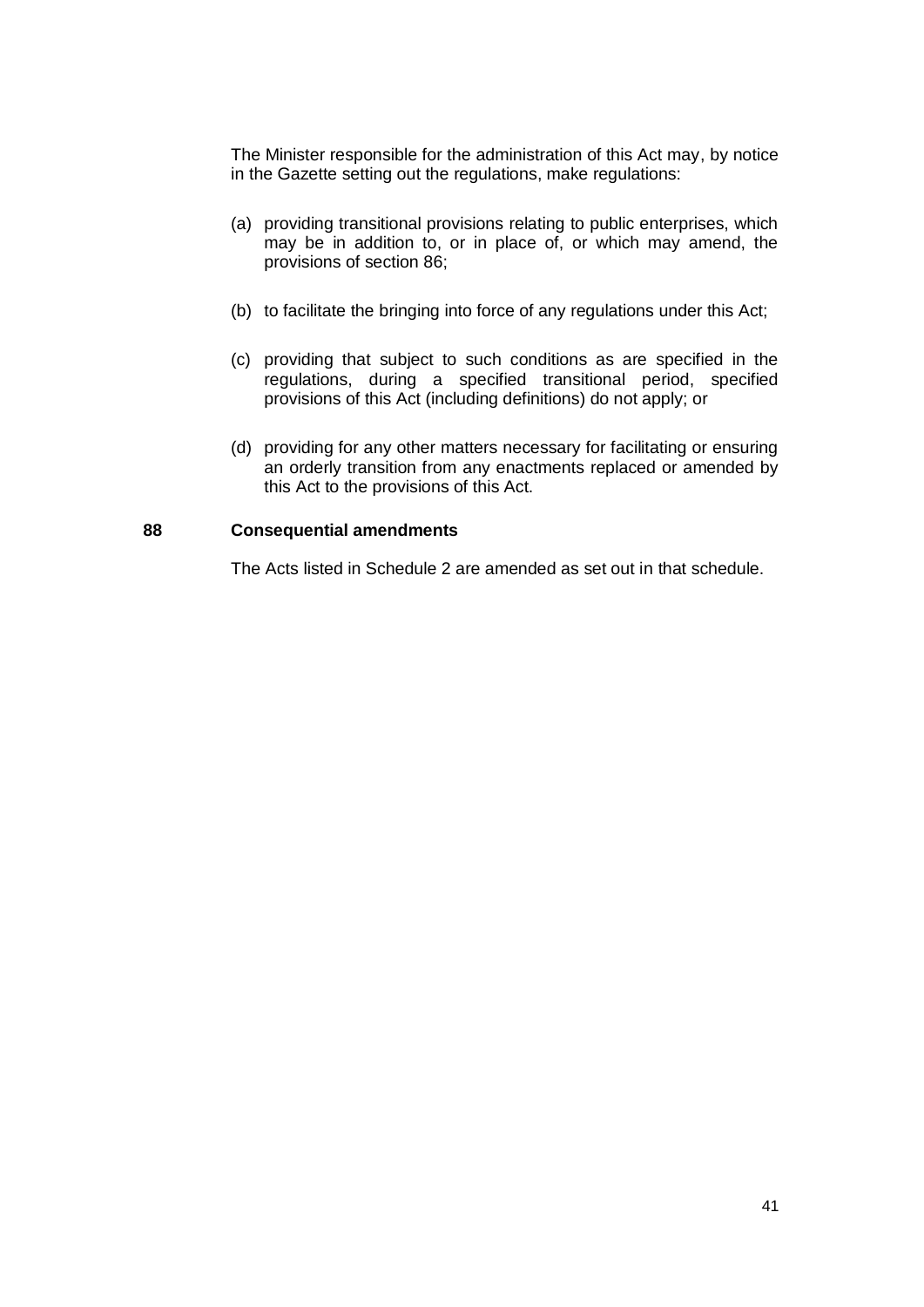# **SCHEDULE 1**

*Sections 3(1) and 4(2)*

## **DEEMED PUBLIC ENTERPRISES**

#### <span id="page-41-0"></span>**1 State-owned enterprises**

The following entities are State-owned enterprises for the purposes of this Act:

- (a) Cenpac Corporation
- (b) Eigigu Holdings Corporation
- (c) Naoero Postal Services Corporation
- (d) Nauru Air Corporation
- (e) Nauru Ports Authority
- (f) Nauru Rehabilitation Corporation
- (g) Nauru (RPC) Corporation
- (h) Nauru Utilities Corporation
- (i) RONPHOS

# **2 Government controlled enterprises**

The following entities are Government controlled enterprises for the purposes of this Act:

- (a) Nauru Fibre Cable Corporation
- (b) Nauru Fisheries and Marine Resources Authority
- (c) Nauru Tourism Corporation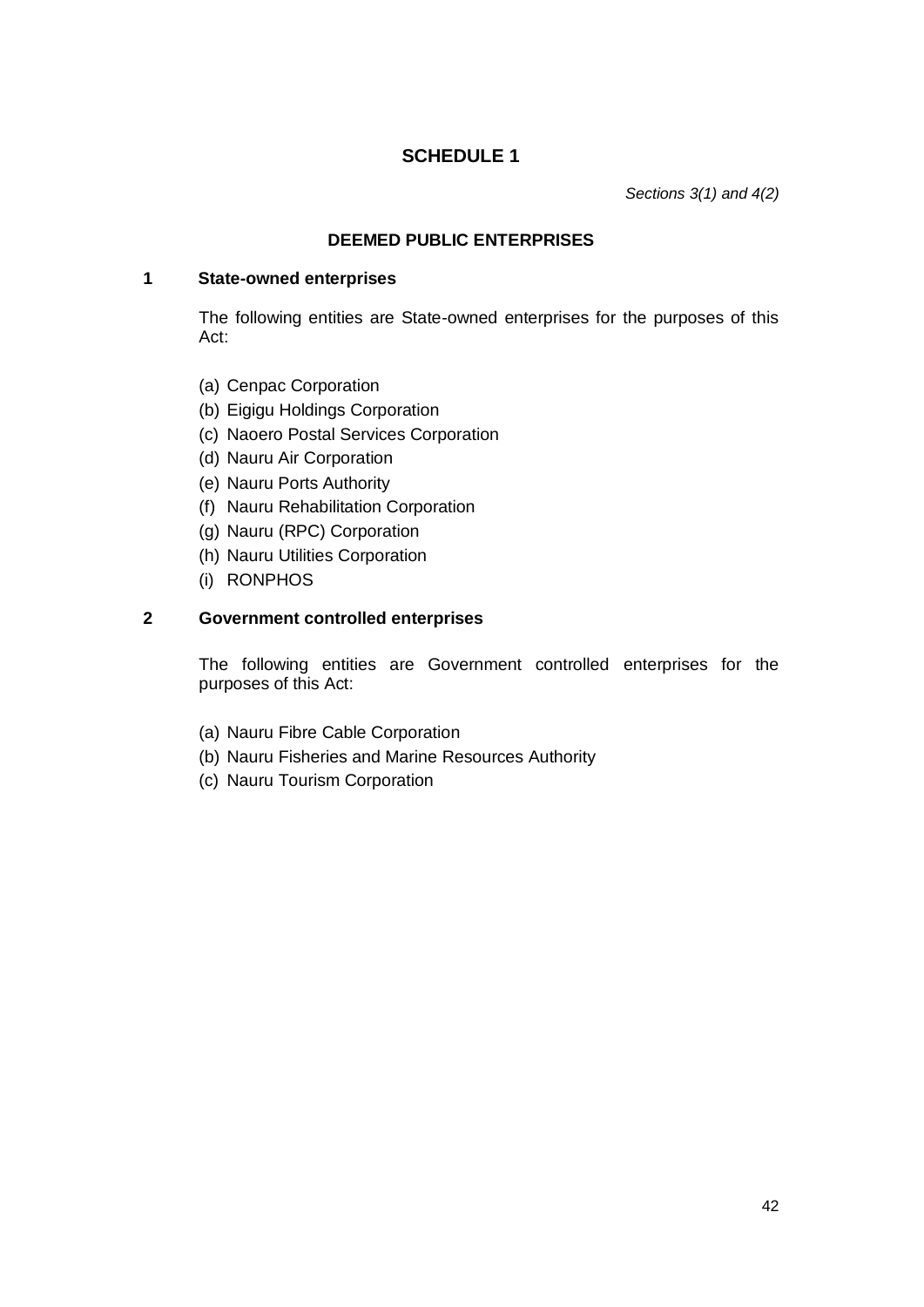## **SCHEDULE 2**

*Section 87*

#### **Consequential amendments**

## <span id="page-42-0"></span>**1. Cenpac Corporation Act 2018**

The *Cenpac Corporation Act 2018* is amended:

(a) in section 3, by deleting the definition of '*Minister'* and substituting:

*'Minister'* means the Minister appointed as the Responsible Minister for the Corporation under the *Public Enterprises Act 2019'*;

(b) by deleting section 7 and substituting:

## "**7 Board of directors**

- "(1) The Corporation must have a board of directors appointed and holding office in accordance with the *Public Enterprises Act 2019*.
- "(2) The business, operations and affairs of the Corporation must be managed by, or under the direction or supervision of, the board.";
- (c) by deleting sections 8 to 14;
- (d) by deleting sections 15, 17 and 18;
- (e) by deleting section 19;
- (f) in section 21(2), deleting *"Cabinet"* and substituting *"Minister";* and
- (g) by deleting sections 23 and 24.

## **2. Naoero Postal Services Corporation Act 2018**

The *Naoero Postal Services Corporation Act 2018* is amended:

(a) in section 3, by deleting the definition of *"Minister"* and substituting: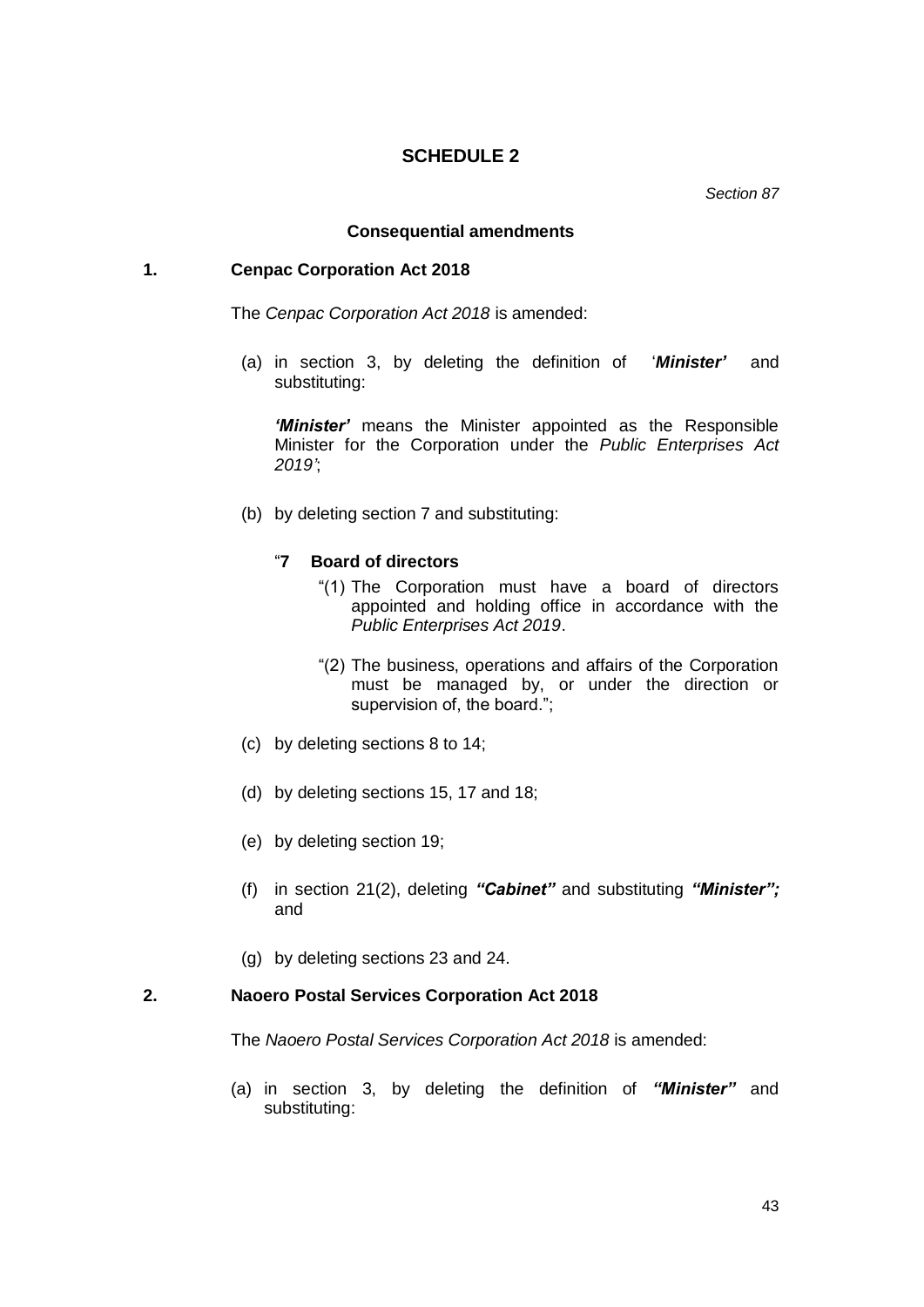"*'Minister'* means the Minister appointed as the Responsible Minister for the Corporation under the *Public Enterprises Act 2019*;";

- (b) in section 4(1), by deleting "in consultation with the Minister";
- (c) by deleting section 7 and substituting:

## "**7 Board of directors**

- "(1) The Corporation must have a board of directors appointed and holding office in accordance with the *Public Enterprises Act 2019*.
- "(2) The business, operations and affairs of the Corporation must be managed by, or under the direction or supervision of, the board.";
- (d) by deleting sections 8 and 9;
- (e) in section 10, by deleting subsections (1) to (6);
- (f) by deleting sections 11 to 14;
- (g) by deleting Parts 3 and 4; and
- (h) by deleting sections 43 and 44.

#### **3. Nauru Air Corporation Act 1995**

The *Nauru Air Corporation Act 1995* is amended by:

- (a) deleting section 3;
- (b) in section 4 in the definition of *"Accounts",* deleting *"balance sheet and profit and loss account"* and substituting *"financial statements as required by the Public Enterprises Act 2019*";
- (c) deleting the definition of *"Board"* and substituting the following definition: "*'Board'* means the board of directors referred to in section 7;"
- (d) deleting the following definitions: "*Chairman*", "*Member*" and "*Vice-Chairman*";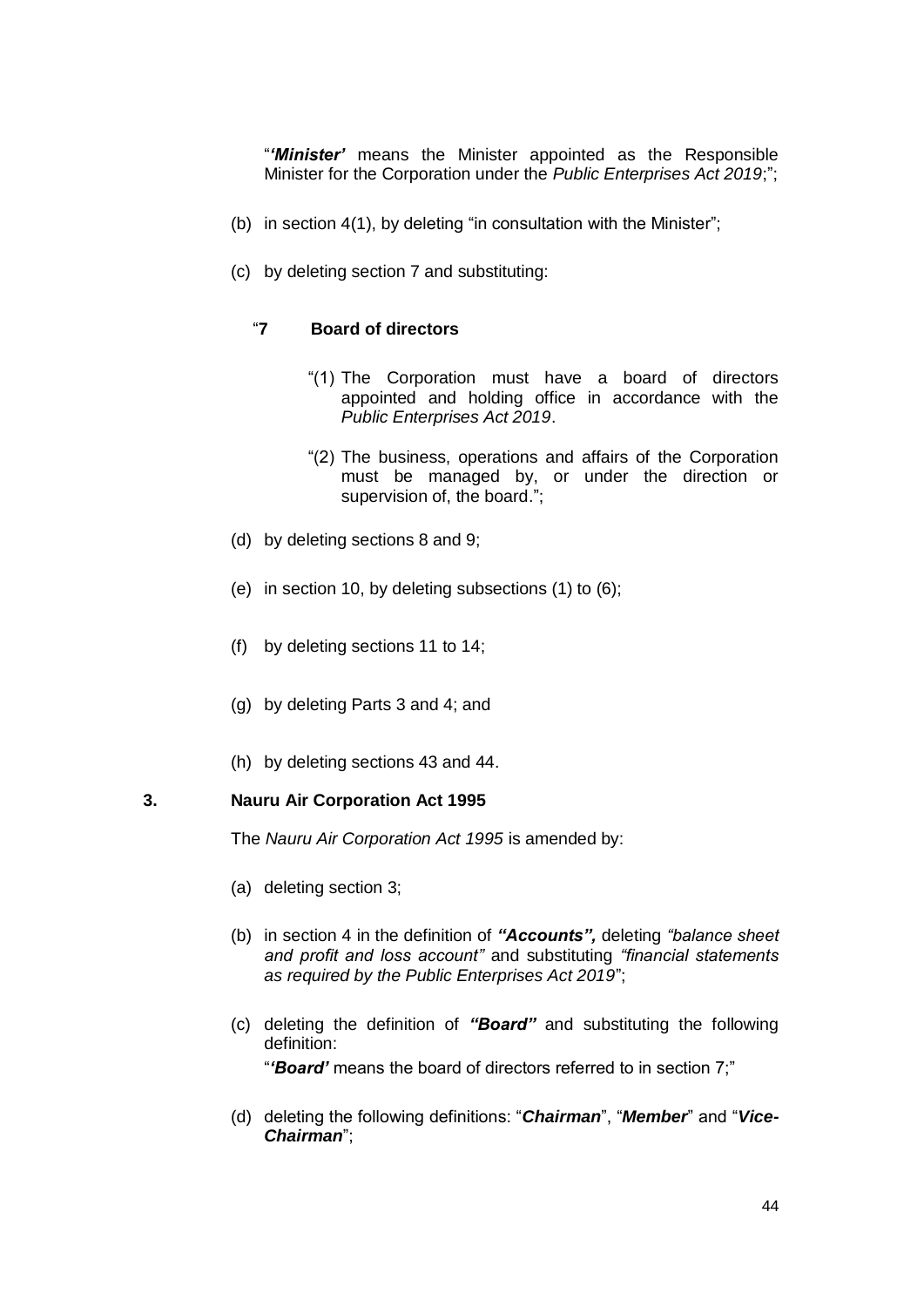(e) deleting the definitions of "*Chief Executive Officer*" and "*Minister*" and substituting the following definitions:

"*'Chief Executive Officer'* means the chief executive officer appointed under the *Public Enterprises Act 2019*;"

"'*Minister*' means the Minister appointed as the Responsible Minister for the Corporation under the *Public Enterprises Act 2019*;";

(f) deleting section 7 and substituting:

# "**7 Board of directors**

- (1) The Corporation must have a board of directors appointed and holding office in accordance with the *Public Enterprises Act 2019*.
- (2) The business, operations and affairs of the Corporation must be managed by, or under the direction or supervision of, the board.";
- (g) deleting sections 8 to 18;
- (h) deleting sections 22 and 23;
- (i) in section 25(1), deleting "the Board" and inserting "the Chief Executive Officer after consultation with the Board";
- (j) in section 26(2), deleting "Board" and inserting "Chief Executive Officer";
- (k) deleting sections 29, 30 and 33 to 39; and
- (l) deleting Schedules 1 and 2.

## **4. Nauru Fibre Cable Corporation Act 2017**

The *Nauru Fibre Cable Corporation Act 2017* is amended:

- (a) in section 4 by:
	- (i) deleting the definition of "auditor";
	- (ii) deleting the definition of "Board" and substituting the following definition: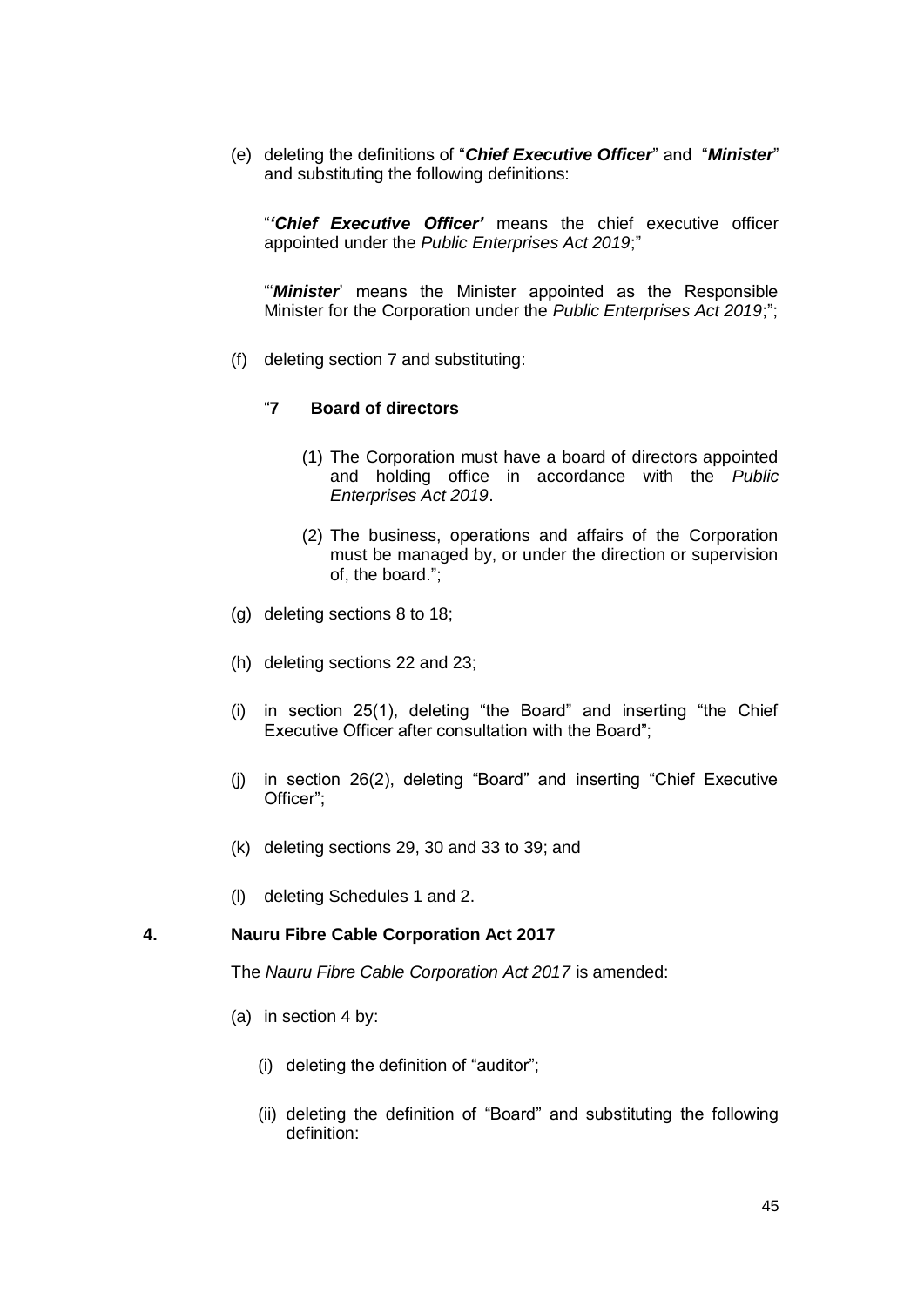"'*Board*' means the board of directors referred to in section 7;"

- (b) in the definition of "Chief Executive Officer", deleting "in section 6(1)" and substituting "in accordance with the *Public Enterprises Act 2019*";
- (c) deleting the definition of "Minister" and substituting the following definition: "'*Minister'* means the Minister appointed as the Responsible

Minister for the Corporation under the *Public Enterprises Act 2019*;"

- (d) deleting section 6;
- (e) deleting section 7 and substituting:

# "**7 Board of directors**

- (1) The Corporation must have a board of directors appointed and holding office in accordance with the *Public Enterprises Act 2019*.
- (2) The business, operations and affairs of the Corporation must be managed by, or under the direction or supervision of, the board.";
- (f) deleting sections 8 to 12;
- (g) deleting section 17;
- (h) in section 18, deleting "Cabinet" and substituting "the Minister";
- (i) deleting sections 19 to 21;
- (j) deleting section 24; and
- (k) deleting sections 26 to 30.

# **5. Nauru Fisheries and Marine Resources Authority Act 1997**

The *Nauru Fisheries and Marine Resources Authority Act 1997* is amended:

(a) in section 2 by: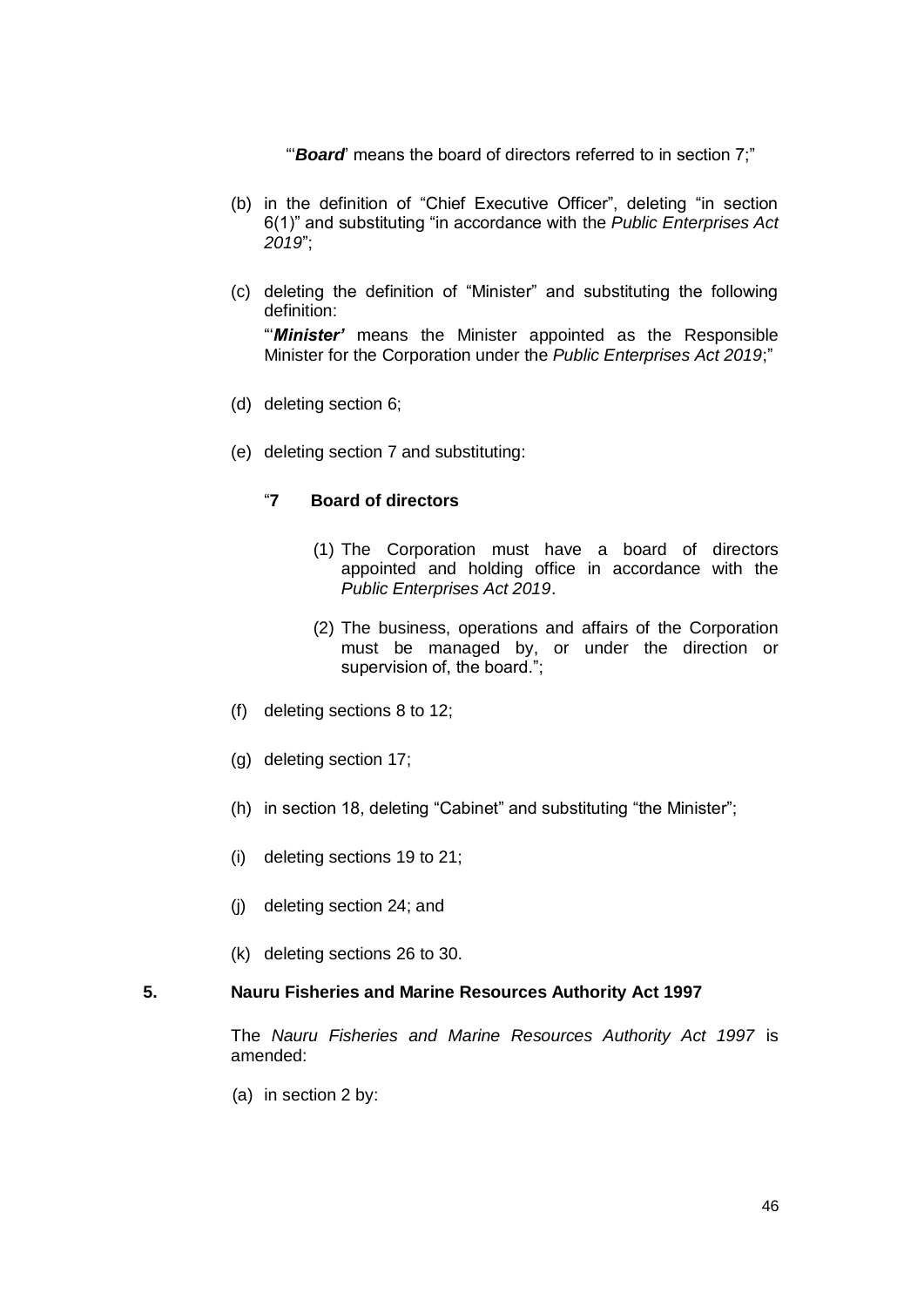(i) deleting the definitions of "Board" and "Chief Executive Officer: and substituting the following definition:

"*'Board'* means the board of directors referred to in section 6;"

"'*Chief Executive Officer'* means the chief executive officer of the Authority appointed in accordance with the Public Enterprises Act 2019;"

(ii) inserting the following definition in the appropriate alphabetical order:

*"Minister"* means the Minister appointed as the Responsible Minister for the Authority under the *Public Enterprises Act 2019*;"

- (iii) deleting the definitions of "annual accounts", "chairman", "Chief Executive Officer", "Director" and "Vice-Chairman";
- (b) deleting section 6 and substituting the following section:

# "**6 Board of directors**

- (1) The Authority must have a board of directors appointed and holding office in accordance with the Public Enterprises Act 2019.
- (2) The business, operations and affairs of the Authority must be managed by, or under the direction or supervision of, the board."
- (c) deleting sections 7 to 14A;
- (d) in section 16(2), deleting "with the approval of the Minister";
- (e) in section 18:
	- (i) in subsection (1), deleting "with the approval of the Cabinet, determines" and substituting "determines, provided it is consistent with the adopted business plan and is in accordance with the *Public Enterprises Act 2019*"; and
	- (ii) deleting subsection (2) and substituting: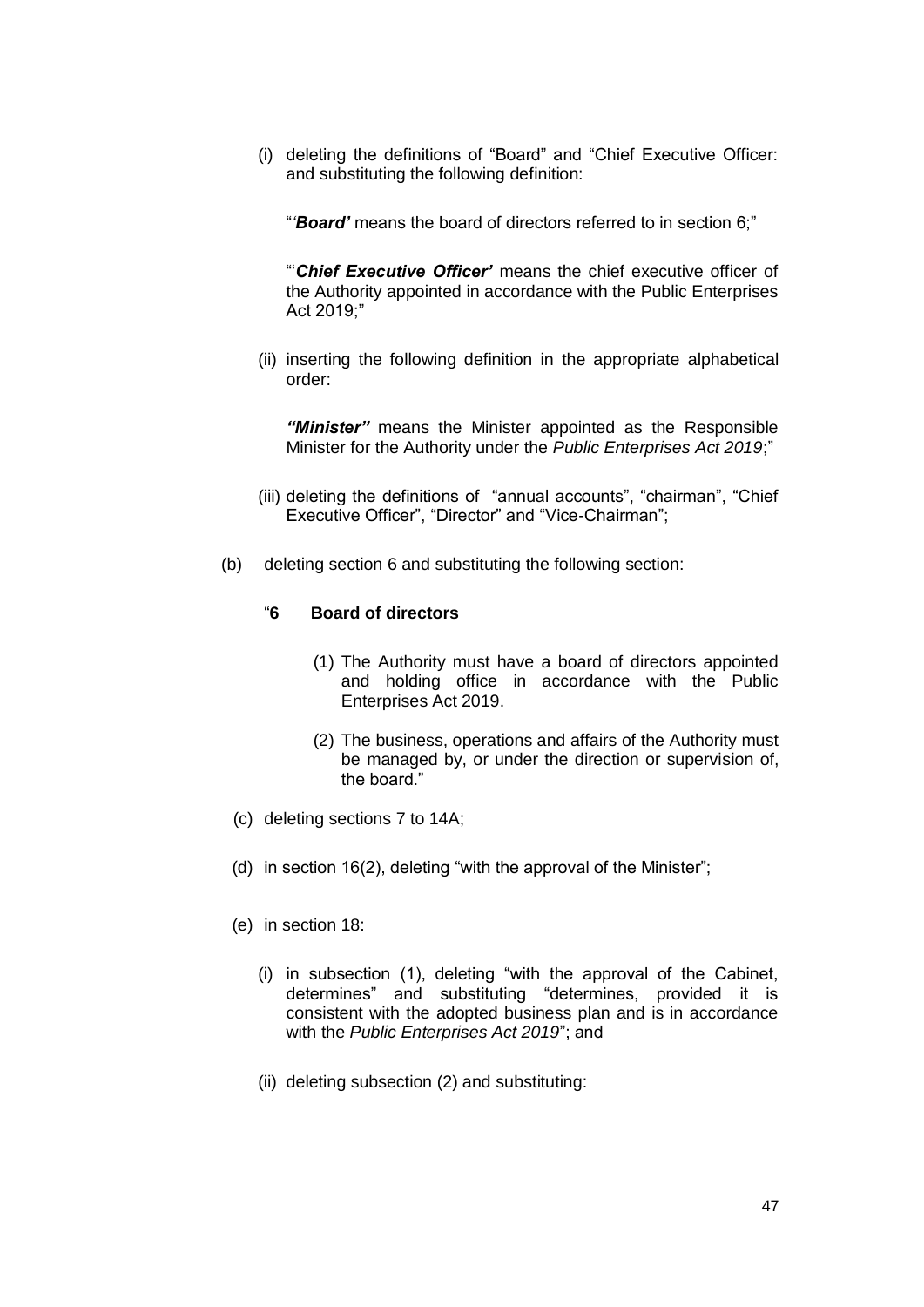- "(2) The Authority must not grant a security over any of its assets, or acquire any asset subject to a security, unless it has been disclosed in the business plan adopted by the board in accordance with the *Public Enterprises Act 2019*.";
- (f) in section 21:
	- (i) in subsection (1)(b), deleting "Cabinet" and substituting "Minister"; and
	- (ii) in subsection (4), deleting "Cabinet" and substituting "Minister"; and
- (g) deleting section 22(1)(a);
- (h) deleting sections 24 to 26; and
- (i) deleting sections 27 and 28.

## **6. Nauru (RPC) Corporation Act 2017**

The *Nauru (RPC) Corporation Act 2017* is amended by:

(a) in section 5, deleting the definitions of "Board", "Chief Executive Officer", "Minister", and "Secretary" and substituting the following definitions:

"*'Board'* means the board of directors referred to in section 10;"

"'*Minister'* means the Minister appointed as the Responsible Minister for the Corporation under the *Public Enterprises Act 2019*;"

- (b) in section 6(1), deleting "in consultation with the Minister";
- (c) in section 9, deleting subsection (2):
- (d) deleting section 10 and substituting the following section:

## "**10 Board of directors**

(1) The Corporation must have a board of directors appointed and holding office in accordance with the *Public Enterprises Act 2019*.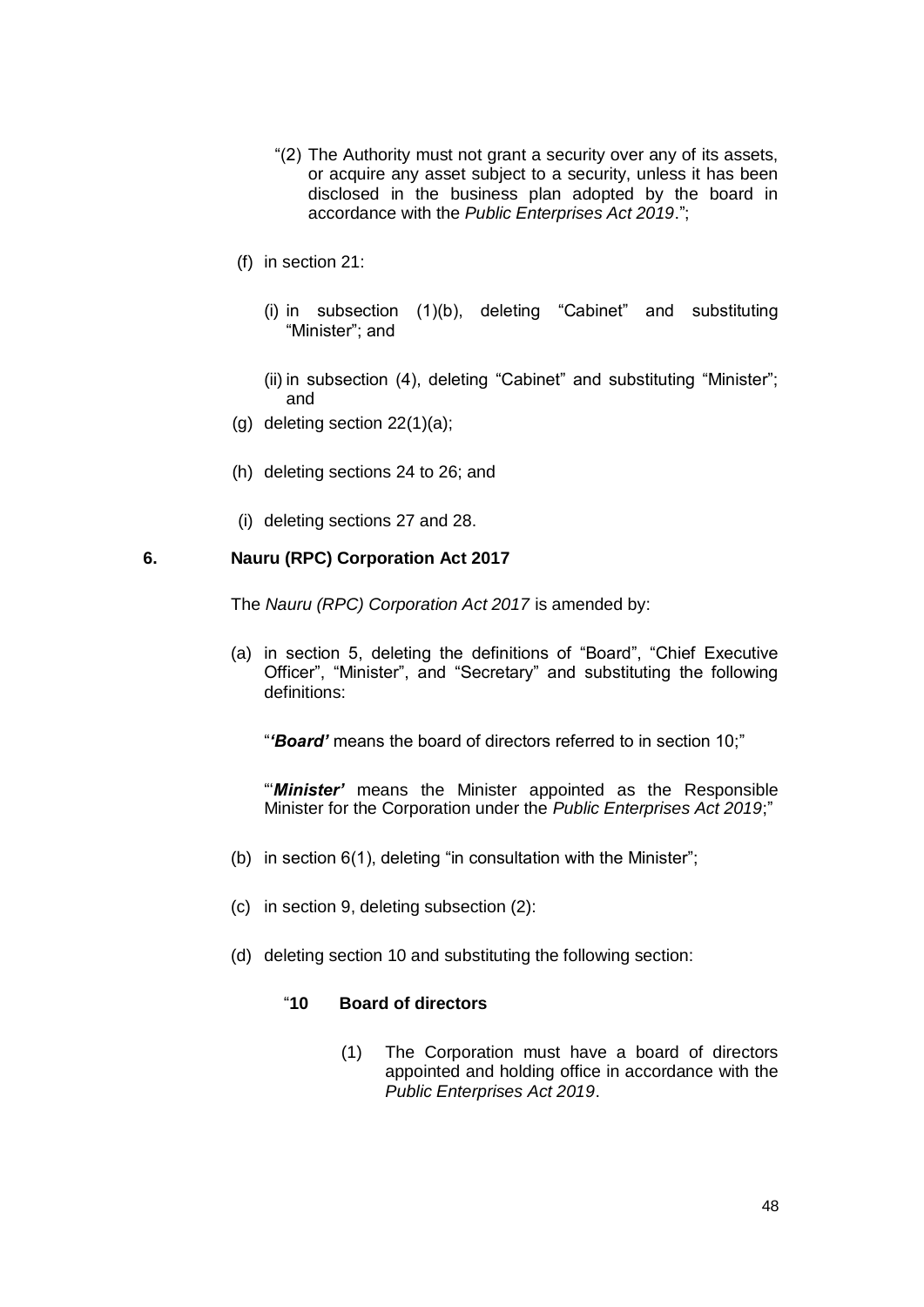The business, operations and affairs of the Corporation must be managed by, or under the direction or supervision of, the board.";

- (e) deleting section 11;
- (f) in section 12, deleting subsections (1) to (6);
- (g) deleting sections 13 to 18;
- (h) deleting sections 20 and 21;
- (i) deleting section 22; and
- (j) deleting sections 31 and 32.

# **7. Nauru Tourism Corporation Act 2019**

The *Nauru Tourism Corporation Act 2019* is amended by:

(a) in section 3, deleting the definitions of "Board" and "Minister and substituting the following definitions:

"*'Board'* means the board of directors referred to in section 11;"

"*'Minister'* means the Minister appointed as the Responsible Minister for the Corporation under the *Public Enterprises Act 2019*.";

- (b) in section 10, deleting subsection (2);
- (c) deleting section 11 and substituting:

### "**11 Board of directors**

- (1) The Corporation must have a board of directors appointed and holding office in accordance with the *Public Enterprises Act 2019*.
- (2) The business, operations and affairs of the Corporation must be managed by, or under the direction or supervision of, the board.";
- (d) deleting section 12;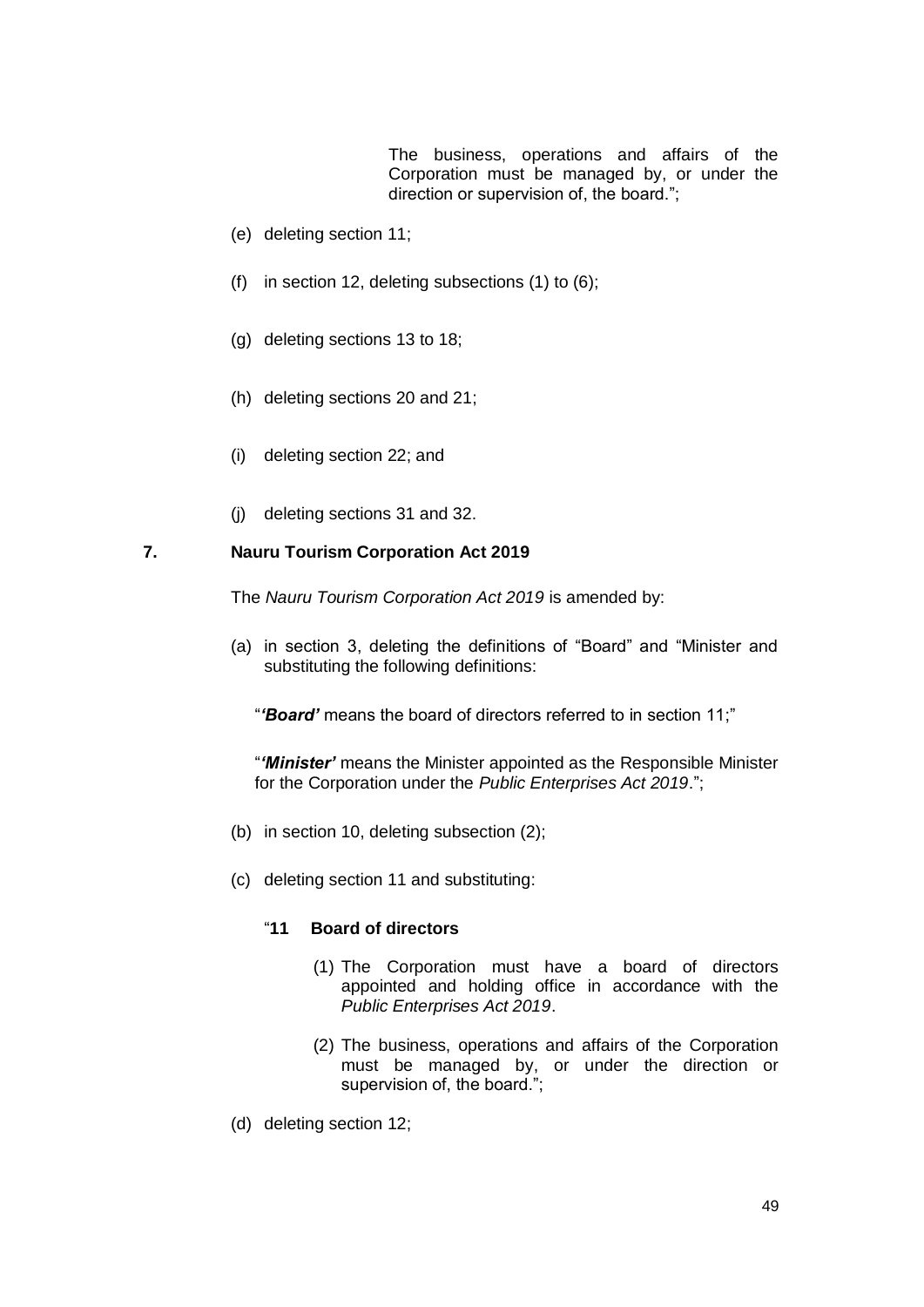- (e) in section 13, deleting subsections (1) to (7);
- (f) deleting sections 14 to 18;
- (g) deleting sections 19, 21 and 22;
- (h) deleting section 23; and
- (i) deleting sections 25 and 26.

## **8. Nauru Utilities Corporation Act 2011**

The *Nauru Utilities Corporation Act 2011* is amended by:

- (a) in section 4:
	- (i) deleting the definition of "approved auditor";
	- (ii) deleting the definition of "CEO' and substituting the following definition:

"'CEO' means the chief executive officer of the Corporation appointed in accordance with the Public Enterprises Act 2019;"

(iii) inserting the following definition in the appropriate alphabetical order:

"*'Minister'* means the Minister appointed as the Responsible Minister for the Corporation under the *Public Enterprises Act 2019*;" and

(iv) deleting the definition of "staff member" and substituting the following definition:

"*'staff member'* means a person engaged by the Corporation to assist it in the exercise of its powers and the performance of its functions.";

- (b) deleting sections 6 and 6A;
- (c) deleting section 7 and substituting the following section:
	- "**7 Board of directors**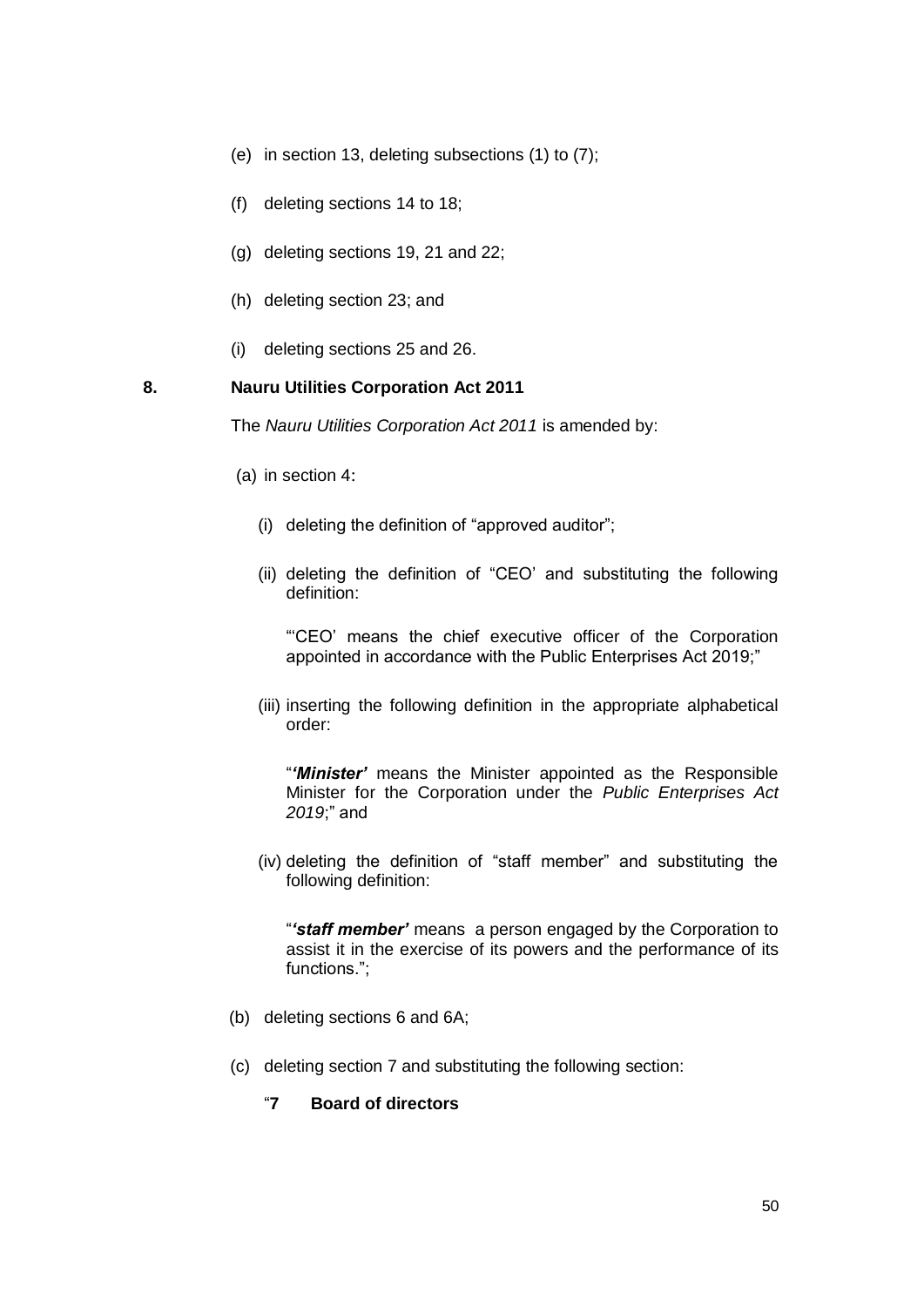- (1) The Corporation must have a board of directors appointed and holding office in accordance with the Public Enterprises Act 2019.
- (2) The business, operations and affairs of the Corporation must be managed by, or under the direction or supervision of, the board.";
- (d) deleting sections 7A to 7F;
- (e) deleting sections 15 to 20; and
- (f) deleting sections 25A to 25C.

## **9. Nauru Rehabilitation Corporation Act 1997**

The *Nauru Rehabilitation Corporation Act 1997* is amended by:

(a) in section 2, inserting the following definition in its appropriate alphabetical order:

"*'Minister'* means the Minister appointed as the Responsible Minister for the Corporation under the *Public Enterprises Act 2019*;"

- (b) in section 4:
	- (i) in paragraph (a), deleting "as directed by the Minister" and substituting "as described in the Corporation's current business plan"; and
	- (ii) in paragraph (c), deleting "Minister" and substituting "Cabinet";
- (c) in section 5, deleting subsection (3);
- (d) deleting section 7 and substituting the following section:

# "**7 Board of directors**

(1) The Corporation must have a board of directors appointed and holding office in accordance with the *Public Enterprises Act 2019*.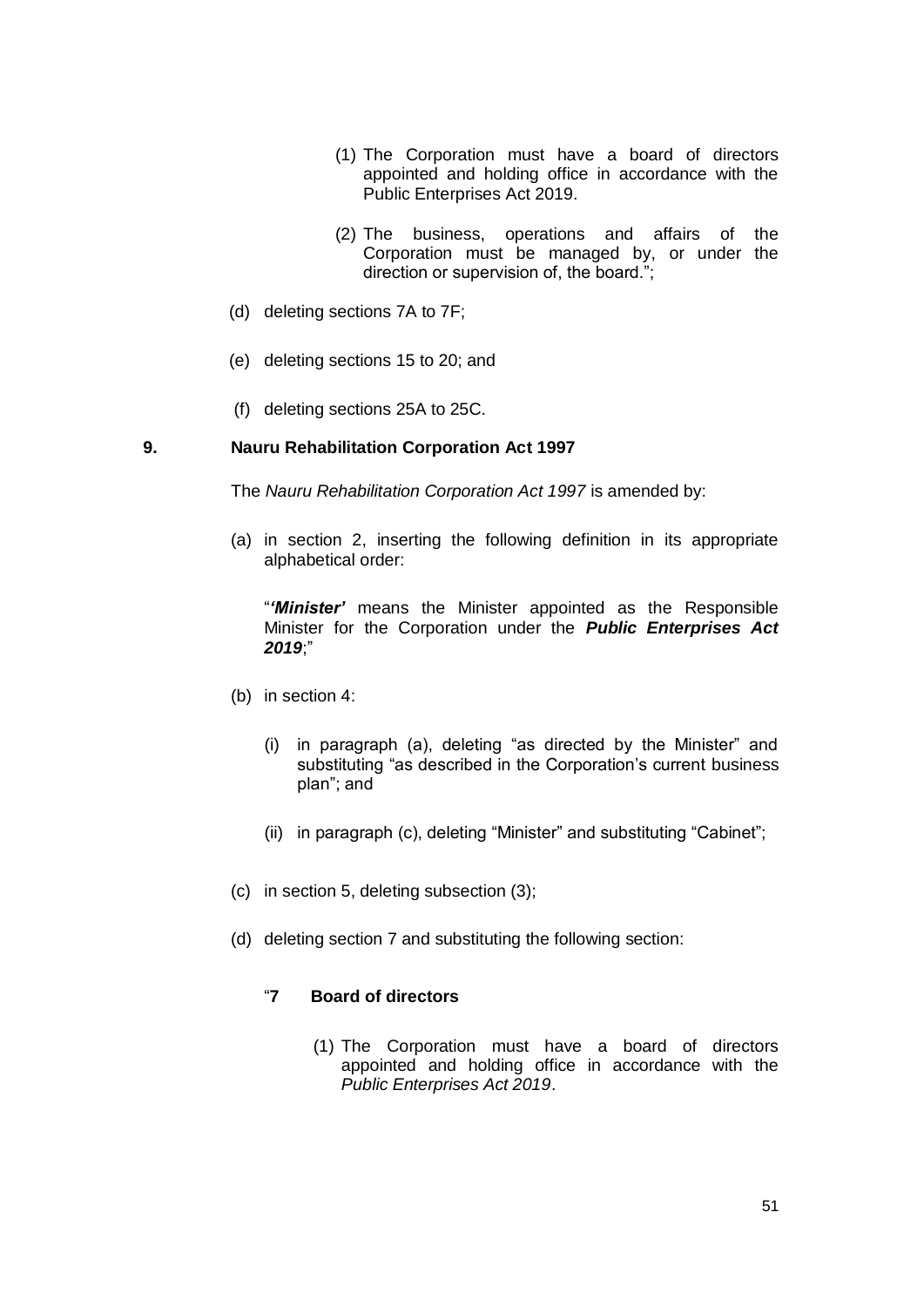- (2) The business, operations and affairs of the Corporation must be managed by, or under the direction or supervision of, the board.";
- (e) deleting sections 8 and 9;
- (f) deleting sections 11 to 14;
- (g) in the First Schedule, deleting clauses 2 to 6; and
- (h) deleting the Second Schedule.

# **10. Port Authority Act 2015**

The *Port Authority Act 2015* is amended by:

- (a) in section 4:
	- (i) deleting the definition of "Minister" and substituting:

"'*Minister'* means the Minister appointed as the Responsible Minister for the Authority under the *Public Enterprises Act 2019*;" and

- (ii) deleting the definition of "Secretary for Finance";
- (iii) deleting sections 7 to 8B and substituting the following section:

## "**7 Board of directors**

- (1) The Authority must have a board of directors appointed and holding office in accordance with the *Public Enterprises Act 2019*.
- (2) The business, operations and affairs of the Authority must be managed by, or under the direction or supervision of, the board.";
- (b) in section 12(1), deleting "and to any directions of the Minister";
- (c) in section 13, deleting subsection (1) and substituting:
	- (1) The affixing of the common seal of the Authority shall be attested by the signature of the Chairman and one other director.";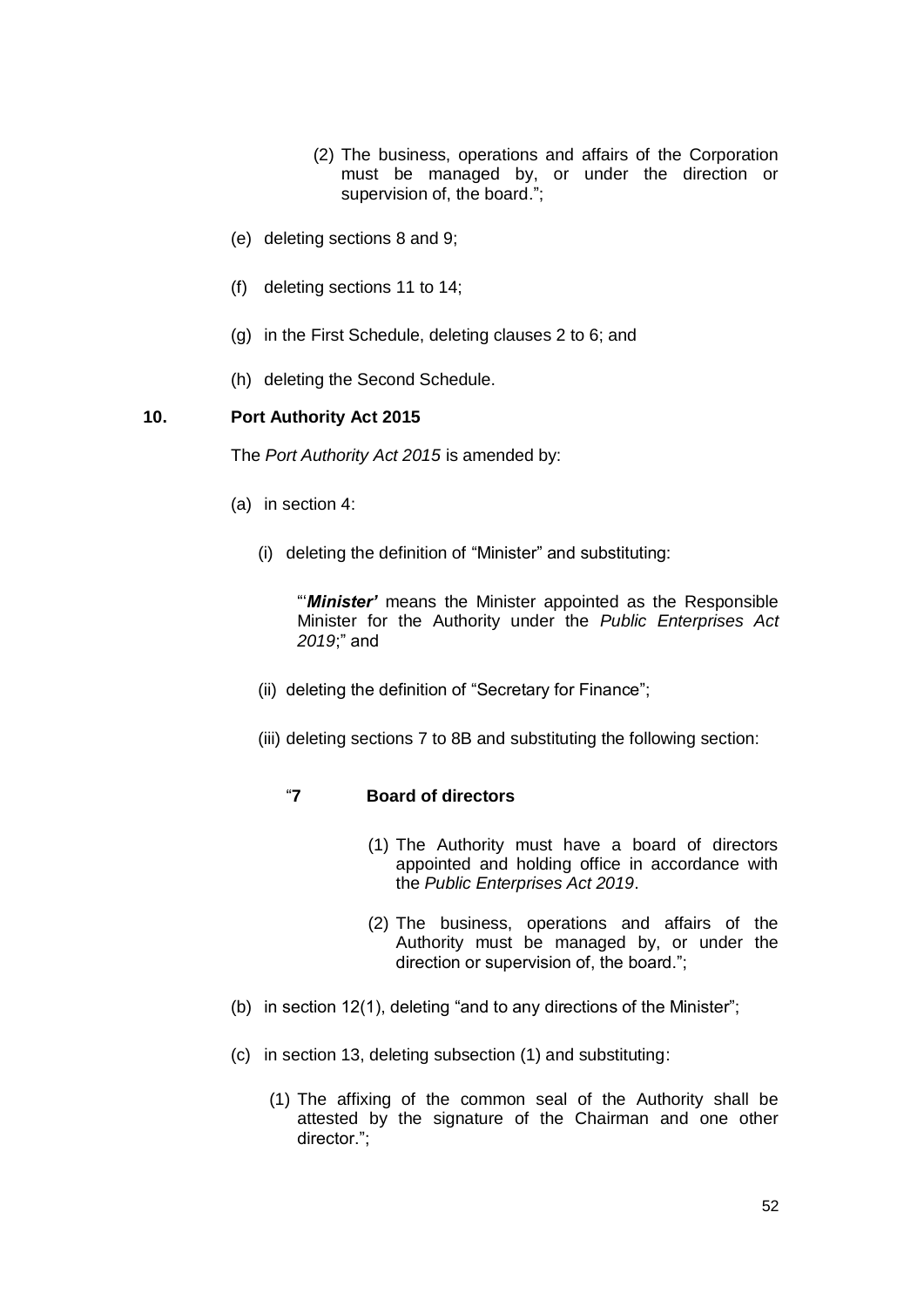- (d) deleting sections 15 and 15A;
- (e) in section 16(4), deleting "Minister" and substituting "Board";
- (f) deleting Part 7 (sections 23 to 29); and
- (g) deleting the Schedule.

## **11. RONPHOS Act 2005**

The *RONPHOS Act 2005* is amended:

- (a) in section 5 by:
	- (i) deleting the definitions of "Board" and "Chair" substituting the following definitions:

"'*Board'* means the board of directors referred to in section 7;"

"*'Chair'* means the chairperson of the Board appointed in accordance with the *Public Enterprises Act 2019*;"

- (ii) deleting the following definitions: "associate", "Chief Executive Officer", "director", "Director of Audit" and "relative";
- (iii) inserting the following definition in the appropriate alphabetical order;

"'*Minister'* means the Minister appointed as the Responsible Minister for the corporation under the *Public Enterprises Act 2019*;"

(b) deleting section 7 and substituting the following section:

## "**7 Board of directors**

- (1) The Corporation must have a board of directors appointed and holding office in accordance with the *Public Enterprises Act 2019.*
- (2) The business, operations and affairs of the Corporation must be managed by, or under the direction or supervision of, the Board.";